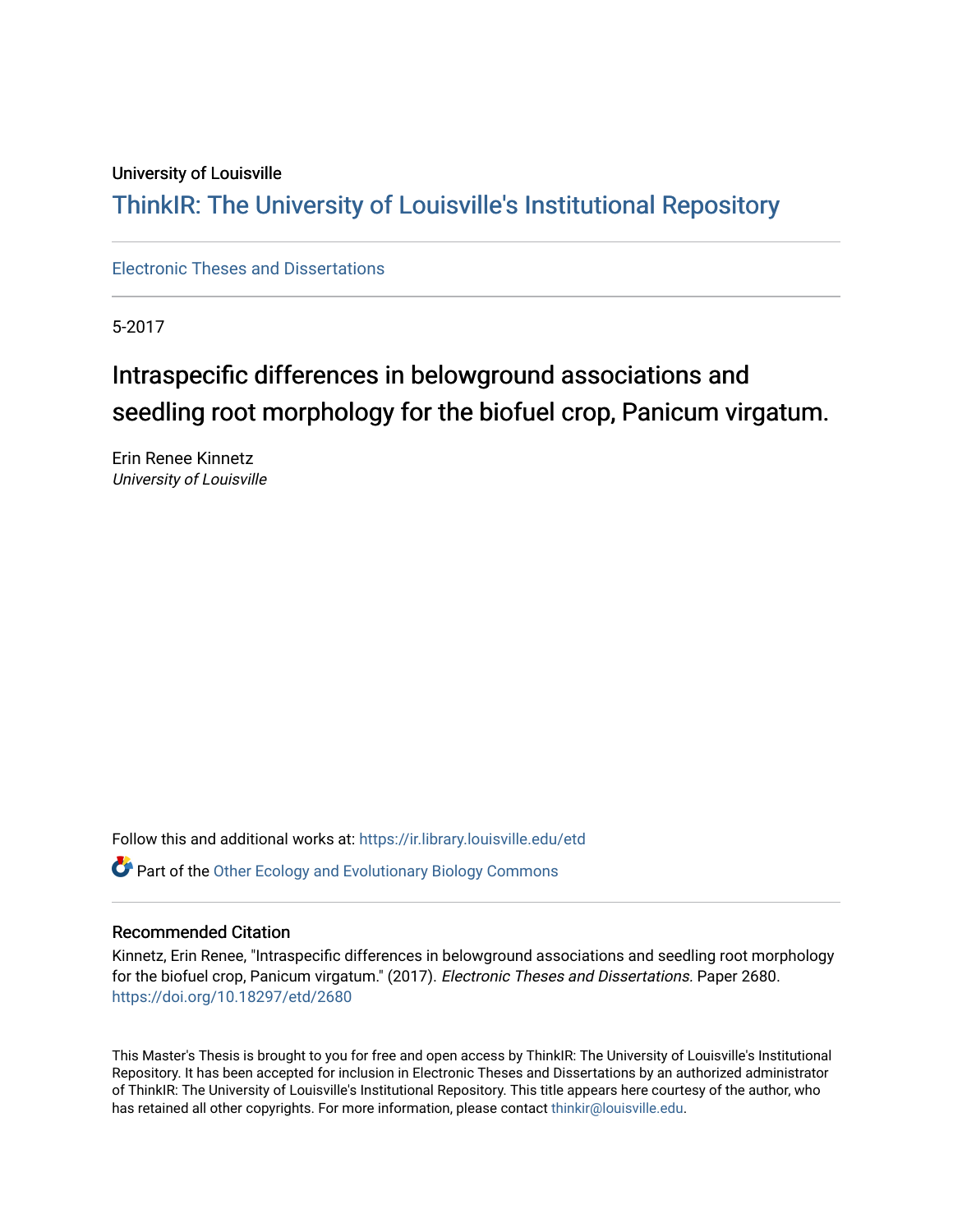## INTRASPECIFIC DIFFERENCES IN BELOWGROUND ASSOCIATIONS AND SEEDLING ROOT MORPHOLOGY FOR THE BIOFUEL CROP,

*PANICUM VIRGATUM*

By

Erin Renee Kinnetz

B.A. University of Louisville, 2007

### A Thesis

### Submitted to the Faculty of the

College of Arts and Sciences of the University of Louisville

In Partial Fulfillment of the Requirements

For the Degree of

Master of Science in Biology

Department of Biology

University of Louisville

Louisville, KY

May 2017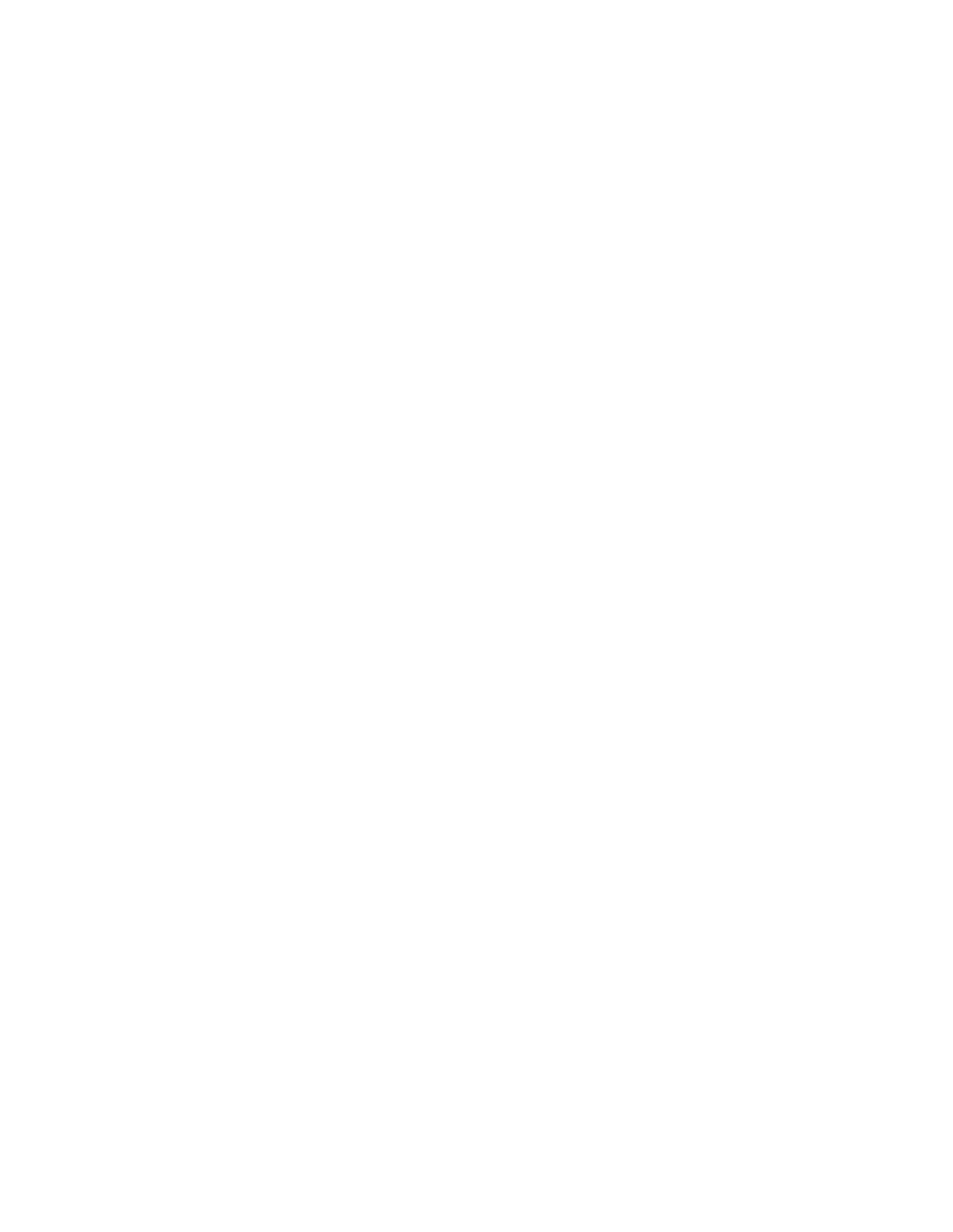## INTRASPECIFIC DIFFERENCES IN BELOWGROUND ASSOCIATIONS AND SEEDLING ROOT MORPHOLOGY FOR THE BIOFUEL CROP,

### *PANICUM VIRGATUM*

By

Erin Renee Kinnetz

B.A. University of Louisville, 2007

A Thesis Approved on

March 28, 2017

By the following Thesis Committee:

Sarah Emery

Margaret Carreiro

Karen Stahlheber Nikolakakis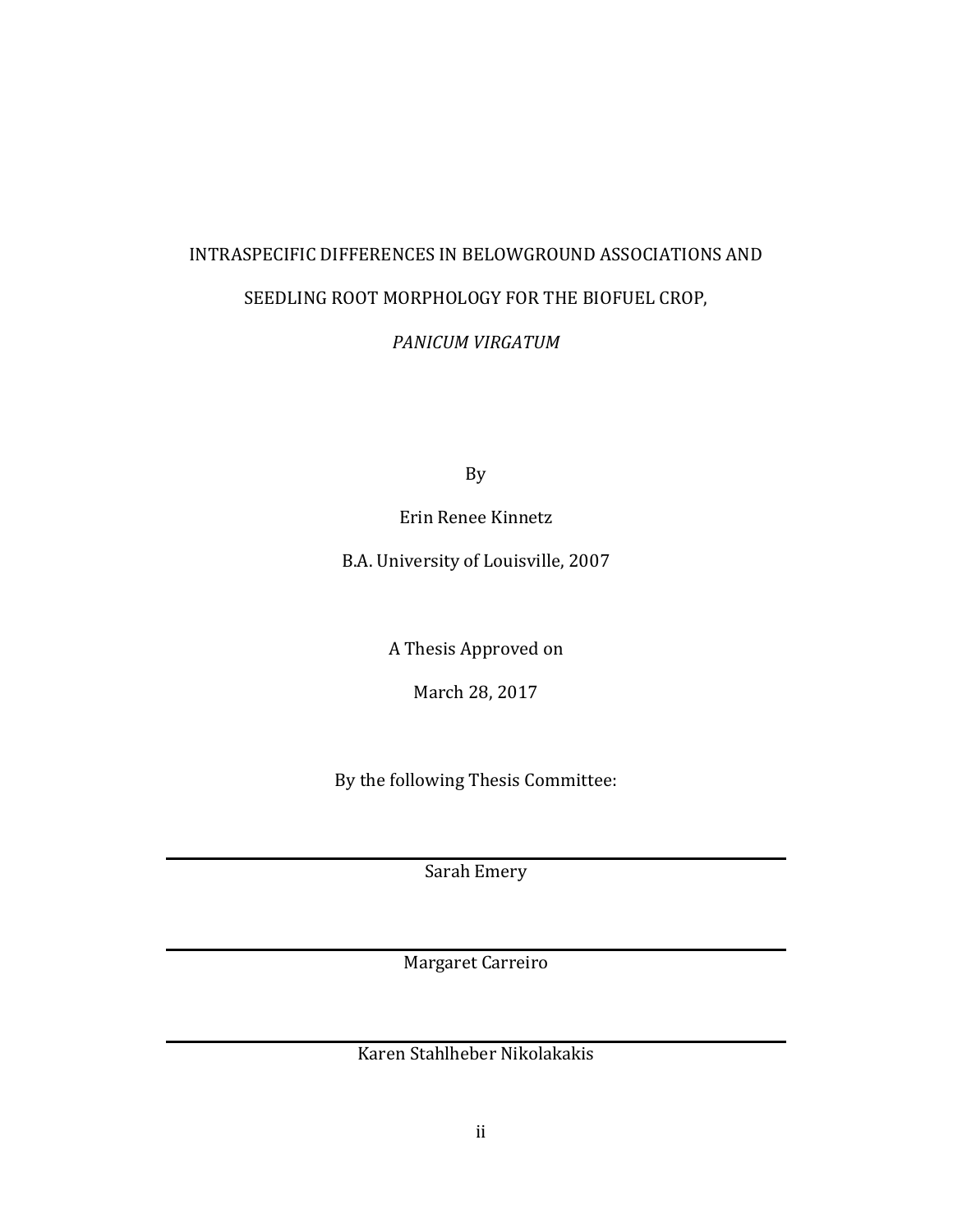#### ACKNOWLEDGEMENTS

I would like to thank my lab mates Matthew Reid, Andrea Howes, Binod Basyal, Emily Pennington, and Brad Gottshall for help in the field, lab, and writing comments. Thanks to the folks at KBS in assisting with collecting samples. Lots of appreciation to my friends and family for their support in this often difficult endeavor. Special thanks to Oscar Wilde. Finally, a huge thanks to my advisors and teachers for their insight and guidance into the world of ecology.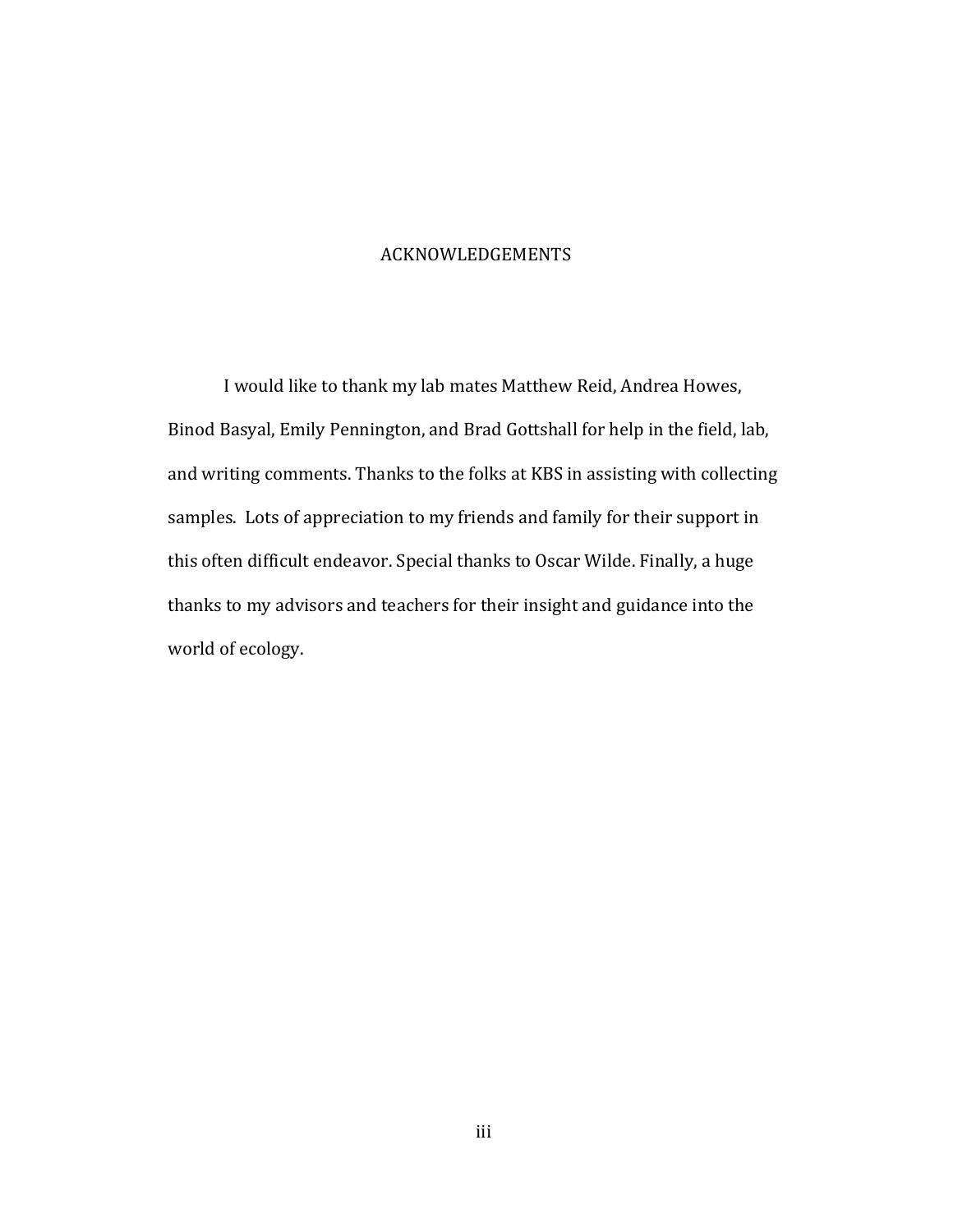#### ABSTRACT

# INTRASPECIFIC DIFFERENCES IN BELOWGROUND ASSOCIATIONS AND SEEDLING ROOT MORPHOLOGY FOR THE BIOFUEL CROP,

#### *PANICUM VIRGATUM*

By

Erin Renee Kinnetz

March 28, 2017

The perennial C<sub>4</sub> grass *Panicum virgatum* (switchgrass) is a promising bioenergy feedstock. Switchgrass is symbiotic with arbuscular mycorrhizal fungi (AMF). I examined 12 varieties of switchgrass grouped into 2 ecotypes (upland, lowland) to see if they differed in AMF abundance and root colonization using the GLBRC Variety Trials experiment. There was higher root colonization of lowland ecotype.

A greenhouse experiment evaluated the role of live soil organisms in seedling establishment of 11 varieties. Live soil increased seedling survival, growth and influenced root morphology. Ecotypes differed in root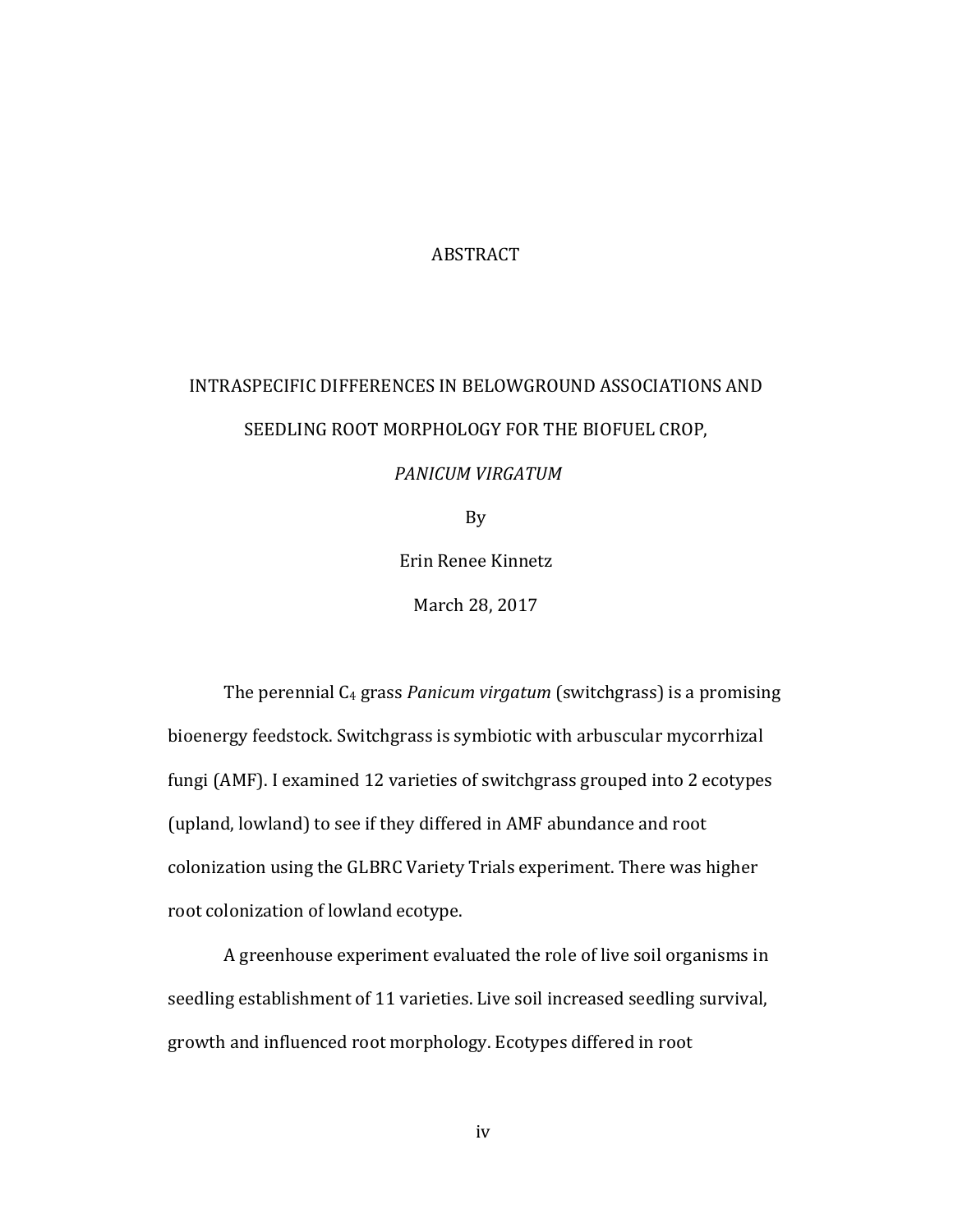architecture. Lowland developed a higher specific root length (SRL), a trait associated with productivity.

The field experiment provided evidence that lowland ecotypes had higher root colonization, while the greenhouse study found no differences in dependence on live soil microbiota. The greenhouse study does, however support the idea that AMF could be important in the seedling establishment stage.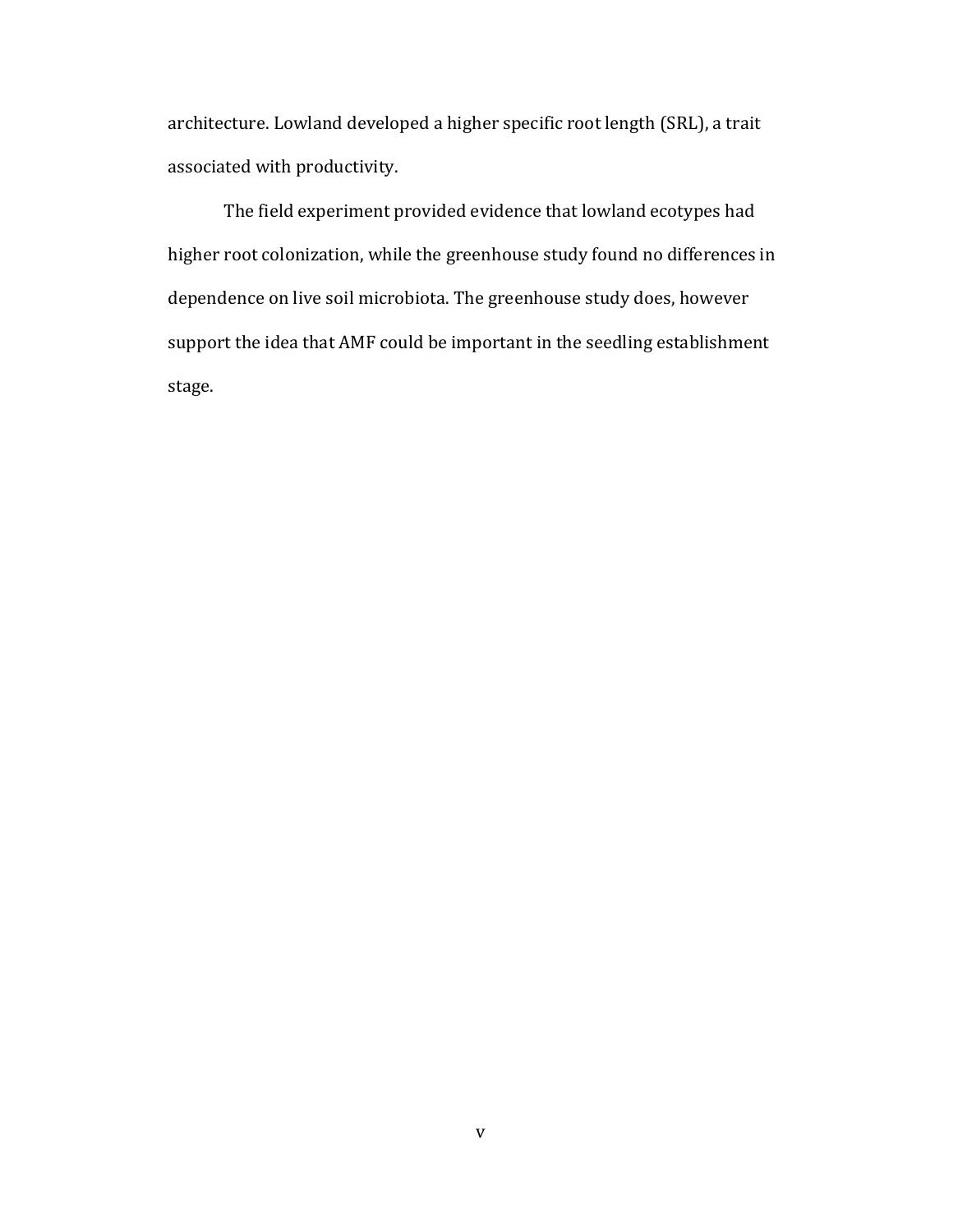### TABLE OF CONTENTS

### **Page**

**Chapter One:** Biofuel history and the Great Lakes Bioenergy Research

| <b>Chapter Two:</b> Switchgrass associations with arbuscular mycorrhizal fungi |  |
|--------------------------------------------------------------------------------|--|
|                                                                                |  |
|                                                                                |  |
|                                                                                |  |
|                                                                                |  |
|                                                                                |  |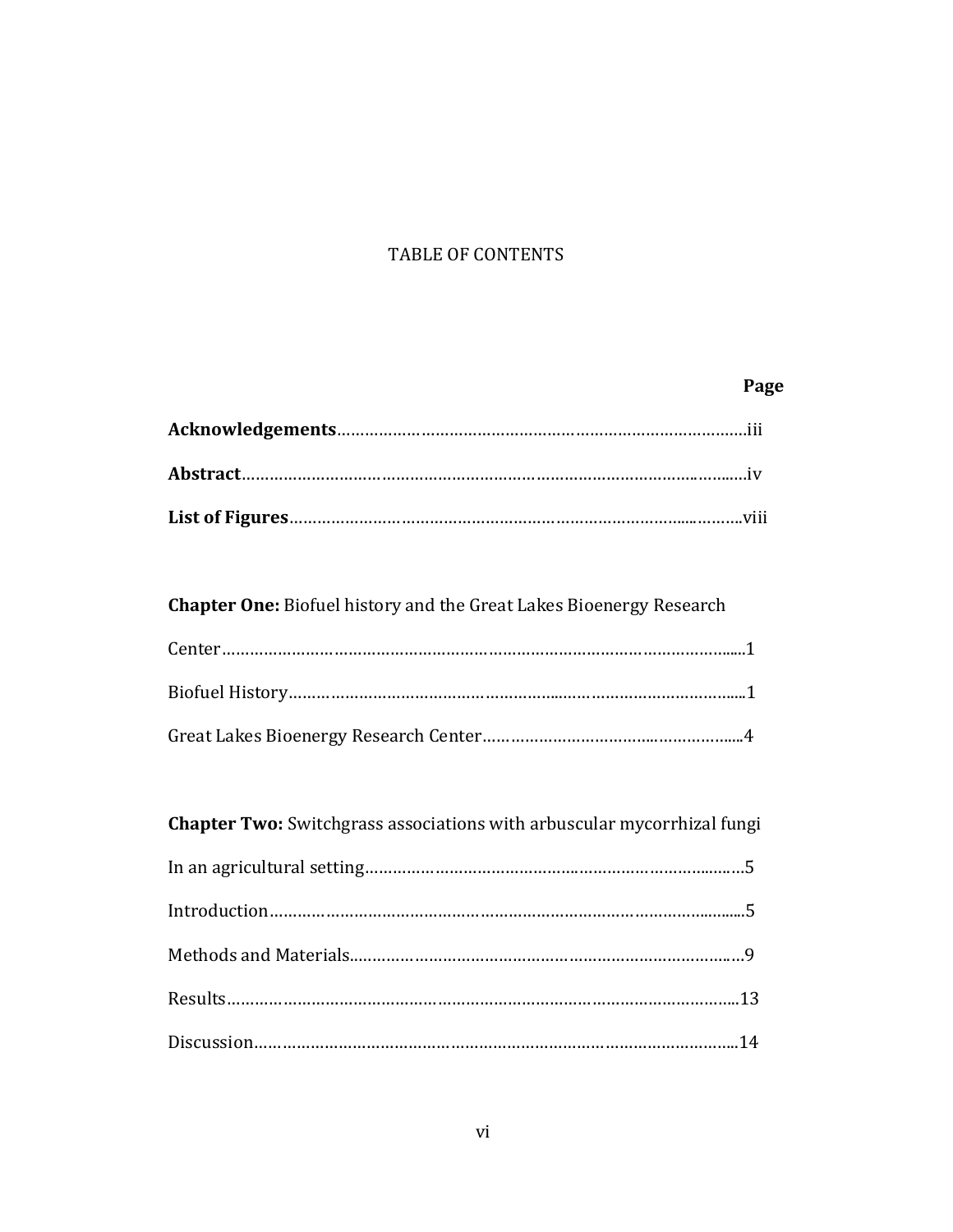| <b>Chapter Three:</b> Differences in switchgrass seedling root morphology and |  |
|-------------------------------------------------------------------------------|--|
|                                                                               |  |
|                                                                               |  |
|                                                                               |  |
|                                                                               |  |
|                                                                               |  |

|--|

|--|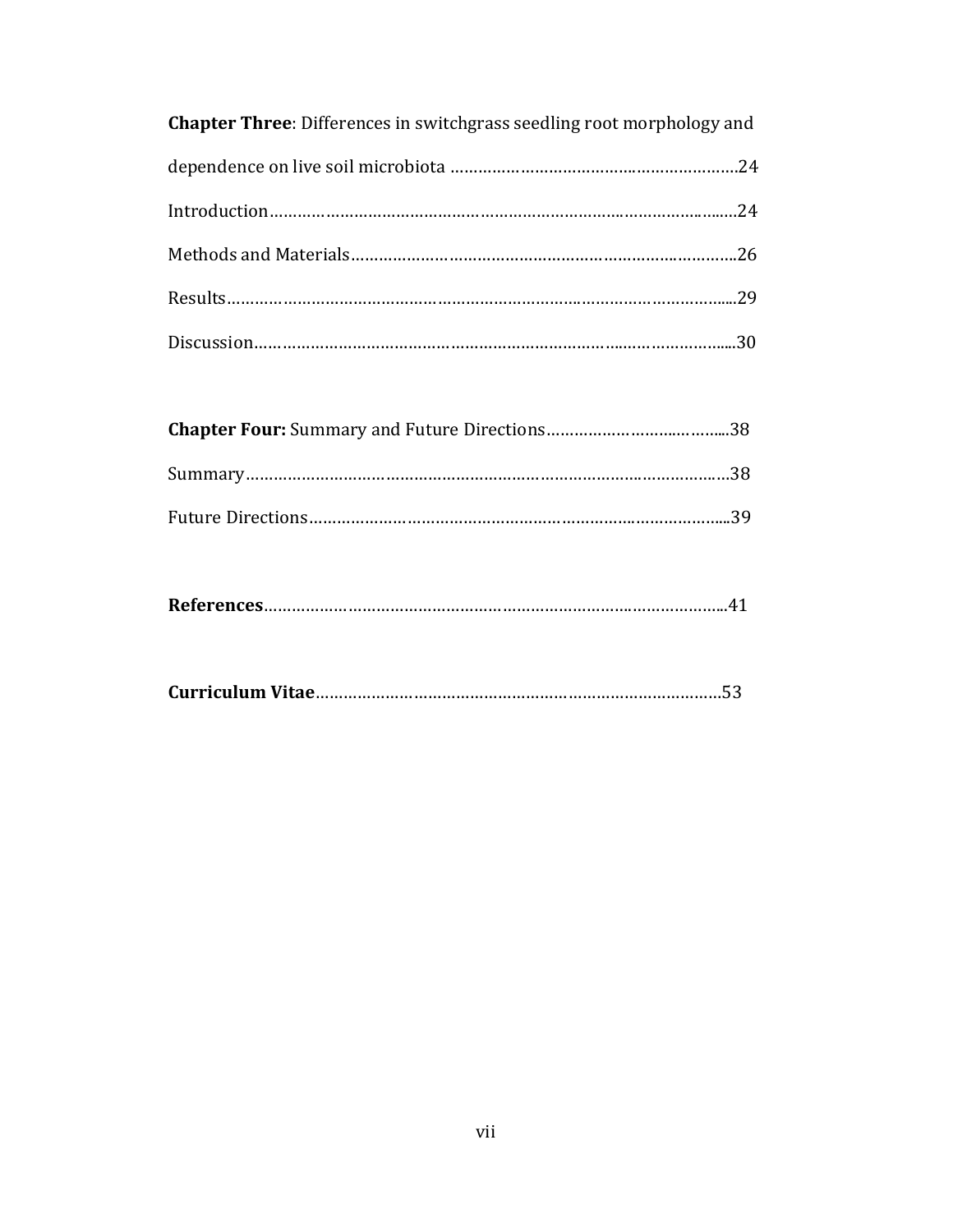### LIST OF FIGURES

### **Page**

| Figure 1: Kellogg Biological Station Great Lakes Bioenergy Research Center    |
|-------------------------------------------------------------------------------|
| switchgrass variety long-term ecological research experiment layout           |
|                                                                               |
| <b>Figure 2:</b> ERH, root colonization, and soil organic matter by block21   |
|                                                                               |
| Figure 4: Regression between soil organic matter and ERH23                    |
| <b>Figure 5:</b> Specific root length and specific root volume by switchgrass |
|                                                                               |
|                                                                               |
|                                                                               |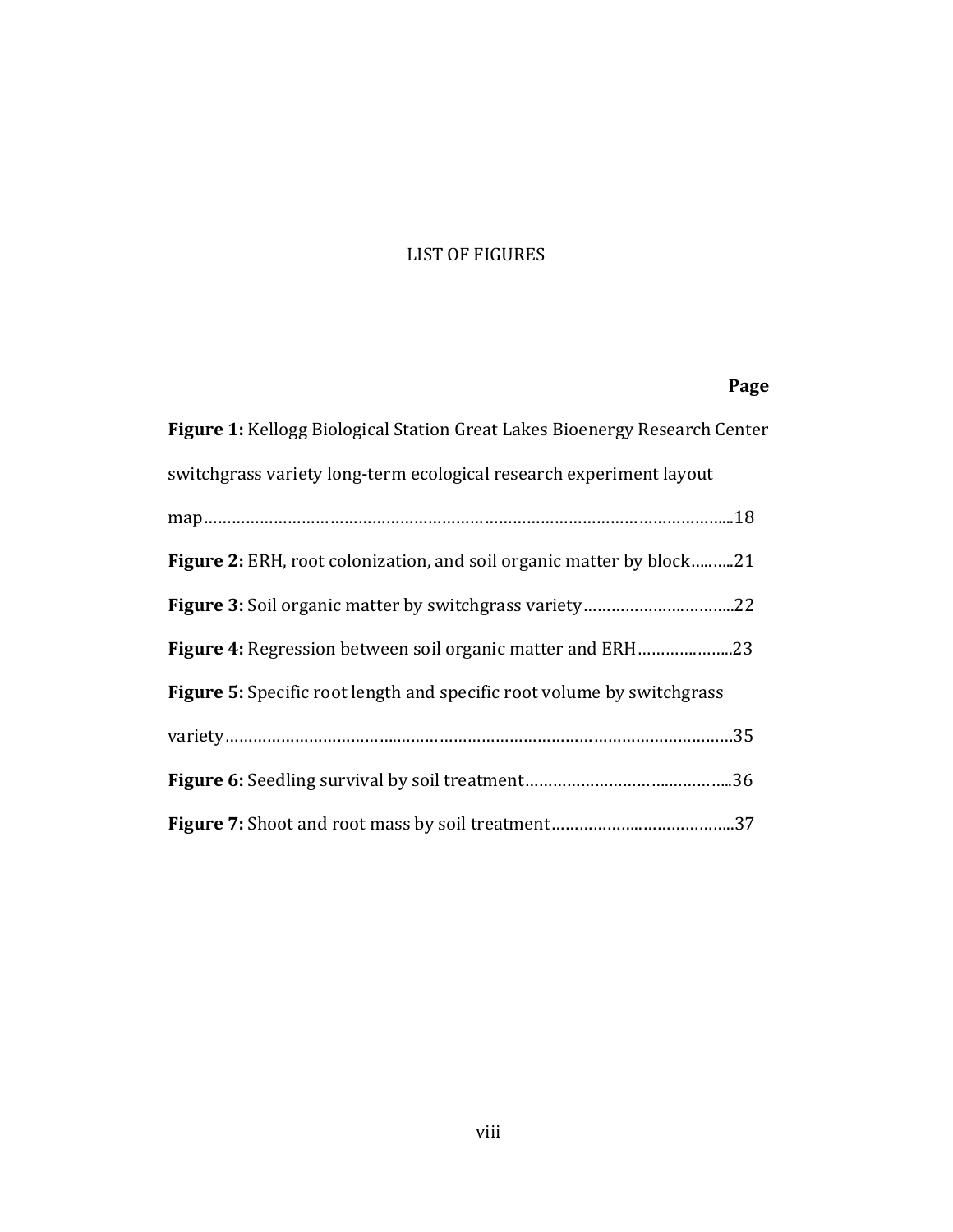## CHAPTER ONE: BIOFUEL HISTORY AND THE GREAT LAKES BIOENERGY RESEARCH CENTER

#### **Biofuel History**

Scientists are increasingly aware of the impacts of climate change on ecosystems. These environmental impacts include species extinction, species range shifts that result in community compositional change, and spread of invasive species (Walther, 2002). Climate change is also a threat to agroecosystems due to changes in temperature fluctuations, precipitation cycles, mismatch between pollinators and flowering phenology, and increased pests (Piao, 2010). The main cause of climate change is the release of  $CO<sub>2</sub>$  through the burning of fossil fuels (Marland, 2003). In order to avoid the most negative of these impacts on ecosystems and the biota, society needs to look for alternative energy sources outside of fossil fuels.

A biofuel is an energy source that comes from living biota instead of being sourced from fossil fuels. Some examples of biofuel feedstocks include algae, corn, sugarcane, miscanthus, beets, and switchgrass. Biofuels have been produced commercially since the 1970s, most notably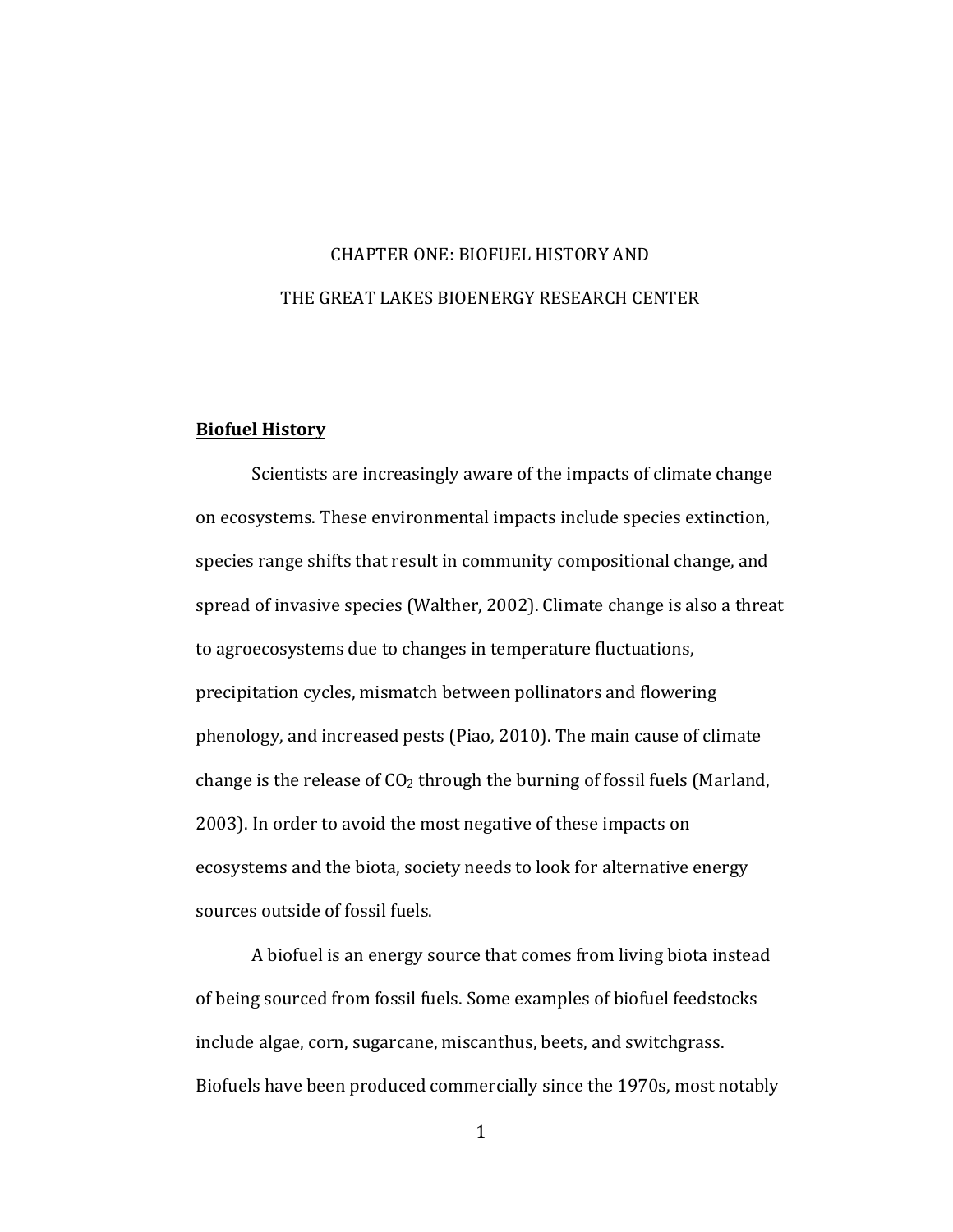from Brazilian sugarcane (Goldemberg, 2007). Since biofuel crops capture carbon as a part of photosynthesis they have the potential to be carbon neutral (Schmer, et al., 2008). Bioenergy crops have gained attention as possible ways to enhance agroecosystem function while diversifying a farmer's portfolio (Manatt et al., 2013). Biofuels represent potential stabilization of sourcing fuels since they can be produced locally instead of depending on a global market (Goldemberg, 2007). While wind, solar, and nuclear power sources will become important as sustainable forms of energy, they don't have the same potential to fill the need to support non-stationary engines such as vehicles (Wyman, 2008).

 $C_4$  grasses are being developed as biofuel feedstocks more than  $C_3$ plants because the  $C_4$  photosynthetic pathway is more efficient than the  $C_3$  process in the warmer, drier climes that climate change scenarios predict (van der Weijde et al., 2013). Among the  $C_4$  grasses considered as potential biofuel feedstocks are corn, sugarcane, miscanthus, and switchgrass. Each of these plants has their own unique advantages. Biofuel production in the past has focused on high sugar, low lignin plants such as corn and sugar cane. Interest has shifted to perennial non-food crops such as miscanthus and switchgrass because they can be grown in more marginal lands with fewer inputs of fertilizers and pesticides (Heaton, et al., 2004). Perennial grasses may enhance ecosystem services by increasing soil organic matter with their deep rooting systems and controlling topsoil erosion because they don't need to be tilled and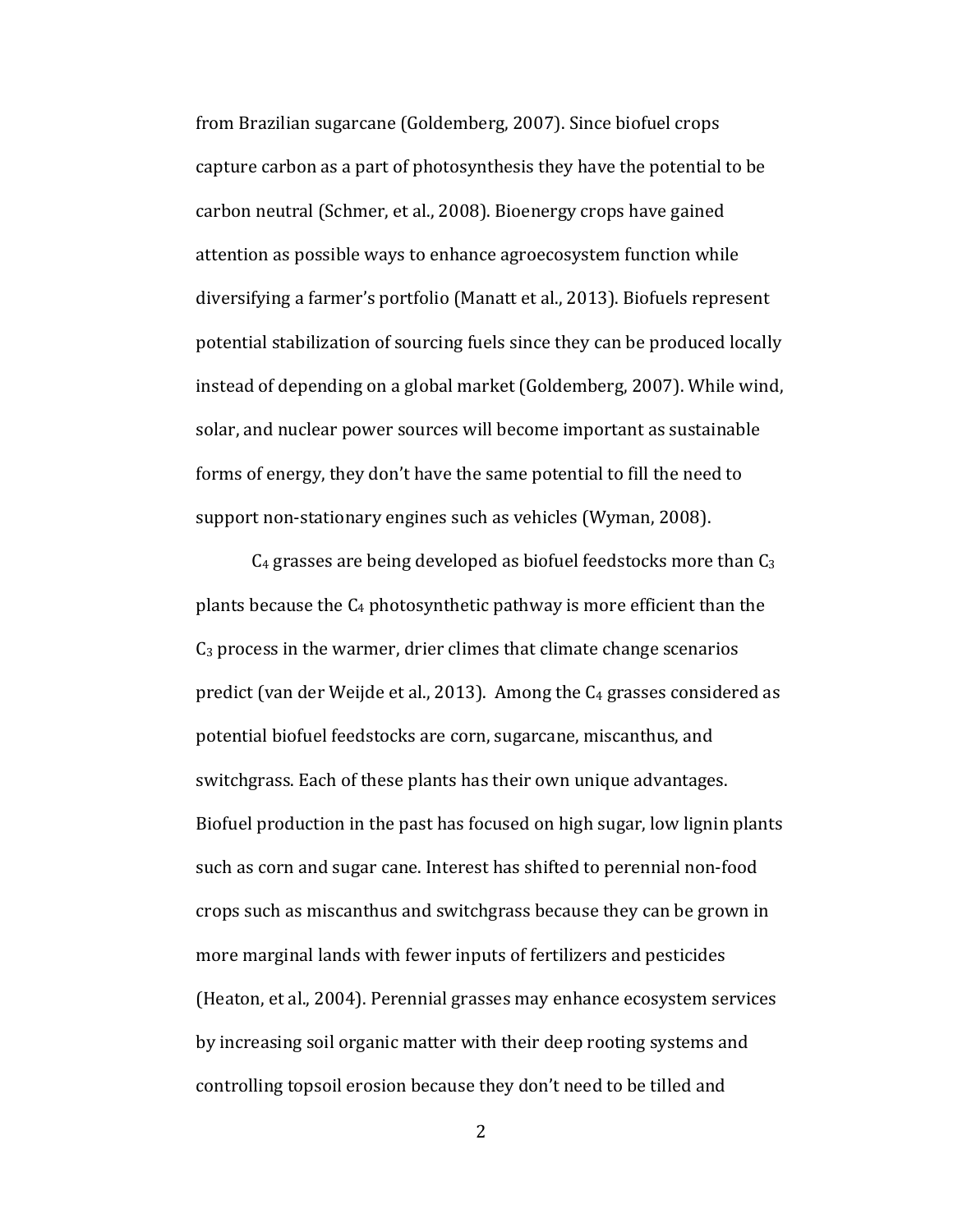seeded yearly. There is a tradeoff, however, of increased ecosystem services for decreased biomass and less ease of processing. High-lignin grasses like miscanthus and switchgrass require a thermal pre-treatment of their biomass to encourage the conversion of ligno-cellulosic fiber to polysaccharides (Sarip, et al., 2016). The advantage of perennial grasses such as *Panicum virgatum* (switchgrass) is due to their longevity and minimal management requirements (Hartman, et al., 2011; van der Weijde et al., 2013).

Switchgrass is of particular interest in North America because it is native to most of the eastern and central contiguous U.S.A. Switchgrass is associated with increased ecosystem function belowground and maintaining avian species richness aboveground (Robertson, et al., 2011; Werling et al., 2014). Switchgrass has deep roots, which help to stabilize soil preventing erosion and reducing mineral runoff (Blanco-Canqui, et al., 2004; Lee, et al., 2000). Switchgrass has long been grown for use as fodder. Its flexibility in being able to be grown in marginal lands and increased uses of erosion control, wildlife habitat, and as a bioenergy source make switchgrass an attractive and low cost crop for farmers to diversify their portfolios.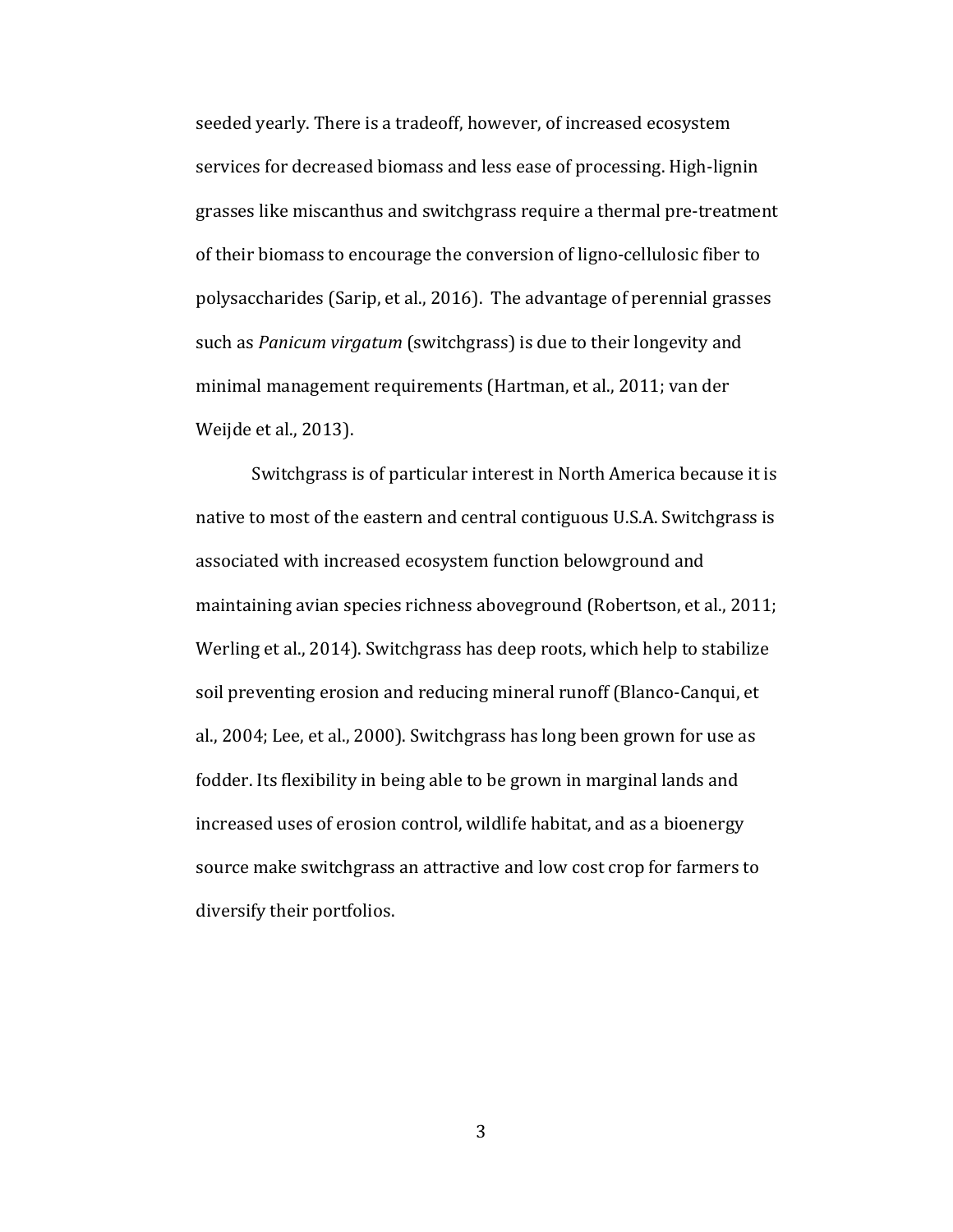#### **Great Lakes Bioenergy Research Center**

In 2007, the Great Lakes Bioenergy Research Center (GLBRC) was established by the Michigan State University and the University of Wisconsin-Madison to research sustainable sources of energy, after receiving funds from the U.S. Department of Energy ("Great Lakes Bioenergy Research Center," 2016). In 2009, GLBRC partnered with the W.K. Kellogg Biological Station at Michigan State University to establish a series of field experiments designed to examine the potential of different energy crops, including switchgrass ("W.K. Kellogg Biological Station," 2017). One of these experiments, in which twelve different varieties of switchgrass were grown in a replicated common garden setting, is the focus of Chapter Two.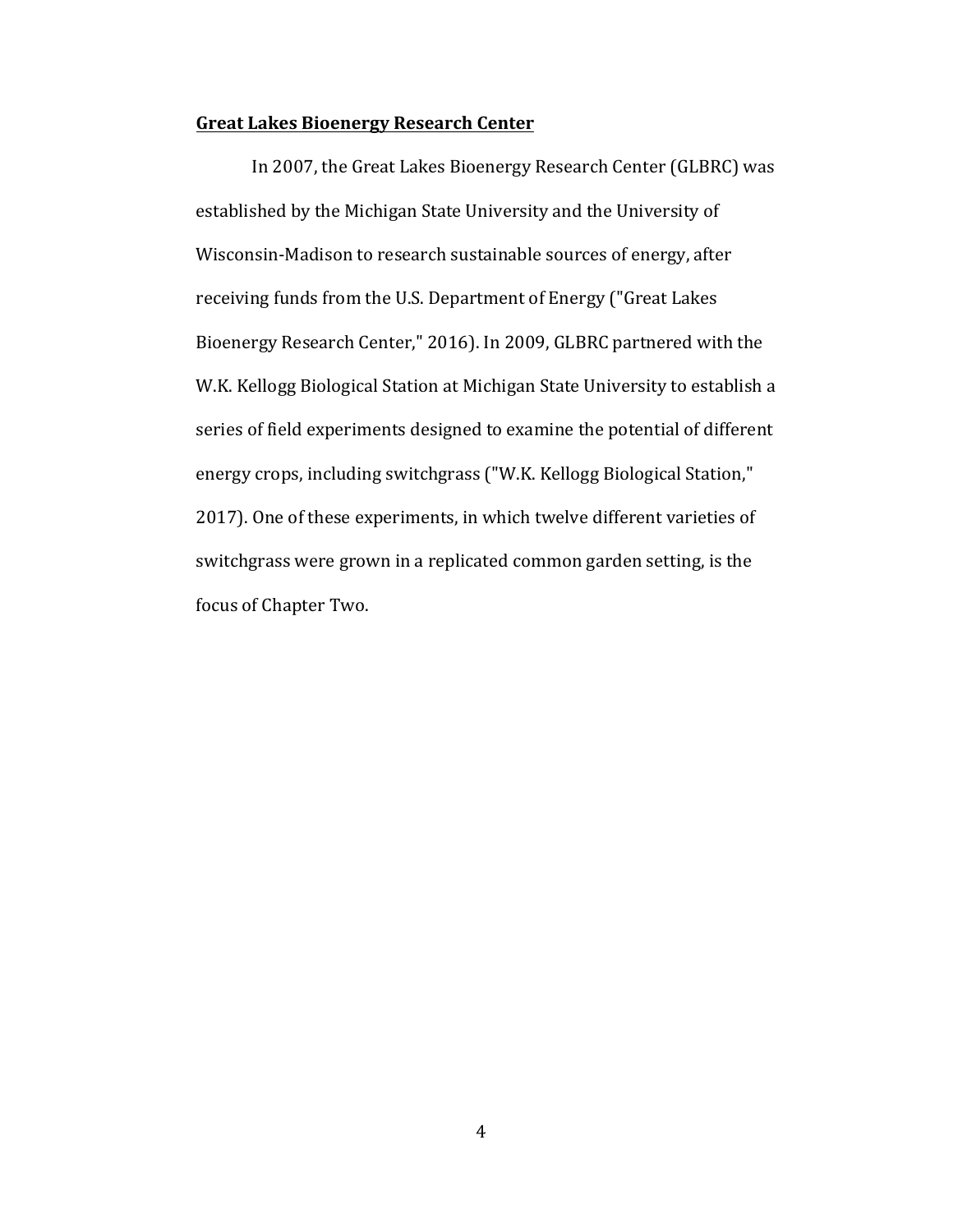## CHAPTER TWO: SWITCHGRASS ASSOCIATIONS WITH ARBUSCULAR MYCORRHIZAL FUNGI IN AN AGRICULTURAL SETTING

#### **Introduction**

Belowground organisms play important roles in ecosystem function (Altieri, 1999). Arbuscular mycorrhizal fungi (AMF) are ubiquitous soil organisms that influence soil aggregation, which in turn plays a role in nutrient cycling, water regulation, and soil sediment retention (Auge, et al., 2001; Daynes, et al., 2013; Zhang et al., 2013). Mycorrhizal activity also contributes to soil organic matter and carbon storage belowground through its network of hyphal growth (Treseder & Allen, 2000). Mycorrhizae source minerals such as phosphorus and nitrogen as well as water in exchange for carbon from the plants. AMF have extensive hyphal networks throughout the soil that can access minerals that are outside of the rhizosphere. AMF will form arbuscules inside plant root cortical cells in order to transfer minerals in exchange for sugar.

Around 90% of terrestrial plants associate with mycorrhizae to some degree (Latef, et al., 2016). However, some plants are much more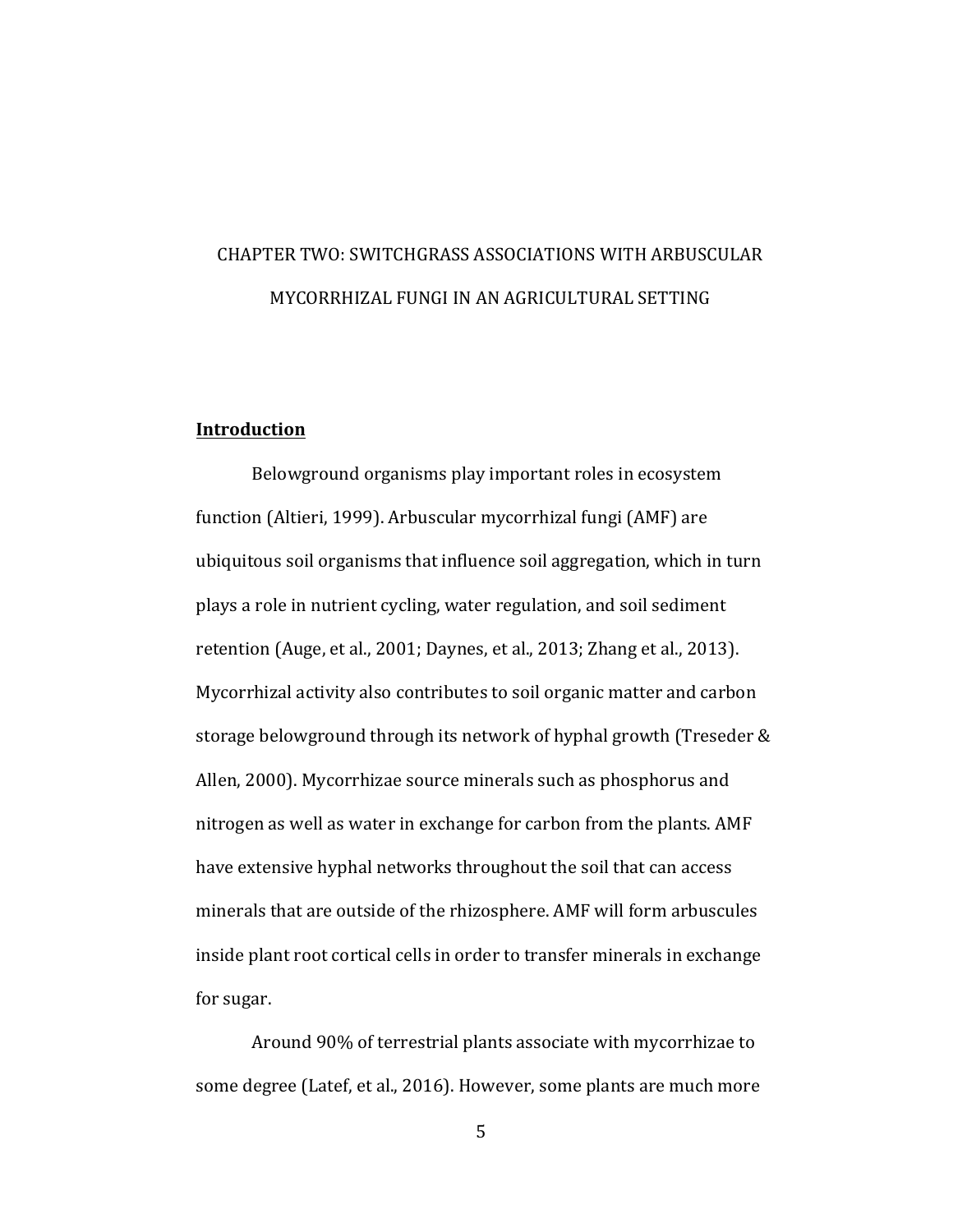dependent on mycorrhizae than others. Some species are obligate symbionts, while others have a more facultative and opportunistic association (Holste, et al., 2016). For example, plants from late successional systems are more responsive to mycorrhizae than early successional plants (Koziol & Bever, 2015). Within a species, mycorrhizal associations can vary with life stage (Wang, et al., 2013). For example, the effects of mycorrhizal symbioses varied among plant species in tallgrass prairie communities with stronger and weaker effects at seedling. juvenile, and adult stages depending on the species (Holste, et al., 2016). However, it is unclear if mycorrhizal associations also vary among individual plants in a single population independent of their age, across different populations within a species, or across subspecies or varieties. As plant traits such as height, reproduction, and drought tolerance vary within species, it is expected that associations with symbionts are also varied, though little work has examined this in field conditions (Wang, et al., 2003). 

Agricultural systems offer a unique opportunity to study how belowground symbiotic associations vary intra-specifically, as plant breeding has resulted in a large amount of intraspecific diversity in the form of registered crop varieties (Tester & Langridge, 2010). For example, wheat has been cultivated for 10,000 years and as a consequence of many generations of selection varieties exist that thrive across a wide latitudinal range from Russia to Argentina as well as high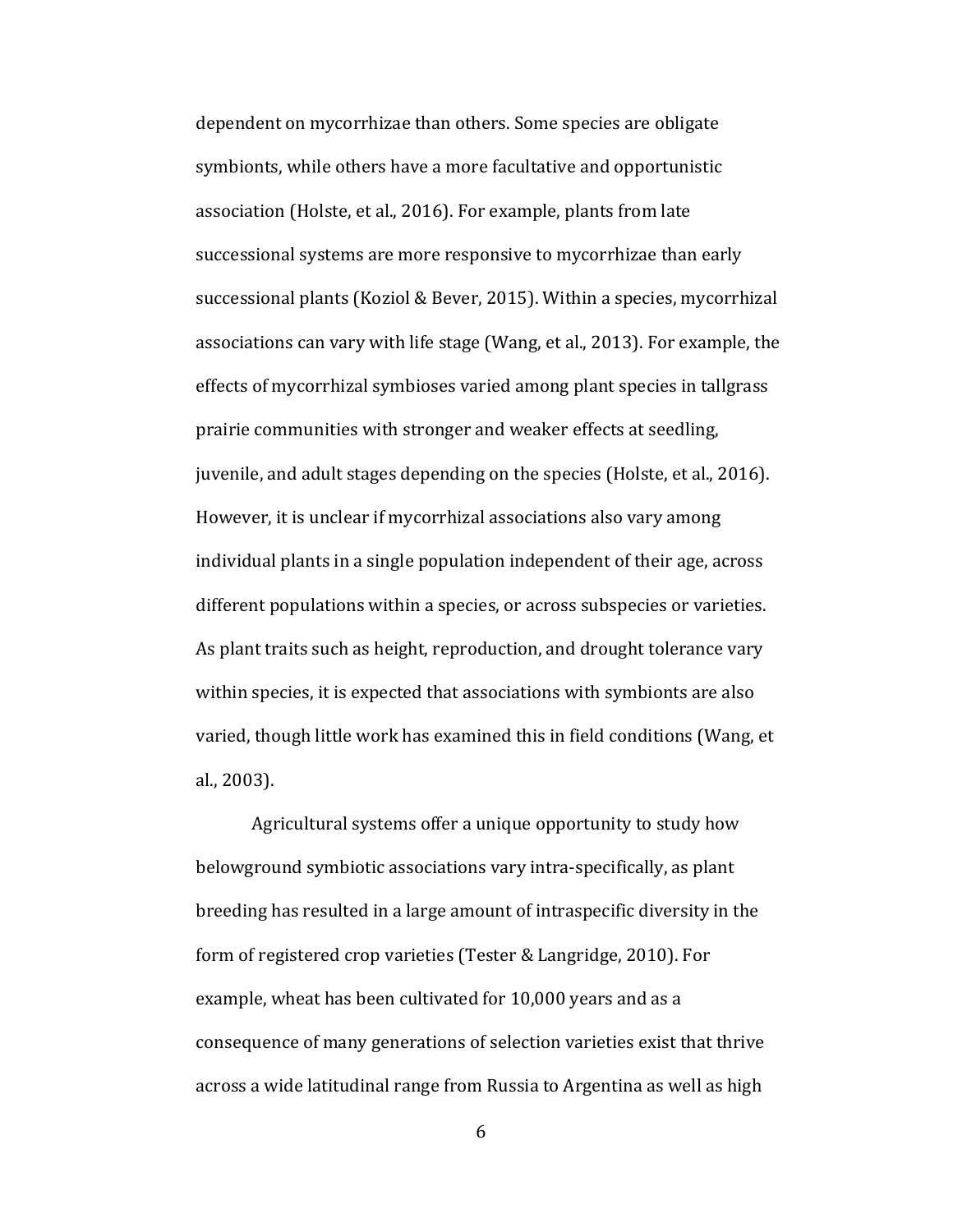and low elevations (Shewry, 2009). We also know that mycorrhizal associations with crops are important for water and nutrient uptake, and may partially explain wide range adaptations in crops (Jeffries, et al., 2003). Understanding how AMF associations vary within a crop species across different varieties and genotypes will help growers make better predictions about soil health, land management, and plant performance.

Switchgrass (*Panicum virgatum*) has been bred into a number of different commercially available varieties for a diversity of uses including fodder, erosion control, prairie restoration, wildlife nesting, and more recently biofuel production (Vandevender, 2001), and so displays a wide range of intraspecific trait variation (Hartman, et al., 2012). Switchgrass varieties are often divided into two ecotypes: upland and lowland. Upland varieties are typically found in cooler, northern regions or higher elevations. They typically produce lower biomass, but are more cold stress tolerant. Lowland varieties are found in more southern climes and lower elevations. They generally produce higher biomass and experience more drought stress in their native habitats (Parrish & Fike, 2005). The varied abilities of these two ecotypes to tolerate cold and drought stress may be due to differences in associations with soil symbionts.

Switchgrass in native systems is strongly dependent on AMF, and so all varieties of switchgrass are expected to have healthy AMF communities when grown in agricultural settings (Hartnett, et al., 1994). In a field experiment using native populations of switchgrass, inoculation with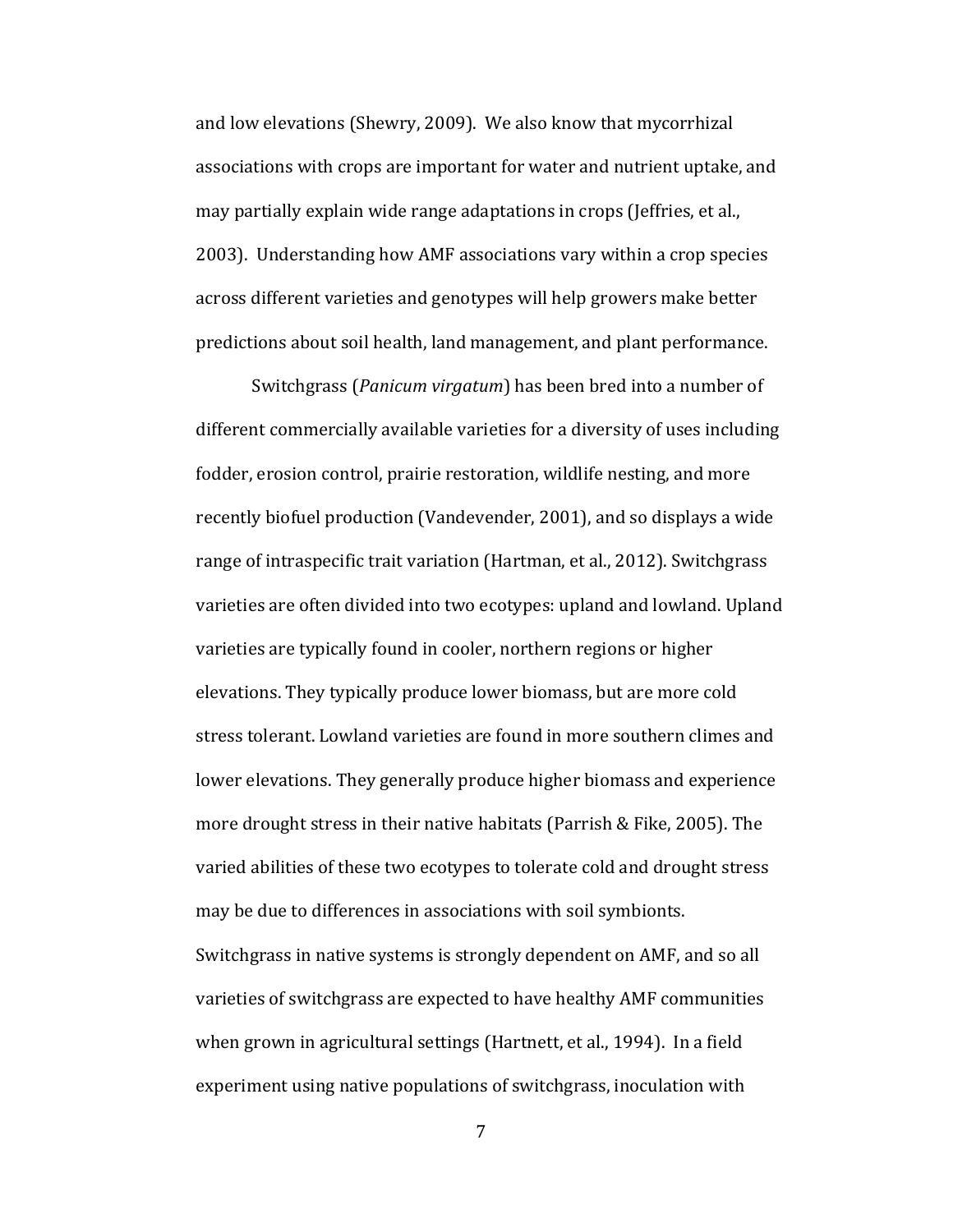mycorrhizae increased aboveground biomass (Entry, et al., 1999). Mycorrhizae may also ameliorate switchgrass drought and nutrient stress (Finlay, 2004; Reynolds, et al., 2005). However, it is unknown whether different varieties of switchgrass differ in their root colonization and abundance of AMF.

To explore intraspecific variation in AMF abundance and its potential effects on soil structure, I ask 1) Does switchgrass vary intraspecifically in AMF abundance at the variety or ecotype level? And 2) How does soil organic matter develop in fields planted with different varieties of switchgrass, as one measure of ecosystem function often associated with AMF? I expected to find that lowland ecotypes would have higher root colonization by AMF than upland ecotypes as this mutualistic relationship can be more important in drought stress conditions. However, as a  $C_4$  grass, upland ecotypes would still have high rates of AMF colonization. I expected that Southlow, an upland variety sourced from southern Michigan with minimal bred improvements, would have higher colonization by AMF than other varieties as it is represents the most locally sourced genotype.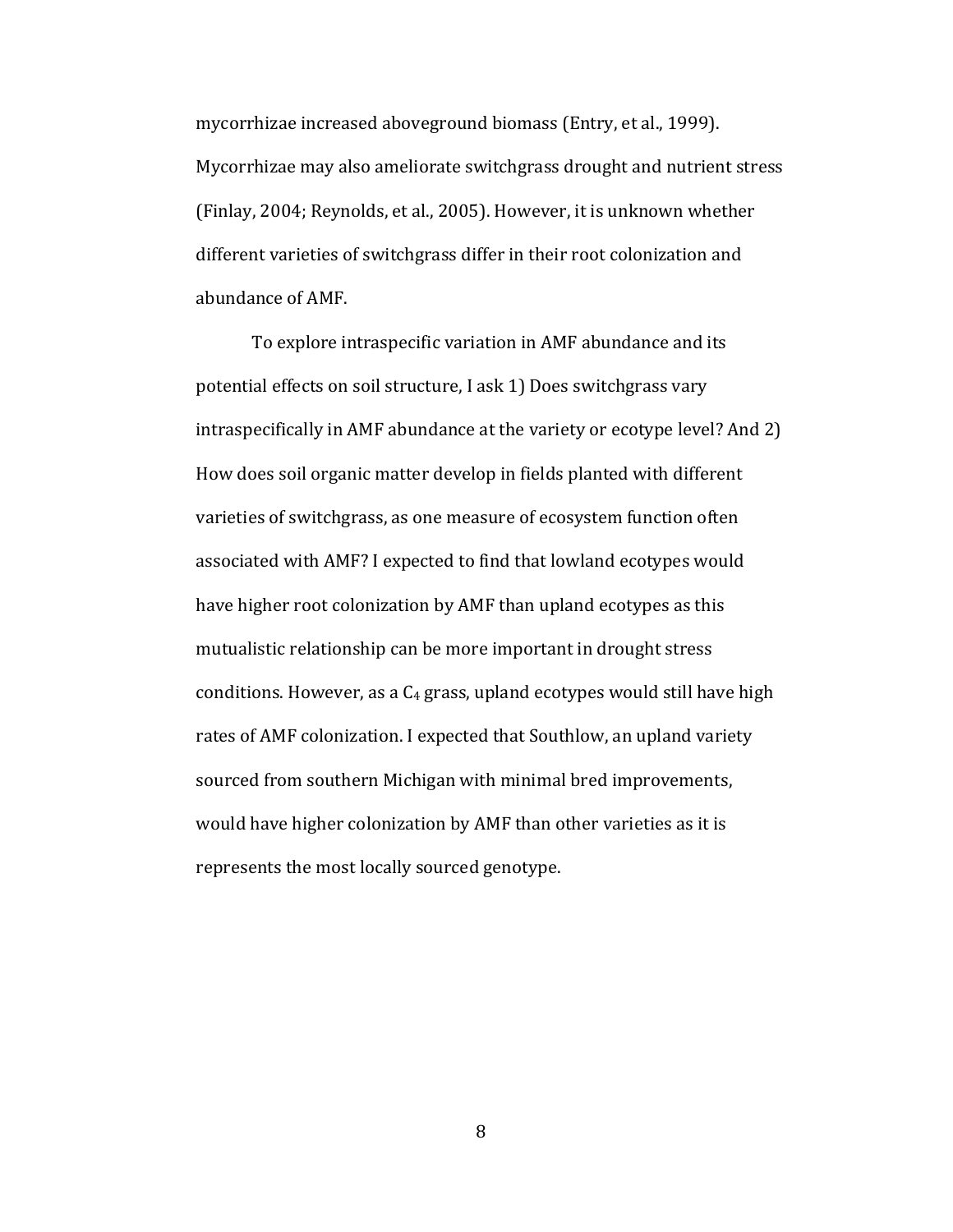#### **Methods and Materials**

#### **Site Description**

This field study is a part of the Long-Term Ecological Research (LTER) at the W.K. Kellogg Biological Station (KBS) and the Great Lakes Bioenergy Research Center (GLBRC) in southern Michigan (42.4 °N 85.4  $\degree$ W). KBS gets an average rainfall of 89 cm and 157 cm of snow and lies in planting zone 6a. Each year has an average growing season of  $140$  to  $160$ days ("U.S. Climate Data," 2015). The soil is mixed active, mesic Typic Hapludalfs ranging from coarse to fine loamy texture (Fry, 2015).

#### **Experiment Design**

In May of 2009, 10 varieties of switchgrass were planted in a common garden experiment in the GLBRC. The following year, two varieties were replanted due to failed establishment and two new varieties were added for a total of 12 varieties. Each of the 12 varieties were planted in 4.6 m  $x$  12.2 m tangential plots in a random order and replicated in 4 blocks ("KBS LTER: Kellogg Biological Station Long-Term Ecological Research," 2015)(Figure 1). Nine were commonly available varieties: Southlow, Cave-in-rock, Trailblazer, Blackwell, Dakota, Alamo, Kanlow, NE 28, and Shelter, and three were experimental varieties developed by Ceres, Inc. especially for biofuel production: EG 2101 (improved Cave-in-rock), EG 1101 (improved Alamo), and EG 1102 (improved Kanlow). Eight are considered upland ecotype: Southlow,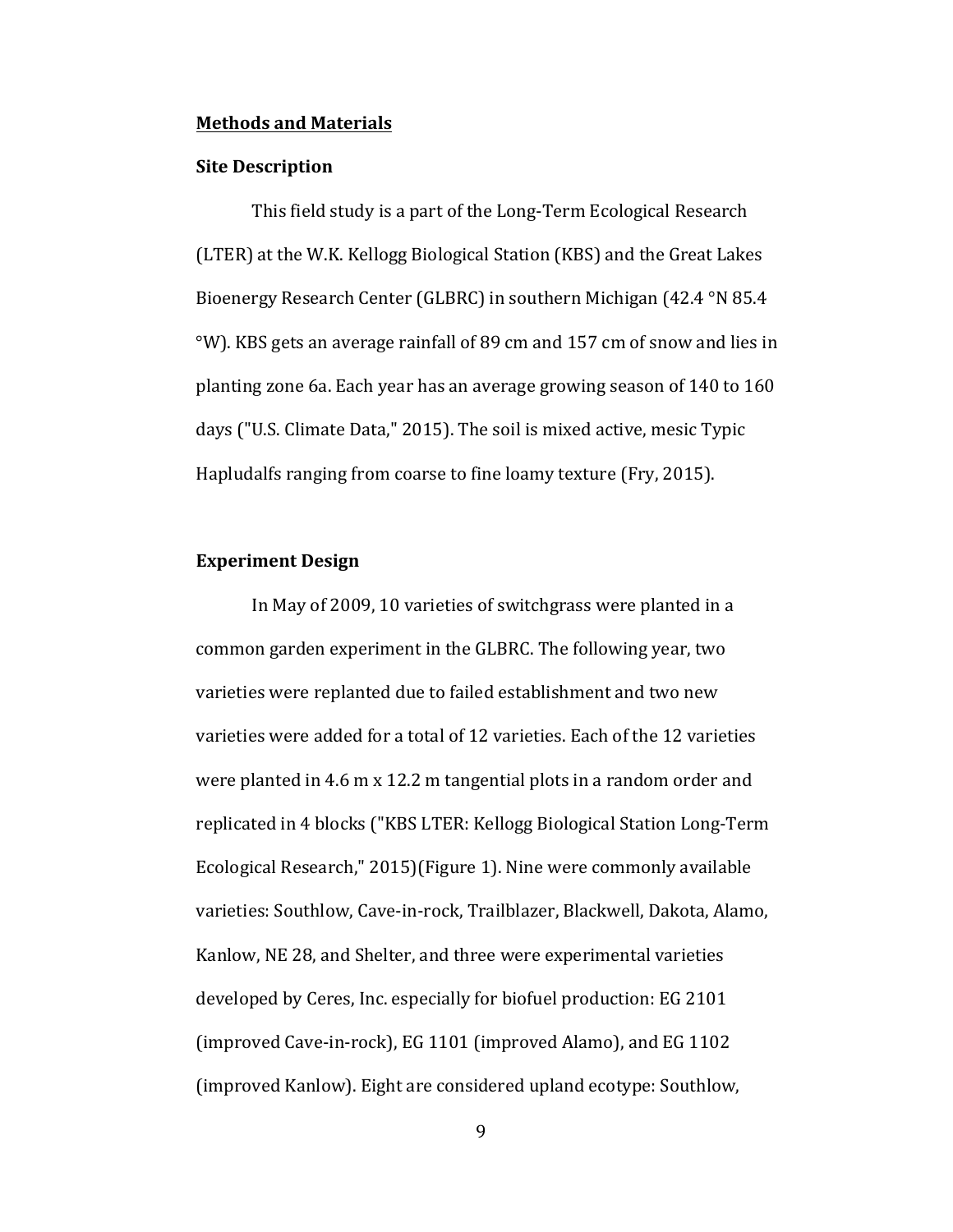Cave-in-Rock, Trailblazer, Blackwell, Dakota, Shelter, NE 28, and EG 2101. The remaining four are lowland ecotypes: Alamo, Kanlow, EG 1101, and EG 1102.

Low nitrogen fertilizer  $(78 \text{ kg ha-1})$  was applied at the start of every growing season in May. Pre-switchgrass emergence weeds were controlled with Quinclorac (Drive®, 1.1 kg ha-1) and atrazine  $(0.6 \text{ kg})$ ha<sup>-1</sup>). Glyphosate, 2,4-D or dicamba were used for post-emergence weeds as needed. The biomass was harvested yearly at the end of the growing season in November following senescence.

#### **Soil Sampling**

In May of 2015 fifteen 15cm x 2cm soil cores were collected near the base of haphazardly chosen plants in each plot and combined for analysis of soil organic matter and for use as soil inoculum for the Greenhouse experiment (see Ch. 3). In July of 2015, fifteen 15cm x 2cm soil cores were collected in each plot for analysis of extra-radical hyphae (ERH) and root colonization by AMF. Soil samples were all sieved to 4mm for coarse homogenization of the replicate cores and to remove rocks larger than 4mm. July samples were then dried at  $60^{\circ}$ C for 72 h to preserve samples before analysis.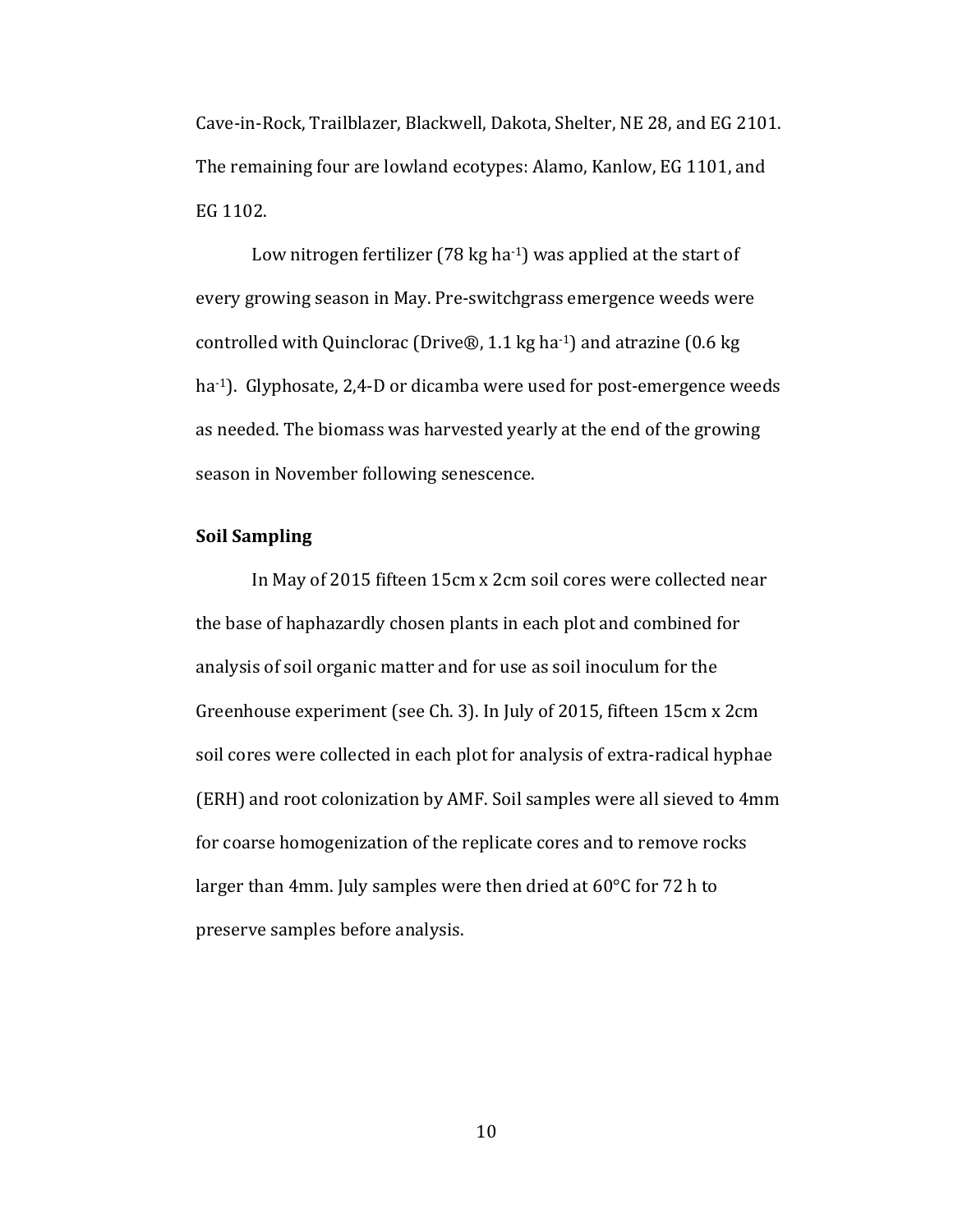#### **Mycorrhizal Analysis**

For root colonization, dried soil samples were rehydrated and wet sieved to pick out 1-2mm diameter fine root fragments. Using the method described in Vierheilig et al. (1998), root samples were cleared in 10% KOH for 60 min and stained in 5% ink-vinegar solution (Schaeffer Black ink) for 30 min. From each sample, ten root fragments of 1 cm length were mounted to a microscopic slide to be analyzed for AMF colonization. Ten fields of view per root fragment at 200x magnification were scored based on the presence or absence of AMF colonization (including arbuscules, intra-radical hyphae, or intra-radical spores), for a total of 100 fields of view per sample. Due to variation in root reactions to clearing, staining, and de-staining, there were some fields of view that were unable to be read, resulting in fewer than 100 fields of view for some samples. Colonization percentages were calculated by dividing the number of fields where presence of AMF was noted by the total number of fields of view for that root sample, multiplied by 100.

Twenty grams of soil were subsampled from each composited plot soil sample for ERH analysis. ERH samples were separated from soil particles by suspending in water and wet sieving to  $212\mu$ m and dyed with 4% Trypan Blue solution for a minimum of 60 min. After rinsing, 20mL samples were suspended in water then vacuum mounted onto a  $0.45\mu m$ mesh nylon filter paper (Staddon, et al., 1999). ERH samples were read at 100x magnification. Twenty-five fields of view from each filter paper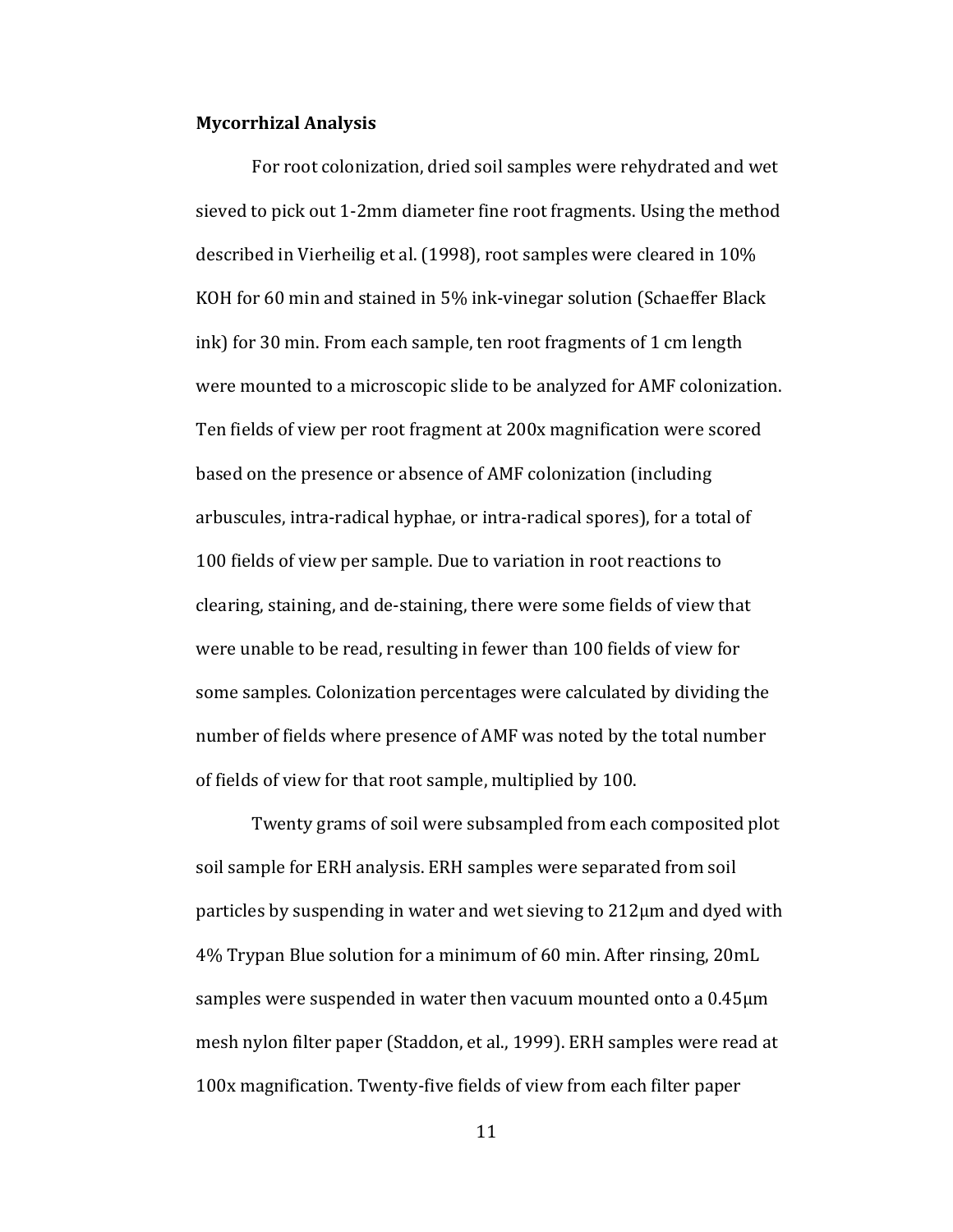were viewed using the grid line intersection method (McGonigle, et al., 1990). ERH was calculated as mm ERH  $g<sup>-1</sup>$  soil by dividing the number ERH intersections by the 25 fields of view. The quotient was then multiplied the 0.1mm length of the grid and the area of the filter paper. The product was then divided by the 20g volume of soil.

#### **Soil Organic Matter Analysis**

Soil Organic Matter (SOM) was determined by combustion (Ryan, et al., 1990). After sieving soils collected in May, 15g of fresh soil were airdried in paper bags for  $\sim$ 10 days until dry at ambient room temperature  $\sim$  21 $\degree$ C). Once air-dried, samples were weighed again and placed in a muffle furnace at  $475^{\circ}$ C for 4.5 hrs. Samples were allowed to cool overnight and then were weighed to determine the mass lost from SOM combustion in the soil sample. The percentage of ash-free dry mass (AFDM) as an estimate of SOM was calculated by subtracting the final mass from the mass weighed after air-drying. The difference was then divided by the air-dried mass and multiplied by 100 to obtain a percentage. 

#### **Statistical Analysis**

To answer the questions of whether AMF abundance and associated SOM varied by switchgrass variety or ecotype a mixed model analysis was completed using  $R$  3.2.2 ( $R$ , 2014). ERH, root colonization,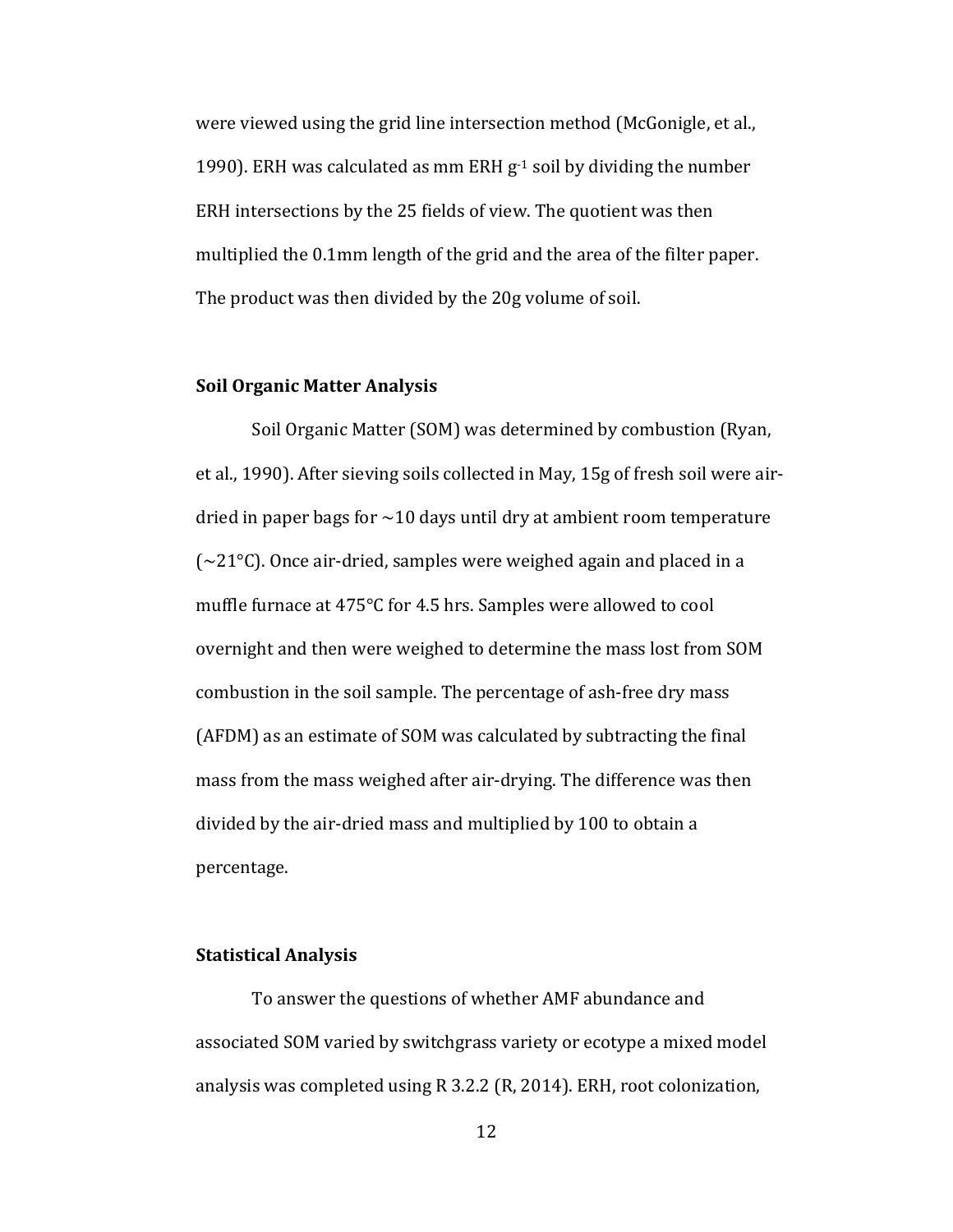and SOM were analyzed using a General Linear Mixed Model (glmer) in the lme4 package with either variety or ecotype as the fixed effect and block included as a random effect. If variety had a significant effect, a Tukey's test in the multcomp package was conducted to correct for multiple comparisons. Residuals were checked to be uniformly dispersed and a Levene's test was performed for each variable to examine homogeneity of variances. To test the relationship between ERH and SOM, a regression of SOM by ERH was conducted using Systat 12 (Systat, 2007).

#### **Results**

#### **Mycorrhizal Associations**

There were no differences among varieties or ecotypes in ERH (Table 1). ERH abundance ranged from 101.8 mm ERH  $g^{-1}$  soil to 145.9 mm ERH  $g^{-1}$  soil (Table 2). There was an overall average of 119.5 mm ERH  $g^{-1}$  soil

AMF root colonization ranged from 85.5% to 92.9% (Table 2). There were no differences among varieties in root colonization (Table 1). However, ecotypes did show significant differences in root colonization (Table 1). The average infection of upland ecotype was  $89.0\%$  and the average infection by AMF for lowland ecotype was  $94.5\%$  (Table 2). There were significant block effects for ERH, root colonization, and SOM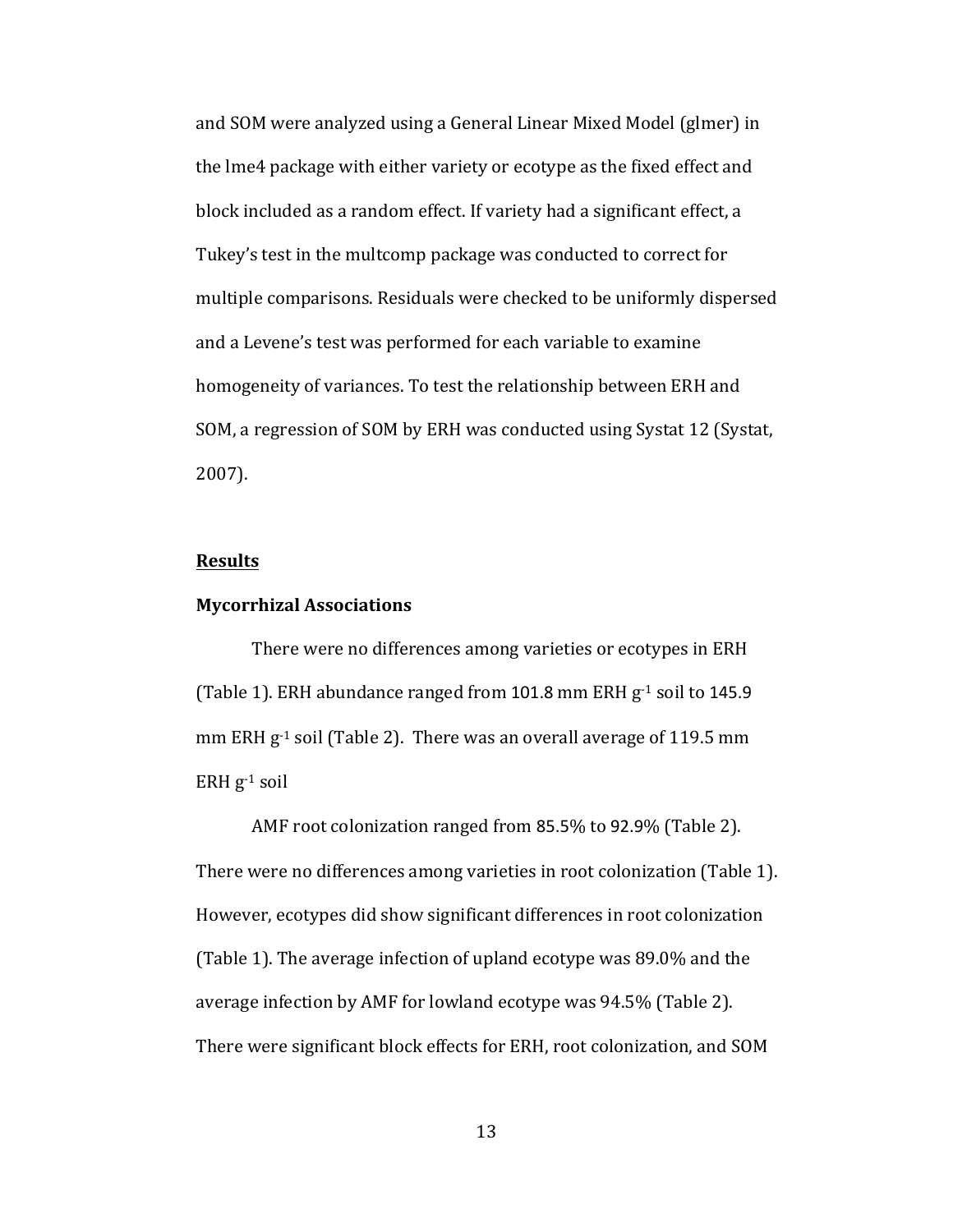(Table 1, Figure 2). However, there is no apparent pattern to the block effects. 

#### **Soil Organic Matter**

SOM percentage ranged from 3.66% to 4.48% (Table 2, Figure 3). There was no significant difference between the two ecotypes (Table 1). At the variety level, the random block effect was highly significant (Table 1, Figure 2). A Tukey's comparison of the varieties yielded differences between some varieties (Figure 3). The regression between ERH and SOM yielded no significant relationship (Figure 4;  $p = 0.491$ ).

#### **Discussion**

In this study, I found that root colonization was high amongst all 12 varieties and both ecotypes. ERH abundance ranged above 100 mm ERH  $g^{-1}$  soil. The lowland ecotypes had higher AMF root colonization than the upland ecotypes. I found little variation in AMF root colonization between varieties of switchgrass. There was a difference in SOM at the variety level but not at the ecotype level.

I had expected differences between ecotypes for root colonization. The lowland ecotype depends on AMF to improve water acquisition in drought conditions (Latef, et al., 2016; Parrish & Fike, 2005). The common garden experiment site is considered an upland habitat. In this experiment lowland varieties may have depended on AMF more strongly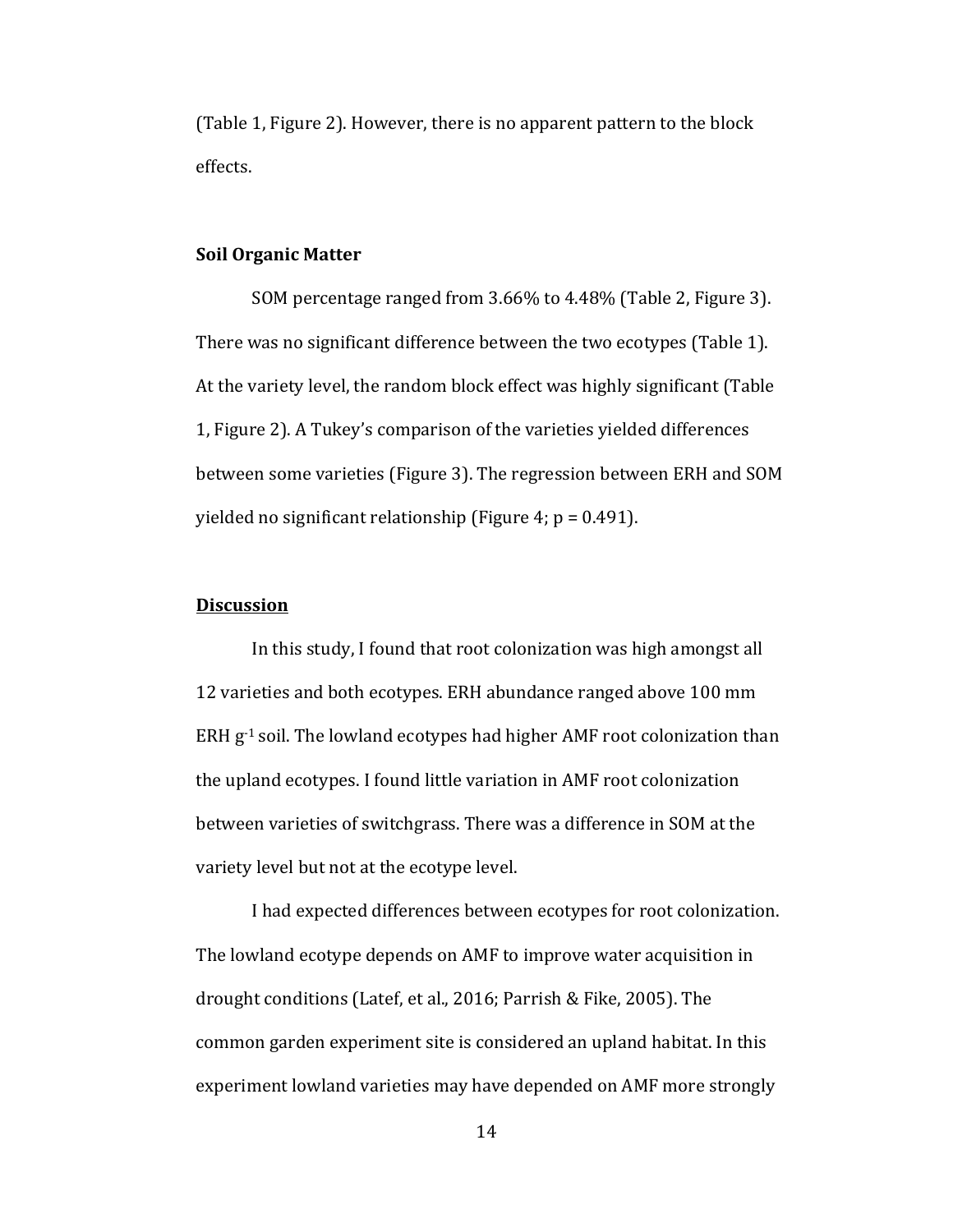because the upland habitat represented a novel habitat. Some exotic species have higher AMF root colonization in their non-native range; it may be possible that something similar is happening at a smaller scale of an ecotype having higher colonization outside of its adapted range (Yang, et al., 2012). This may be particularly important if future systems disrupted by climate change experience drier weather patterns such as rain events spaced farther apart (Seager & Vecchi, 2010).

The general lack of differences in AMF colonization and ERH abundance among varieties was surprising. Studies in switchgrass seedling establishment have shown that different varieties vary in their success based on the presence of AMF (Ghimire, et al., 2009). Switchgrass varieties vary widely in their aboveground traits, in some cases with more variability than what is found between different grass species (Stalheber, et al. unpublished data), thus were expected to vary in AMF abundance. Notably, the Southlow variety, which was cultivated from switchgrass populations in southern Michigan and potentially represented a locally adapted selection, did not significantly differ in AMF root colonization or ERH abundance compared with other varieties. Similar results were found in a recent meta-analysis showing that native and non-native plants do not differ significantly in AMF in most systems (Bunn, et al., 2015). As this experiment is situated in a heavily disturbed post-agricultural soil, a locally sourced genotype may not have any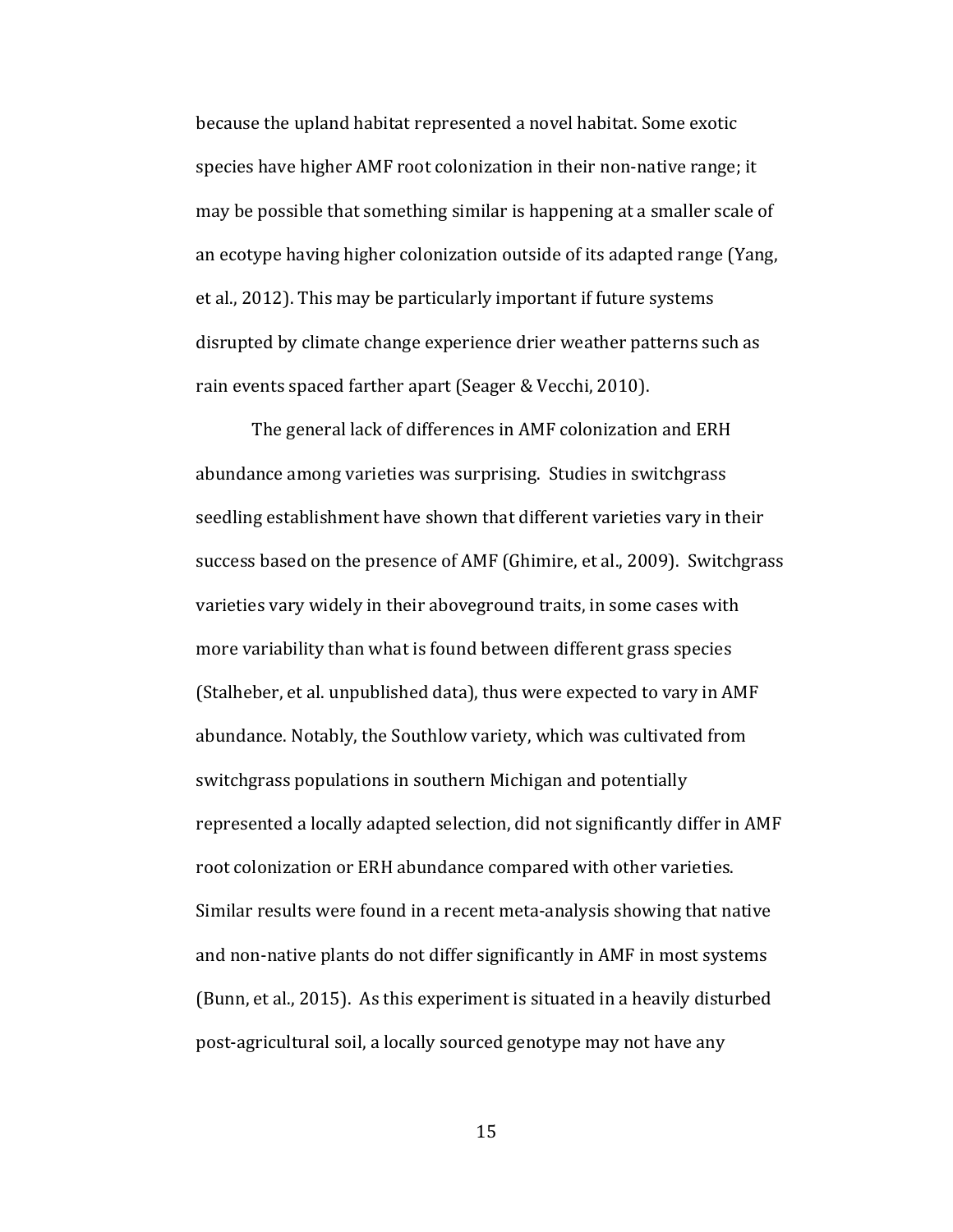discernible difference because the post-agricultural soil does not represent the native soil community anymore.

For species such as switchgrass that obligately associate with mycorrhizal symbionts, there may not be significant variation. One caveat is that my results are based on a single sampling time in midsummer. AMF are dynamic and may be different at other times of year (Hartnett, et al., 1994). For example seedling survival is related to AMF (Brejda, et al., 1998) and so early-season AMF activity may be more important than mid-season activity.

While varieties did not differ in AMF root colonization or ERH abundance, I did find differences in soil organic matter under the different varieties. There are many factors contributing to soil organic matter, such as plant litter inputs, root activity, soil microbes, etc. (Bolinder, et al., 1999), with AMF only playing a small direct role. The regression between ERH and SOM was not significant indicating the differences in SOM between varieties are not being directly driven by the AMF abundance in the soil. However, AMF can affect plant root architecture, which could represent a larger indirect contribution to differences in SOM (Miller, et al., 1995). Switchgrass shows intraspecific differences in aboveground traits including aboveground mass, height, density, transpiration, flowering, and leaf chlorophyll (Hartman, et al., 2012; Stahlheber, et al., unpublished data). It may be that varieties show as much variability in root traits belowground as they show aboveground,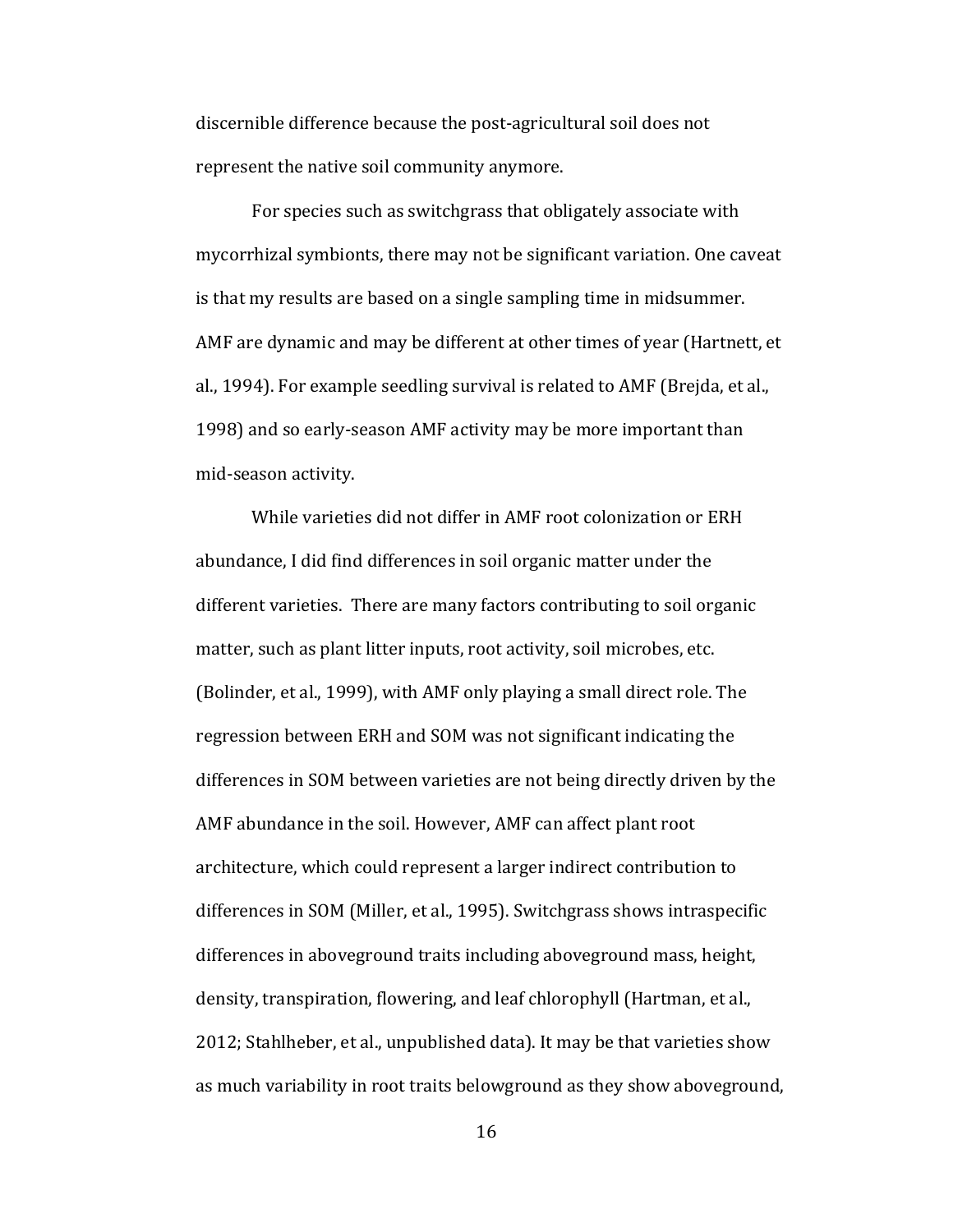and that this affects soil organic matter. As plant roots are a major input to soil organic matter, variation in root traits that are associated with a faster decomposition rate, including high specific root length and low specific root volume may explain the variation seen in SOM across varieties (Liang, et al., 2016). These root traits will be examined further in the next chapter of my thesis.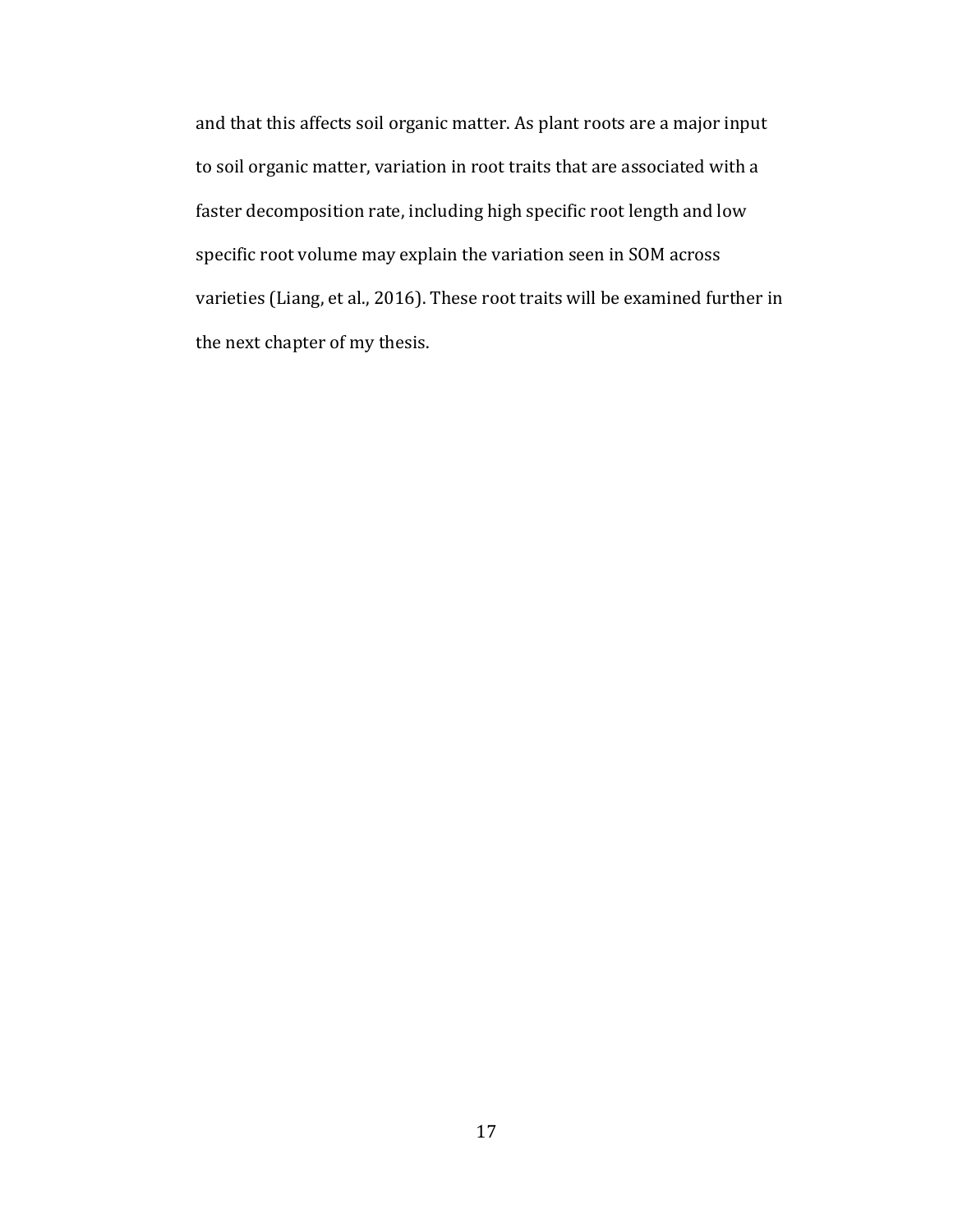

#### KBS GLBRC Switchgrass Variety Experiment

Figure 1: Kellogg Biological Station Great Lakes Bioenergy Research Center Switchgrass Variety Long-term Ecological Research Experiment Layout Map. Map copied from KBS GLBRC (2017).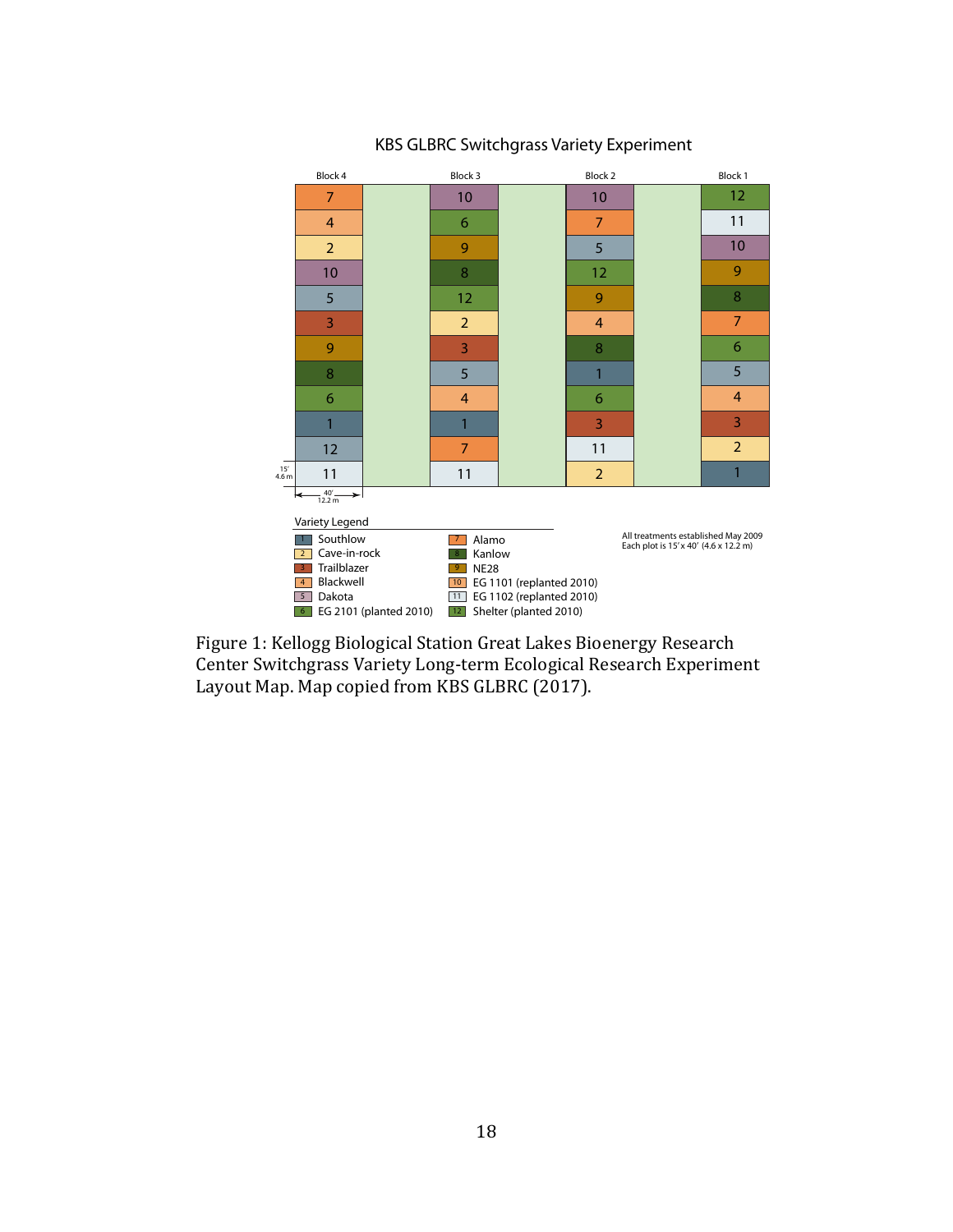Table 1: ANOVA results from Variety Trials field experiment for two different models (Variety or Ecotype and random effect of Block). Significant differences are in bold ( $p < 0.05$ ).

|                |    | Extra-radical<br>hyphae (ERH) |         | <b>AMF Root</b><br>Colonization |         | <b>Soil Organic</b><br>Matter (SOM) |         |
|----------------|----|-------------------------------|---------|---------------------------------|---------|-------------------------------------|---------|
| <b>Factor</b>  | df | F                             | p-value | F                               | p-value | F                                   | p-value |
| <b>Variety</b> | 11 | 0.55                          | 0.681   | 0.903                           | 0.364   | 1.292                               | 0.003   |
| <b>Block</b>   | 11 |                               | 0.042   |                                 | 0.004   |                                     | 0.017   |
| <b>Factor</b>  |    |                               |         |                                 |         |                                     |         |
|                |    |                               |         |                                 |         |                                     |         |
| <b>Ecotype</b> | 1  | 0.077                         | 0.766   | 7.322                           | 0.007   | 0.03                                | 0.827   |
| <b>Block</b>   | 1  |                               | 0.038   |                                 | 0.076   |                                     | 0.016   |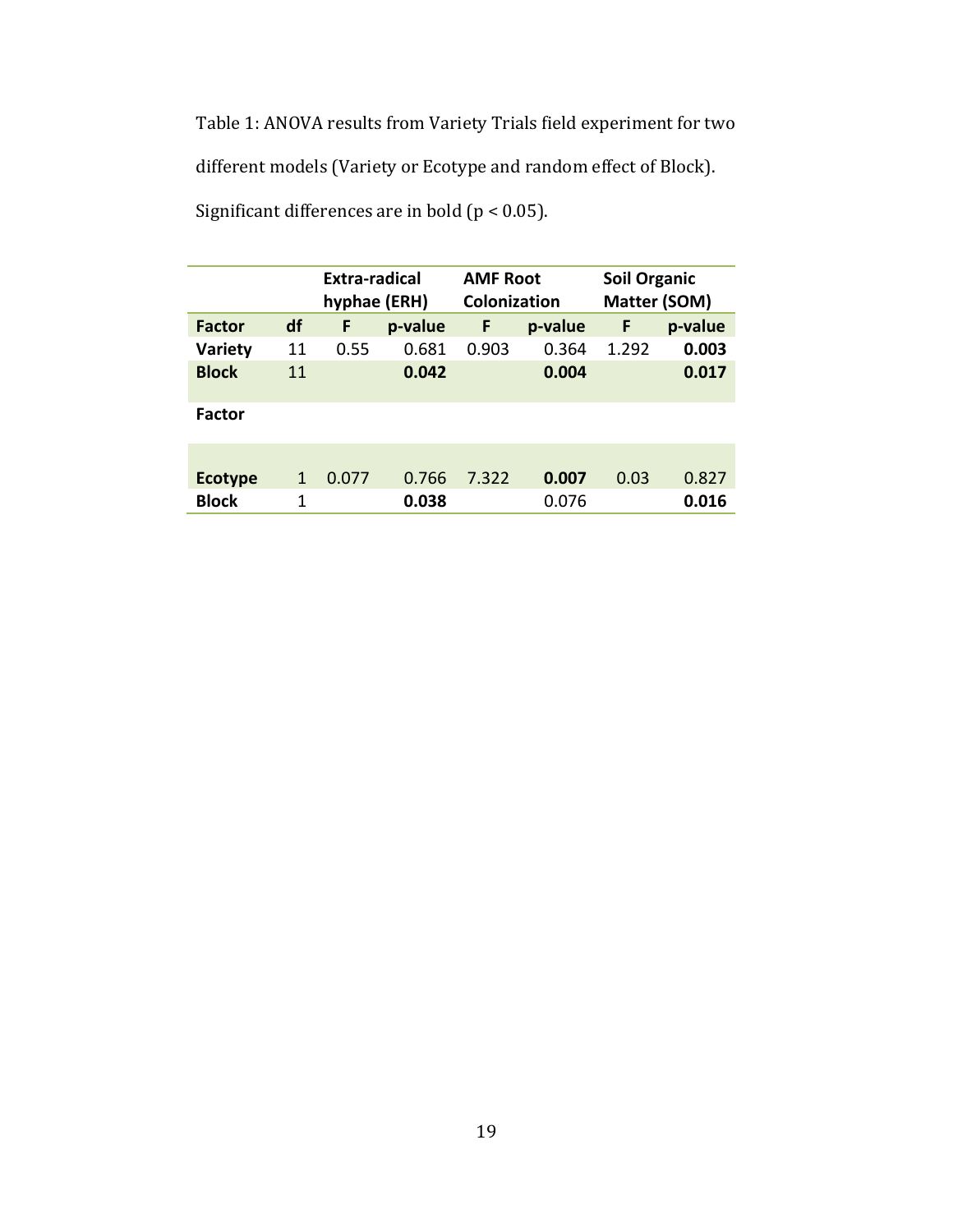Table 2: Means and standard error for ERH, Root Colonization, and Soil Organic Matter by switchgrass variety and ecotype.

|                    | ERH (mm $g^{-1}$ ) |           | <b>SOM</b> |           | <b>AMF Root</b>  |       |  |
|--------------------|--------------------|-----------|------------|-----------|------------------|-------|--|
|                    |                    | (%)       |            |           | Colonization (%) |       |  |
| <b>Variety</b>     | mean               | <b>SE</b> | mean       | <b>SE</b> | <b>SE</b>        |       |  |
| <b>Southlow</b>    | 121.675            | 13.062    | 3.948      | 0.203     | 91.750           | 3.705 |  |
| Cave-in-rock       | 145.932            | 26.920    | 3.740      | 0.167     | 90.962           | 3.510 |  |
| <b>Trailblazer</b> | 113.197            | 11.440    | 3.952      | 0.311     | 88.453           | 6.531 |  |
| <b>Blackwell</b>   | 104.719            | 12.238    | 4.210      | 0.219     | 88.767           | 2.666 |  |
| <b>Dakota</b>      | 133.529            | 18.526    | 4.057      | 0.355     | 89.000           | 3.028 |  |
| EG2101             | 114.218            | 10.879    | 4.033      | 0.203     | 85.500           | 5.188 |  |
| <b>Alamo</b>       | 116.730            | 24.763    | 3.882      | 0.201     | 94.650           | 2.873 |  |
| <b>Kanlow</b>      | 137.297            | 30.154    | 4.183      | 0.288     | 92.240           | 2.087 |  |
| <b>NE 28</b>       | 113.040            | 4.252     | 4.484      | 0.227     | 89.558           | 2.460 |  |
| <b>EG 1101</b>     | 118.692            | 19.816    | 4.431      | 0.067     | 98.250           | 1.031 |  |
| EG1102             | 112.883            | 13.062    | 3.660      | 0.185     | 92.935           | 0.646 |  |
| <b>Shelter</b>     | 101.815            | 6.944     | 4.083      | 0.239     | 87.913           | 4.844 |  |
|                    |                    |           |            |           |                  |       |  |
| <b>Ecotype</b>     |                    |           |            |           |                  |       |  |
| <b>Upland</b>      | 118.515            | 5.176     | 4.063      | 0.085     | 88.988           | 1.347 |  |
| Lowland            | 121.400            | 10.497    | 4.039      | 0.118     | 94.519           | 1.032 |  |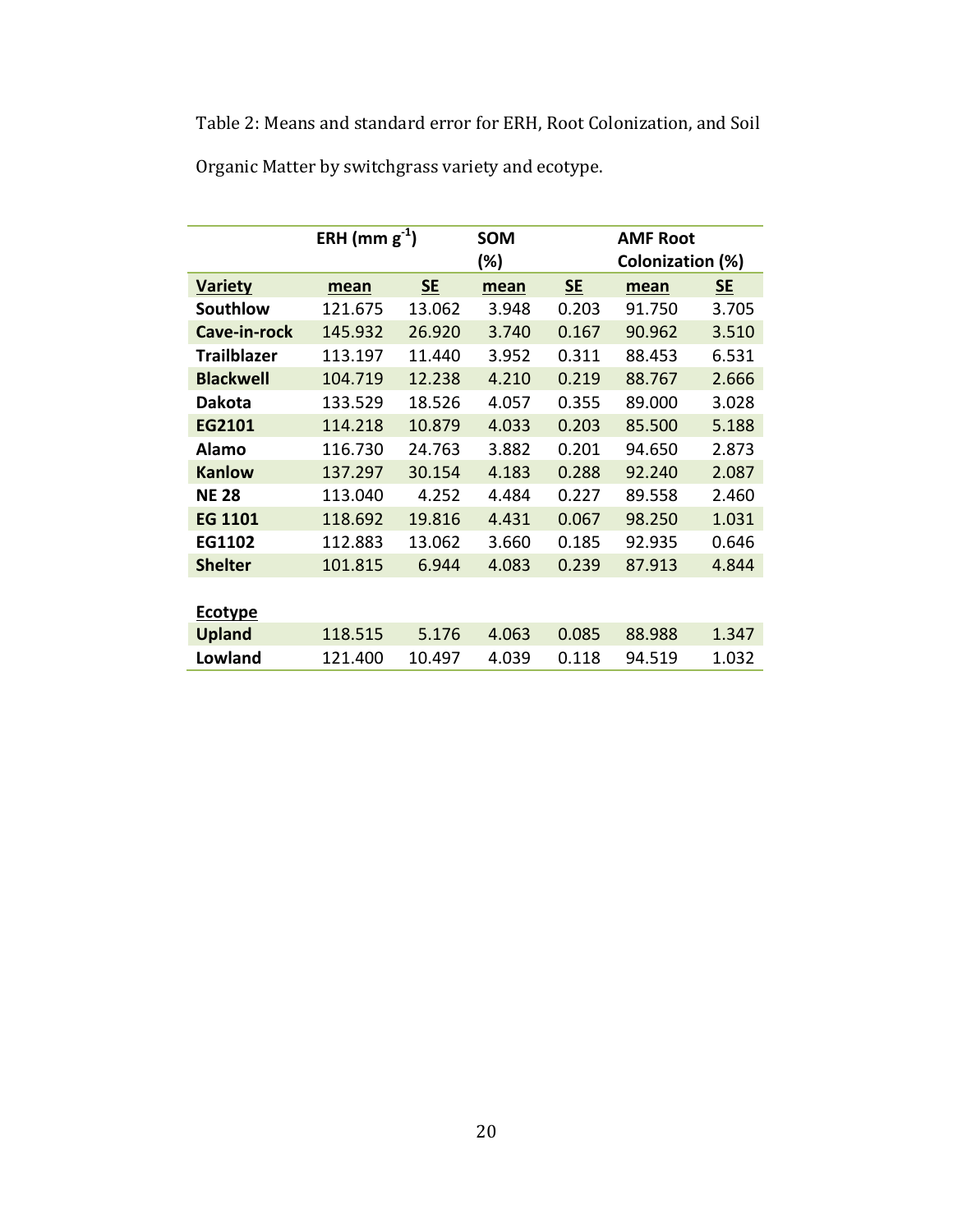

Figure 2: a.) ERH by block. b.) Root colonization by block. c.) Soil organic matter by block. Values are arithmetic means. Bars represent  $+/-1$  SE. Letters on graphs indicate significant Tukey-corrected pairwise comparisons  $(p < 0.05)$ .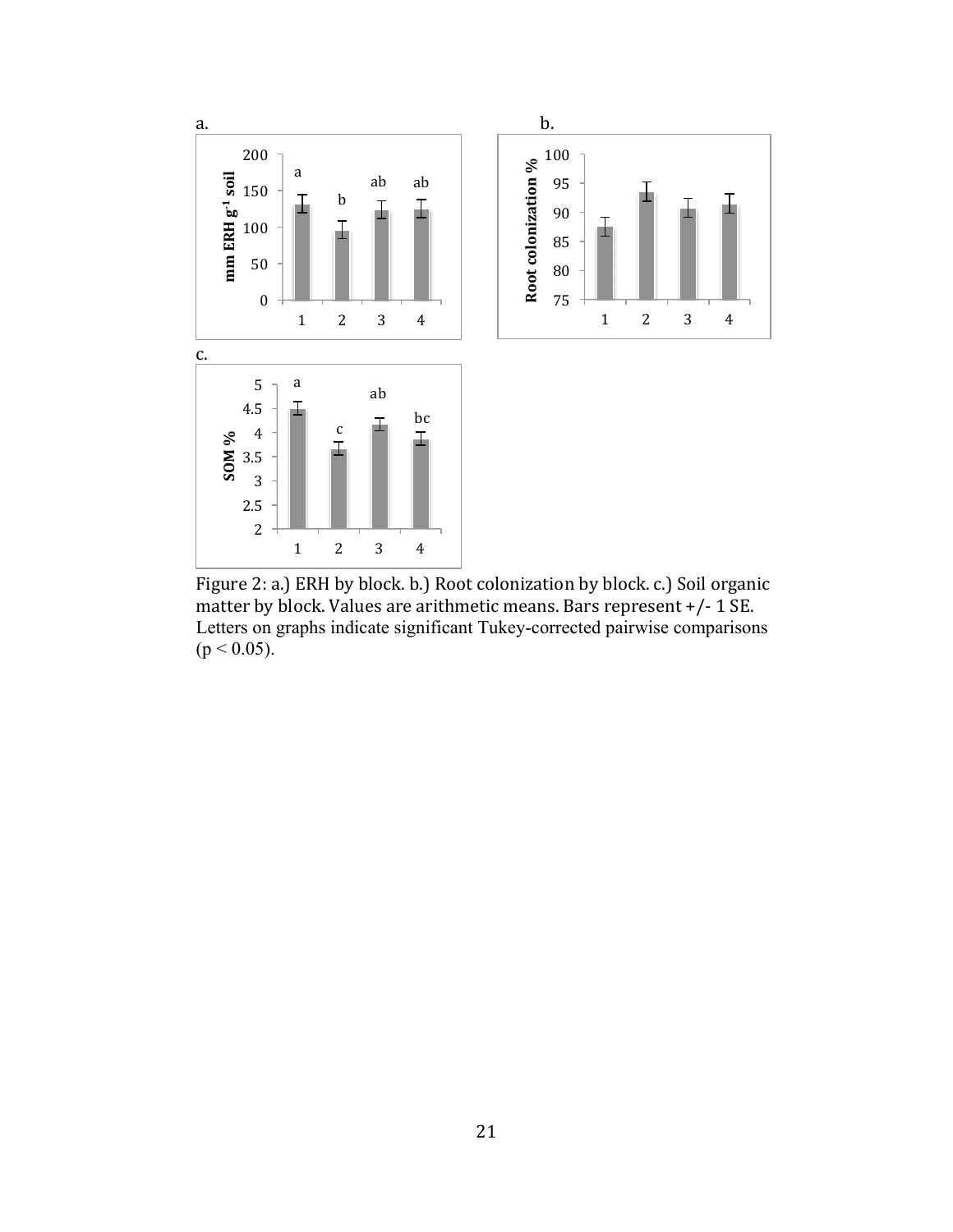

Figure 3: Soil organic matter by switchgrass variety. Values are least squares means correcting for random block effect. Dark grey represent upland varieties, Light grey represents lowland varieties. Bars represent +/- 1 SE. Letters on graphs indicate significant Tukey-corrected pairwise comparisons ( $p < 0.05$ ).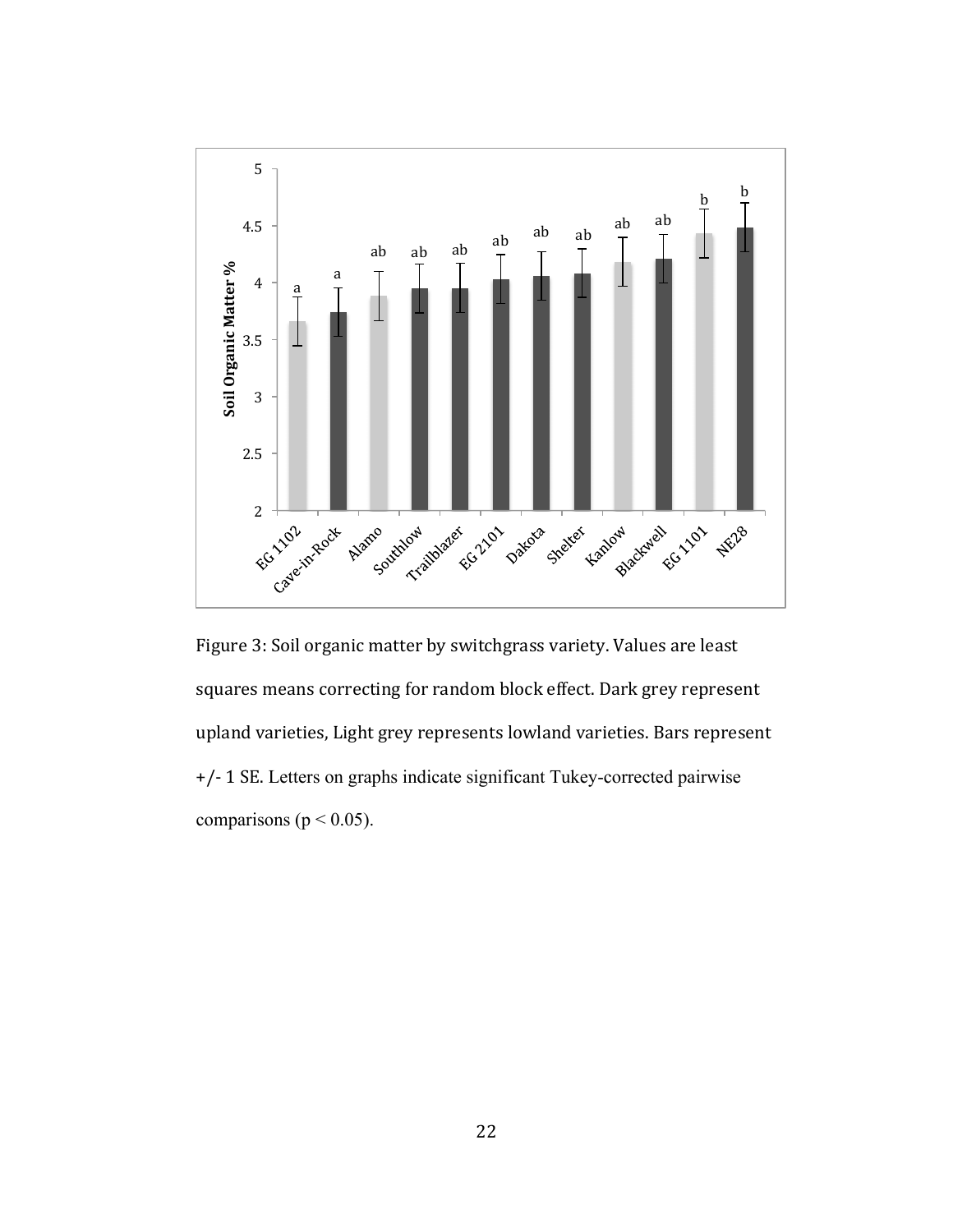

Figure 4: Regression between soil organic matter and ERH. Red line represents estimate. Blue lines represent upper and lower confidence limits. Brown lines represent upper and lower predictions.  $r^2 = 0.010$ ; p-value = 0.491.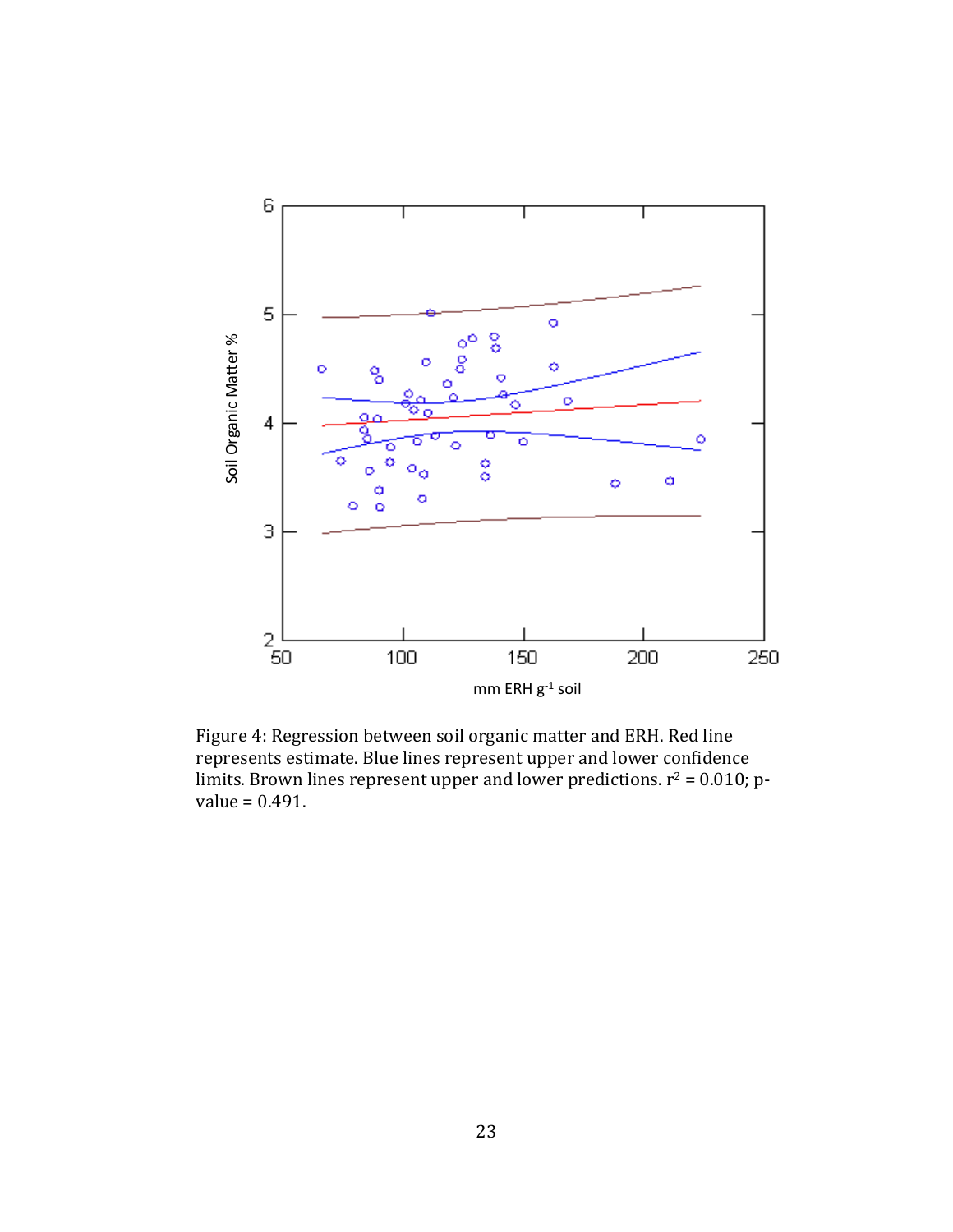## CHAPTER THREE: DIFFERENCES IN SWITCHGRASS SEEDLING ROOT MORPHOLOGY AND DEPENDENCE ON LIVE SOIL MICROBIOTA

#### **Introduction**

Seedling establishment is a key demographic stage for plants, and can be the most important factor in predicting plant population growth (Buckley, et al., 2010). It is well known that both abiotic and biotic factors strongly influence seedling establishment, with consequences for longterm plant population success (Maestre, et al., 2003). For example, abiotic factors such as soil acidity can limit seedling establishment (Luizao, et al., 2007). Climate and edaphic factors can interact to regulate soil moisture, which for some plants is the most predictive factor for seedling survival (Maschinski, et al., 2004). Biotic factors can encourage establishment, such as micro-climate control from adult plants acting as nurse plants and belowground associations (such as AMF) enhancing resource acquisition (Ghimire, et al., 2009; Maun, 1994). However, the general roles of these biotic interactions are less well understood.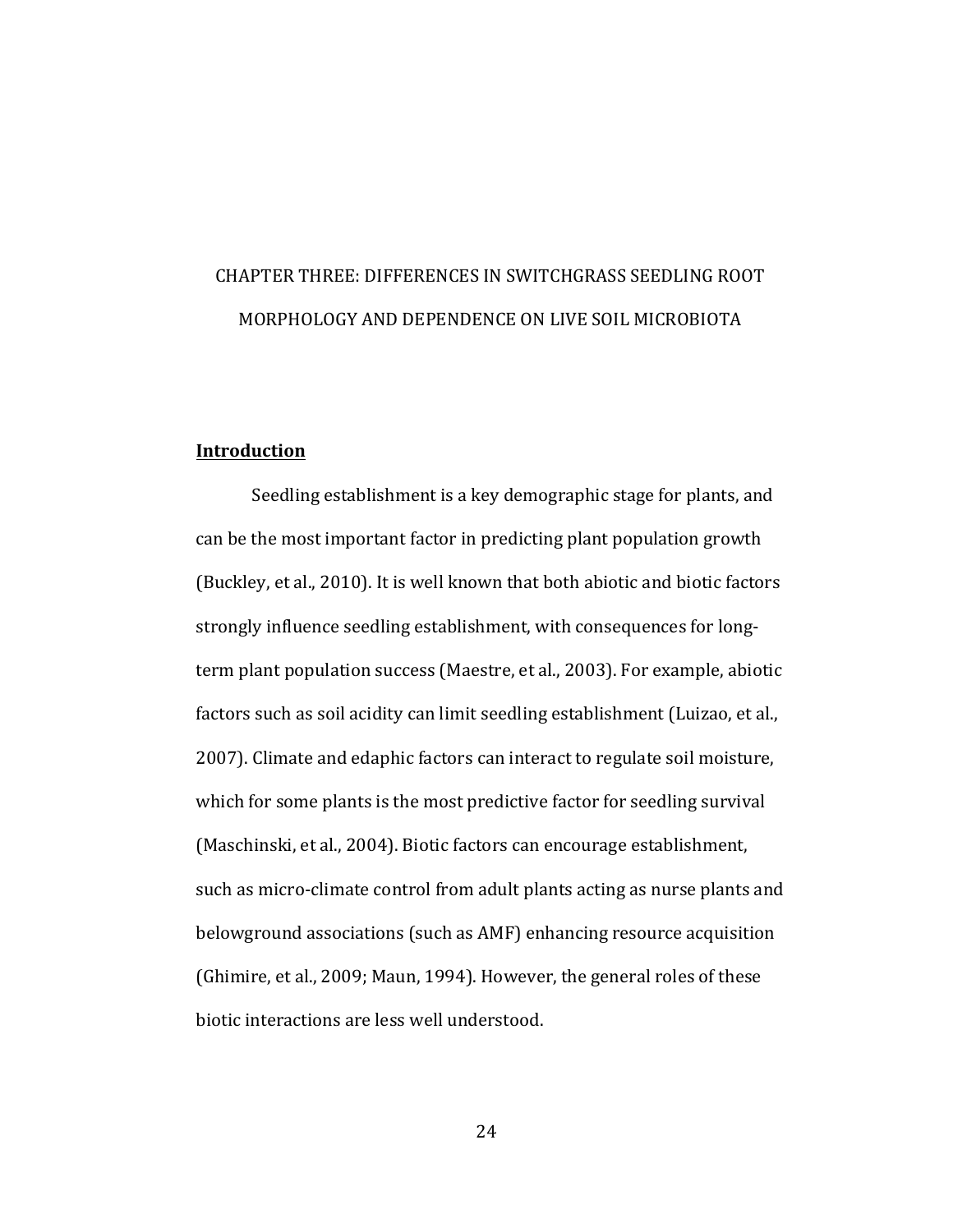One group of soil biota that may strongly influence seedling success is arbuscular mycorrhizal fungi (AMF). While many plant species are strongly dependent on AMF as adults, there is more uncertainty over the role that AMF play in seedling success. Recently, biotic associations with AMF and other soil organisms have been shown to play an important role in the establishment of seedlings (Ghimire, et al., 1999). For example, AMF can reduce seedling mortality in big sacaton in prairie systems (Davidson, et al., 2016; Richter & Stutz, 2002). AMF can better regulate water for seedlings during vulnerable early development. Additionally, AMF can provide essential phosphorus to seedlings with limited root structures (van der Heijden, 2004). Conversely, seedlings can also be parasitized by AMF when resources are low (Johnson, et al., 1997). Different plant species vary in their reliance on AMF as adults, and this may also be the case for seedling stages (Hartnett, et al., 1994).

Seedling establishment is a key stage in agricultural systems in particular, where growers must pay for seed and maximize germination rates (Aiken, et al., 1995). In intensive annual row crop agricultural systems, AMF are known to enhance seedling establishment by providing nutrients to seedlings (Liu, et al., 2014). AMF can also help agricultural crops overcome abiotic stress such as heat that can result in seedling mortality (Zak, et al., 1998). Even when crops are less dependent on AMF as adults due to external inputs of nutrients, AMF may play key roles in crop success by altering initial root establishment.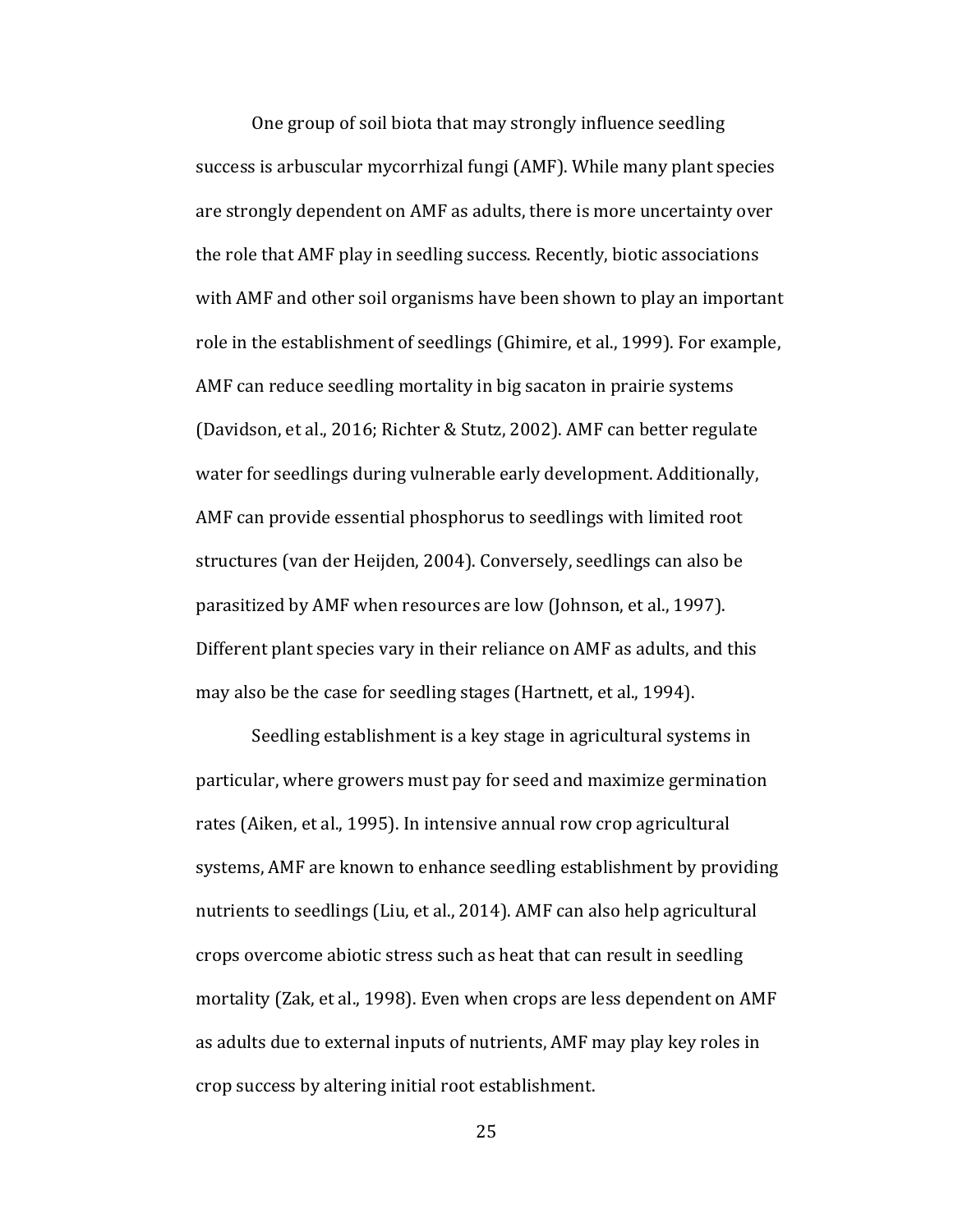Switchgrass (*Panicum virgatum*) is a relatively new perennial crop targeted for use in bioenergy production in marginally productive lands (Lemus & Lal, 2005). Switchgrass monocultures can be difficult to establish due to weak seedling vigor, seed dormancy, and how deep seeds are sown even though switchgrass is hardy and resilient once established (Berti & Johnson, 2013; Kimura, et al., 2015). There is variability in switchgrass establishment rates across varieties and ecotypes (Aiken & Springer, 1995), which may be due to differences in seedling root development. Additionally, establishment rates may vary in AMF dependence. While switchgrass in general is known to be strongly mycorrhizal (Brejda, et al., 1993), it is unknown how much variability there is in dependence on AMF for establishment of different switchgrass varieties and ecotypes. In this study I ask 1) whether switchgrass varieties and ecotypes differ in their seedling establishment rates and seedling root development, and 2) Does the presence of belowground microbial communities which include AMF affect these traits?

#### **Methods and Materials**

#### **Experiment Design**

A two-factor (switchgrass variety x soil inoculum) greenhouse experiment was set up in the summer of 2015. Seeds from eleven switchgrass varieties grouped into two ecotypes were used in this study. Upland ecotype varieties included Blackwell, Carthage NC, Cave-in-rock,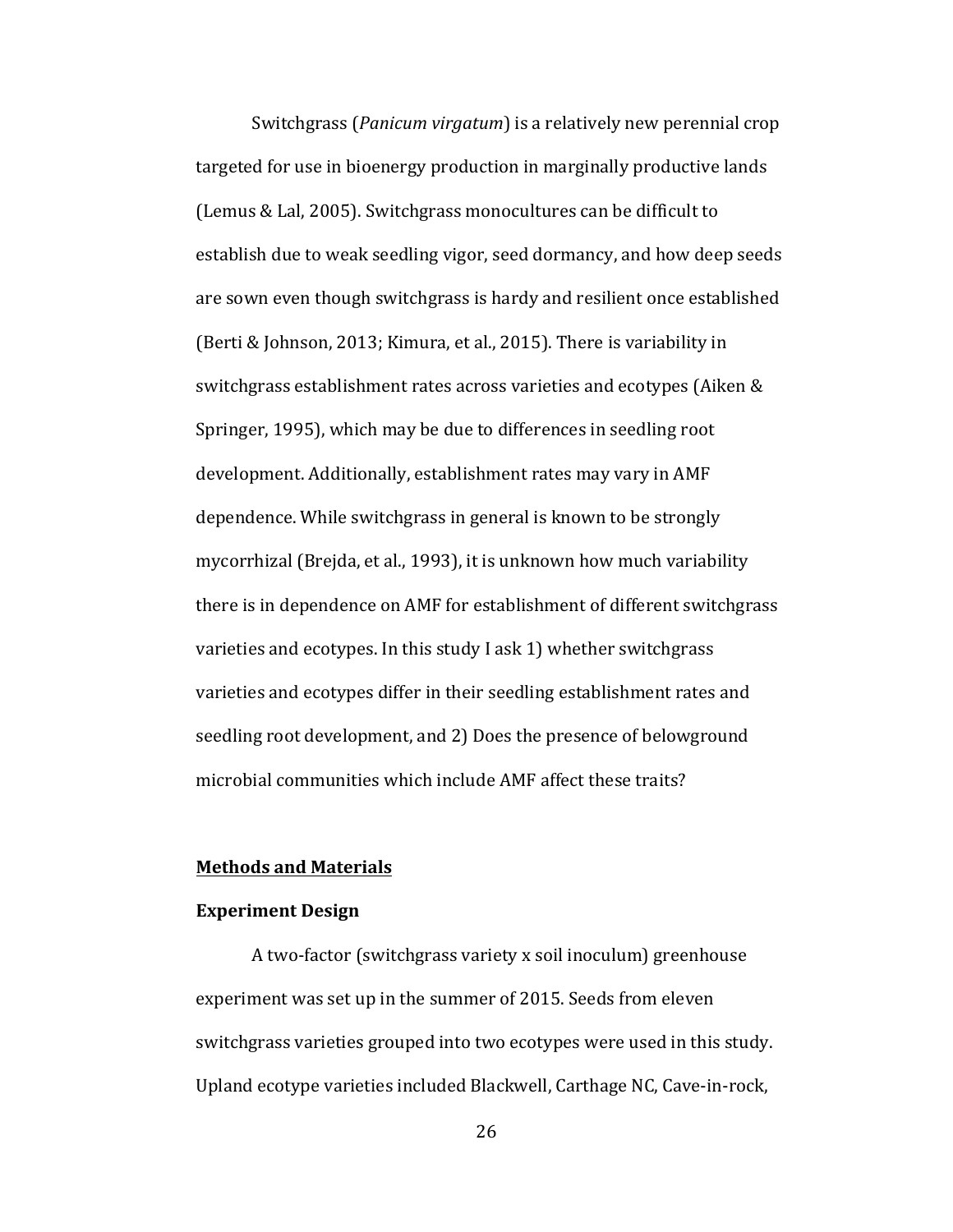Shelter, and Trailblazer. Lowland ecotype varieties included Alamo, BoMaster, Colony, Kanlow, Performer, and Timber.

Each switchgrass variety was planted in one of two soil treatments: live soil inoculum "LIVE" or sterile soil inoculum "STERILE". LIVE soil inoculum was obtained from the KBS GLBRC Variety Trials experiment (see Ch. 2) in May 2015, by coarse homogenization 150 mL of soil collected from each field plot. The collected soil was divided with half used in the LIVE soil treatment while the other half was sterilized by heating in an autoclave at  $121^{\circ}$ C for 60 minutes twice for use in the STERILE soil treatment.

Twenty switchgrass seeds per each variety and soil treatment were planted in replicates of 8 in 983 mL conetainers,  $6.9 \text{ cm} \times 35.6 \text{ cm}$ , filled with  $SAKREFE@$  commercial play sand and 20 mL of either LIVE or STERILE soil inoculum stirred into the top two inches of sand. Each conetainer was thinned to one seedling as germination commenced. The seedlings were well watered every other day with city tap water to prevent water stress. The pots were rotated weekly to reduce the effects of environmental variability inside the greenhouse on results. The experiment ran for 62 days.

#### **Harvest and Data Collection**

Seedling mortality was recorded throughout the experiment to calculate the total survival time for each plant. Seedlings were harvested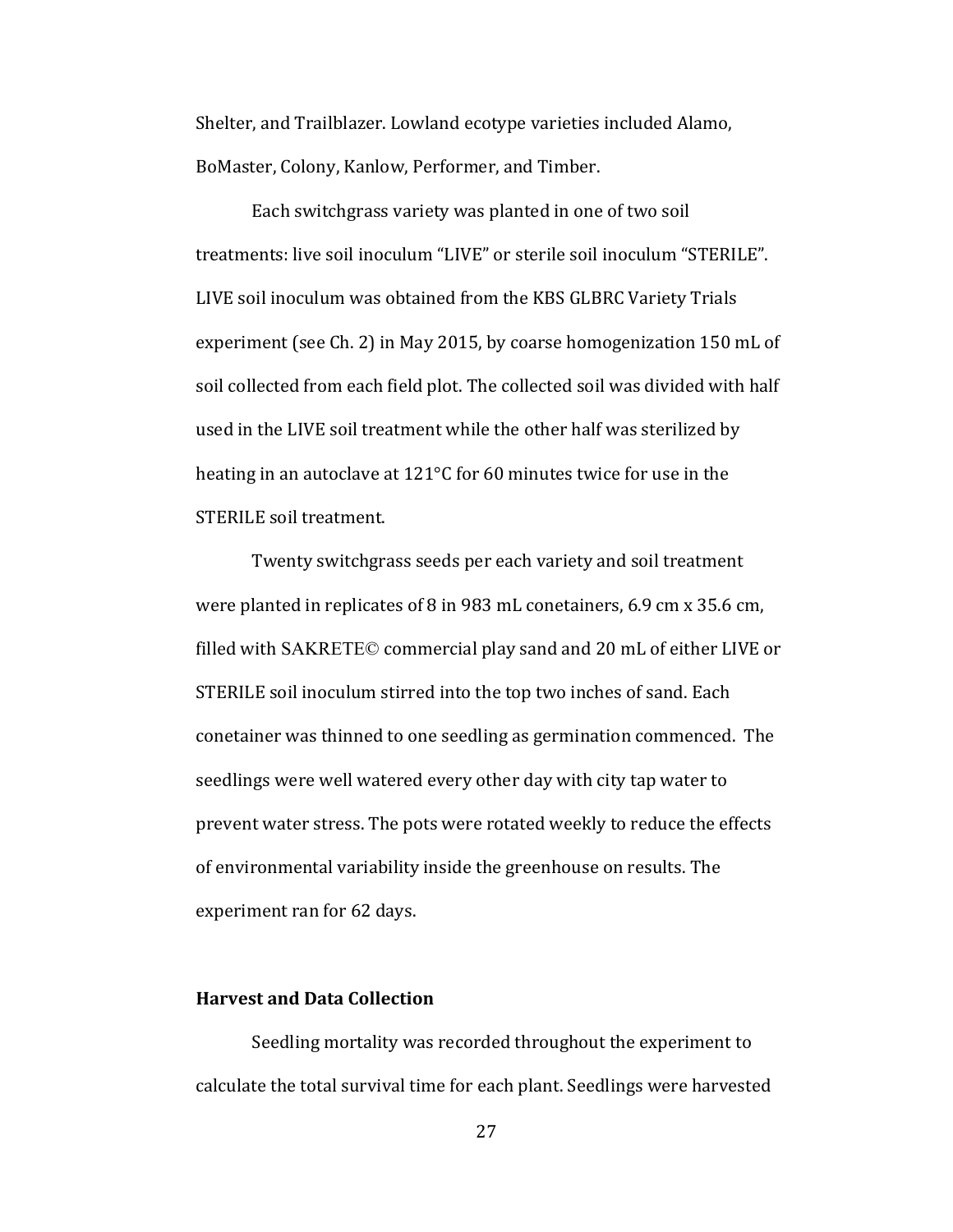upon death, unless they survived until the end of the experiment when they were then harvested. Harvest consisted of clipping and drying aboveground biomass at  $60^{\circ}$ C for 48 h for dry shoot mass. Root systems were carefully rinsed and scanned on an Epson Perfection V700 Photo scanner using WinRHIZO v2009c (WinRHIZO, 2010). For each image, a suite of measurements was quantified including root length, tips, forks, volume, and surface area (SA). Additionally, wet root mass was obtained and root: shoot  $(RS)$  ratio, specific root length  $(SRL, cm g^{-1})$ , and specific root volume  $(SRV, cm<sup>3</sup> g<sup>-1</sup>)$  were calculated. These are morphology traits that are often altered by symbiotic AMF interactions or are important productivity predictors.

#### **Statistical Analysis**

Statistical analyses were performed for all but seedling survival using Systat 12 (Systat 2007). A Pearson correlation analysis was performed to examine relationships among root traits including root mass, length, tips, forks, SA, and volume. Root length, tips, forks, and SA were highly correlated  $(r>0.90)$  with root mass in these analyses and were not analyzed further. Root mass stands as proxy for the correlated morphologies of root length, tips, forks, and SA. Two-factor Gaussian ANOVAs were then conducted using root and shoot mass, RS ratio, root volume, SRL, and SRV as response variables, and soil treatment and either variety or ecotype as independent variables as well as the interaction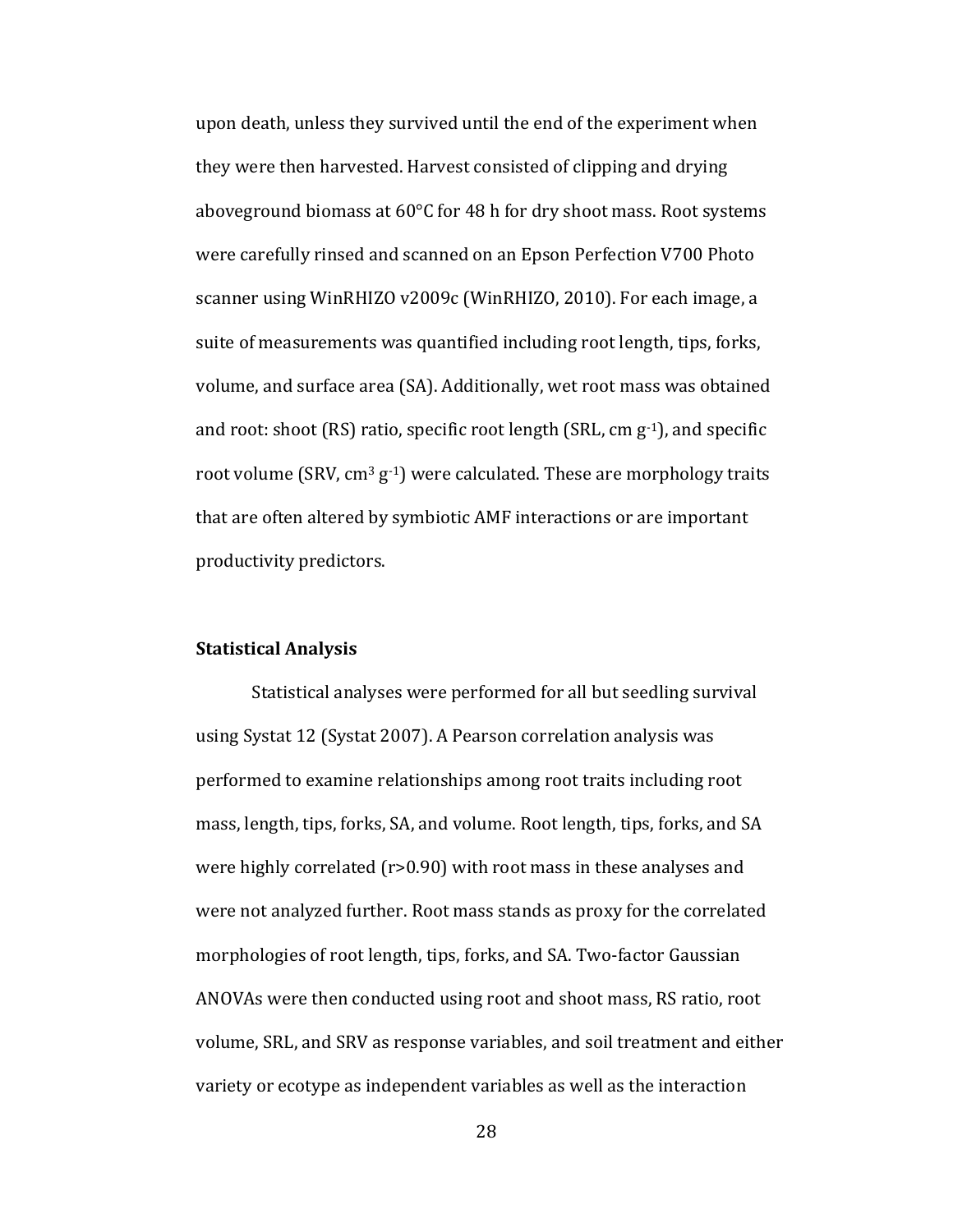term between soil treatment and either ecotype or variety. As seedlings varied in survival time, seedling age was added as a covariate for all ANOVA analyses. For significant variety results in the above characteristics, a Tukey's pairwise comparison was conducted.

Seedling survival was analyzed using a binomial two factor logistic model  $\left(\frac{g}{m}\right)$ , family = binomial) with two independent factors of soil treatment and either variety or ecotype and the interaction between soil treatment and variety or ecotype. This analysis was conducted using R 3.2.2 (R, 2014). 

#### **Results**

#### **Switchgrass variety/ecotype differences**

There was a trend toward higher survival of seedlings for the upland compared to lowland ecotype (75.9% vs. 58.9%), though this was not statistically significant (Table 3). Varieties likewise showed some variability in survival though this was not statistically significant (Table 3). 

The Lowland ecotype had a significantly higher root volume (Table 3), although root volume did not differ among varieties. RS ratio was not significant for either variety or ecotype. SRL significantly differed among ecotypes and varieties (Table 3). The Lowland ecotype had higher SRL (23,424 cm  $g^{-1}$ , vs. 12,777 cm  $g^{-1}$ ). Blackwell had the lowest SRL at 9,427c  $g^{-1}$ , while the highest SRL was Performer at 35,371 cm  $g^{-1}$  (Figure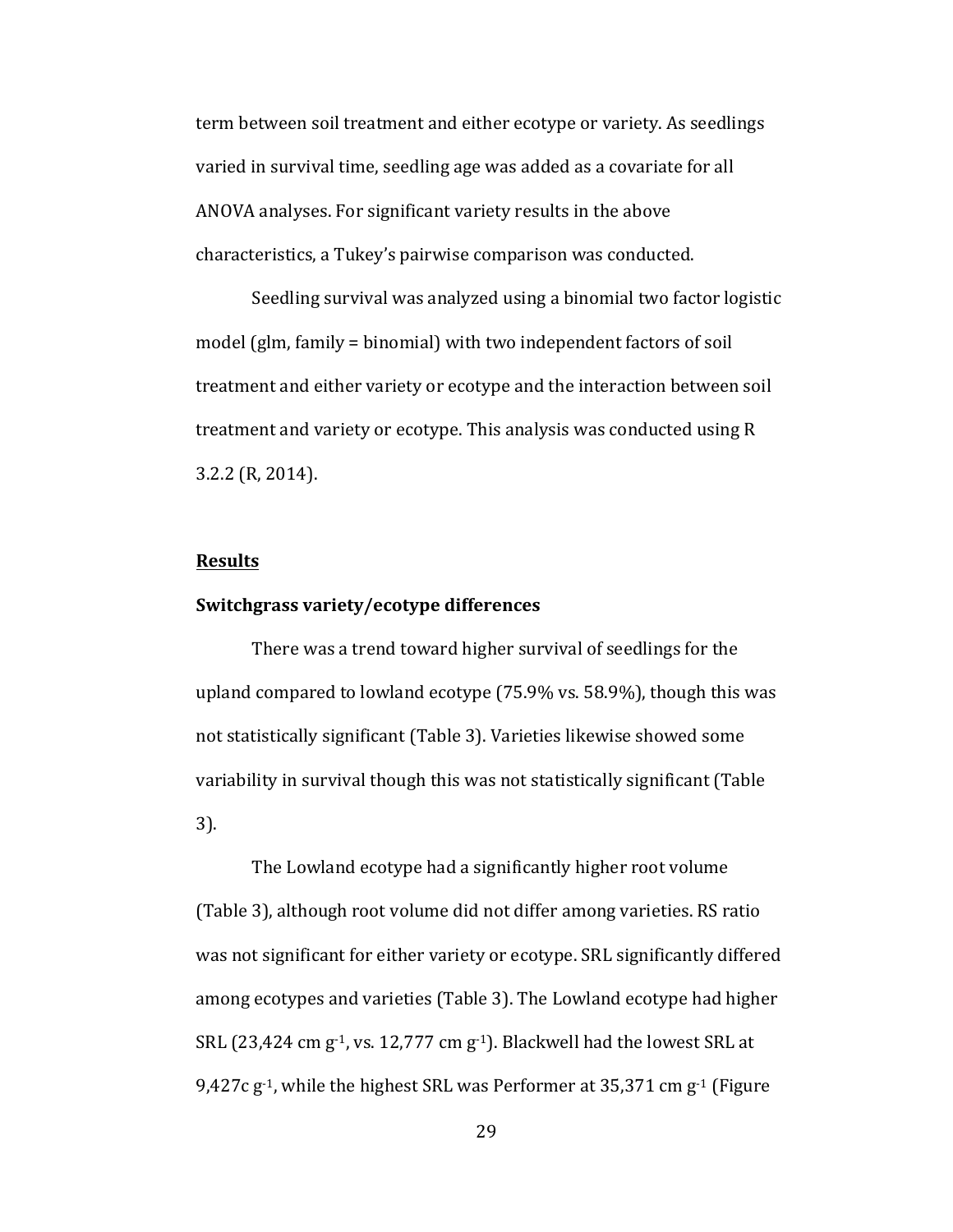5). SRV significantly differed amongst the varieties. Performer had the highest SRV at 445 cm<sup>3</sup> g<sup>-1</sup> with Blackwell at the lowest 91 cm<sup>3</sup> g<sup>-1</sup> (Figure 5). Neither ecotype nor variety showed significant differences in shoot mass or root mass (Table 3).

#### **Soil biota effects**

Seedling survival was increased significantly by the presence of LIVE soil  $(78.8\% \text{ vs. } 56.0\%; \text{Table 3}, \text{ Figure 6}).$  Seedling root and shoot biomass also increased in LIVE soil treatments (Table 3, Figure 7). Soil treatment was not significant for root volume, or SRL. There were no interactions between soil treatment and either variety or ecotype for any of the analyses (Table 3).

#### **Discussion**

## Do switchgrass varieties and ecotypes differ in their seedling establishment rates and seedling root development?

This is some of the first work comparing initial stages of seedling establishment and root development across switchgrass varieties. Neither varieties nor ecotypes varied in overall seedling survival. However, there were differences detected in root architecture as measured by SRL across both ecotypes and varieties, and for root volume between ecotypes. SRL is often correlated with higher productivity in  $C_4$ grasses (Craine, et al., 2002). Lowland varieties tend to be more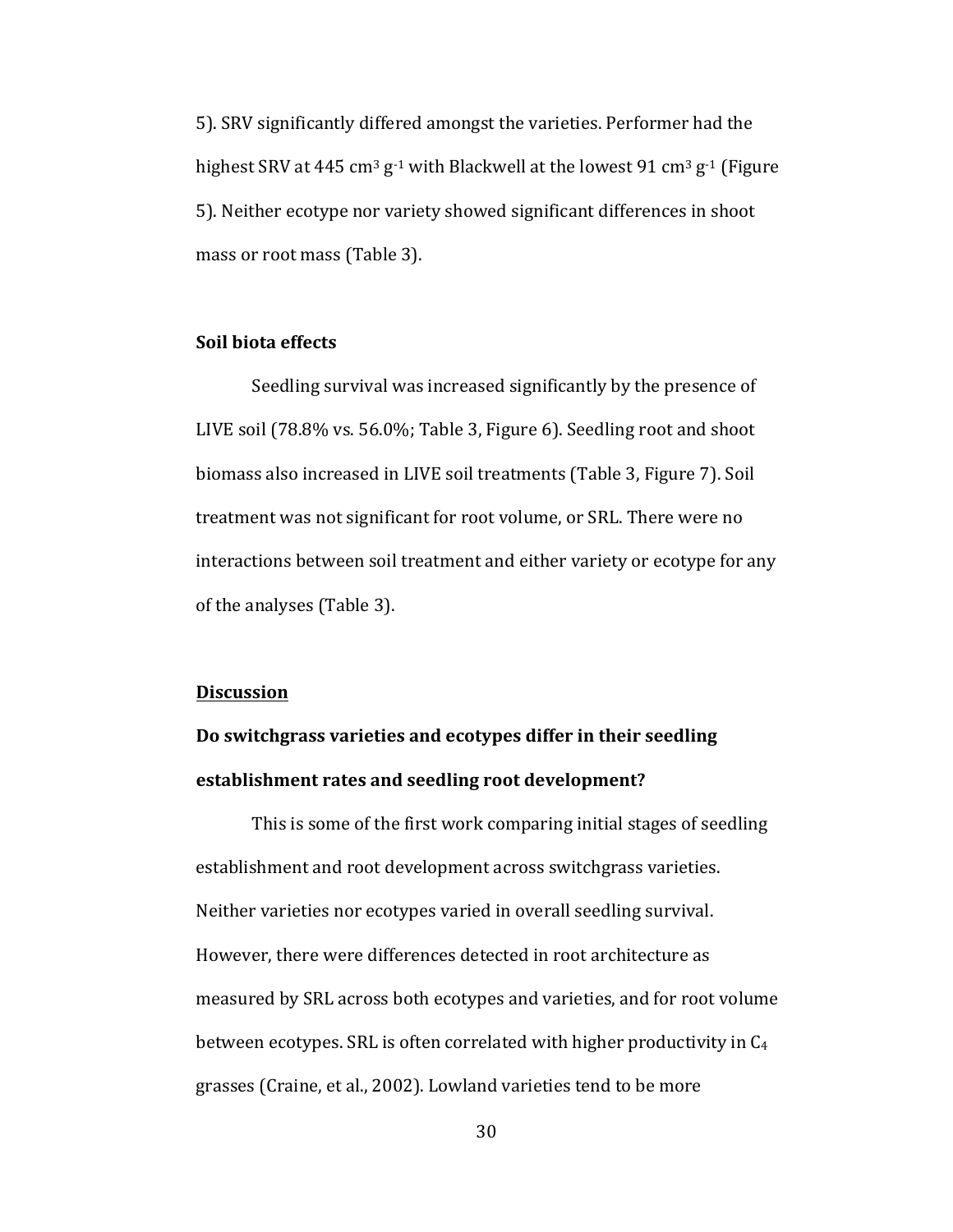productive than upland varieties (Parrish & Fike, 2005) and results here suggest that at least at the seedling stage, lowland varieties have a higher SRL than upland. While ecotypes did not differ in root or shoot mass, it may be that this higher SRL in the seedling stage in lowland varieties allows them to achieve higher productivity as an adult.

## Do belowground microbial communities affect seedling **establishment and root development?**

The presence of live soil biota increased survival of switchgrass seedlings and had an effect on several root architectural responses. While this greenhouse experiment treated the LIVE soil inoculum as a black box, and so specific causes of increased survival can't be pinpointed, the biggest benefactor to the seedlings was likely AMF, although soil bacteria cannot be discounted (Barea, et al., 2005). AMF have widely been shown to increase seedling survival (Davidson, et al., 2016). Greenhouse conditions were also fairly stressful, with temperatures often exceeding  $38^{\circ}$ C, which may have enhanced benefits of belowground associations. For example, AMF play an important role in water acquisition for a wide variety of species (Finlay, 2004). In field conditions, AMF increased seedling survival of *Hypericum perforatum* by mitigating abiotic stress (Moora & Zobel, 1998).

Additionally, seedling roots had altered characteristics in the presence of LIVE soil. The presence of mycorrhizae can encourage plants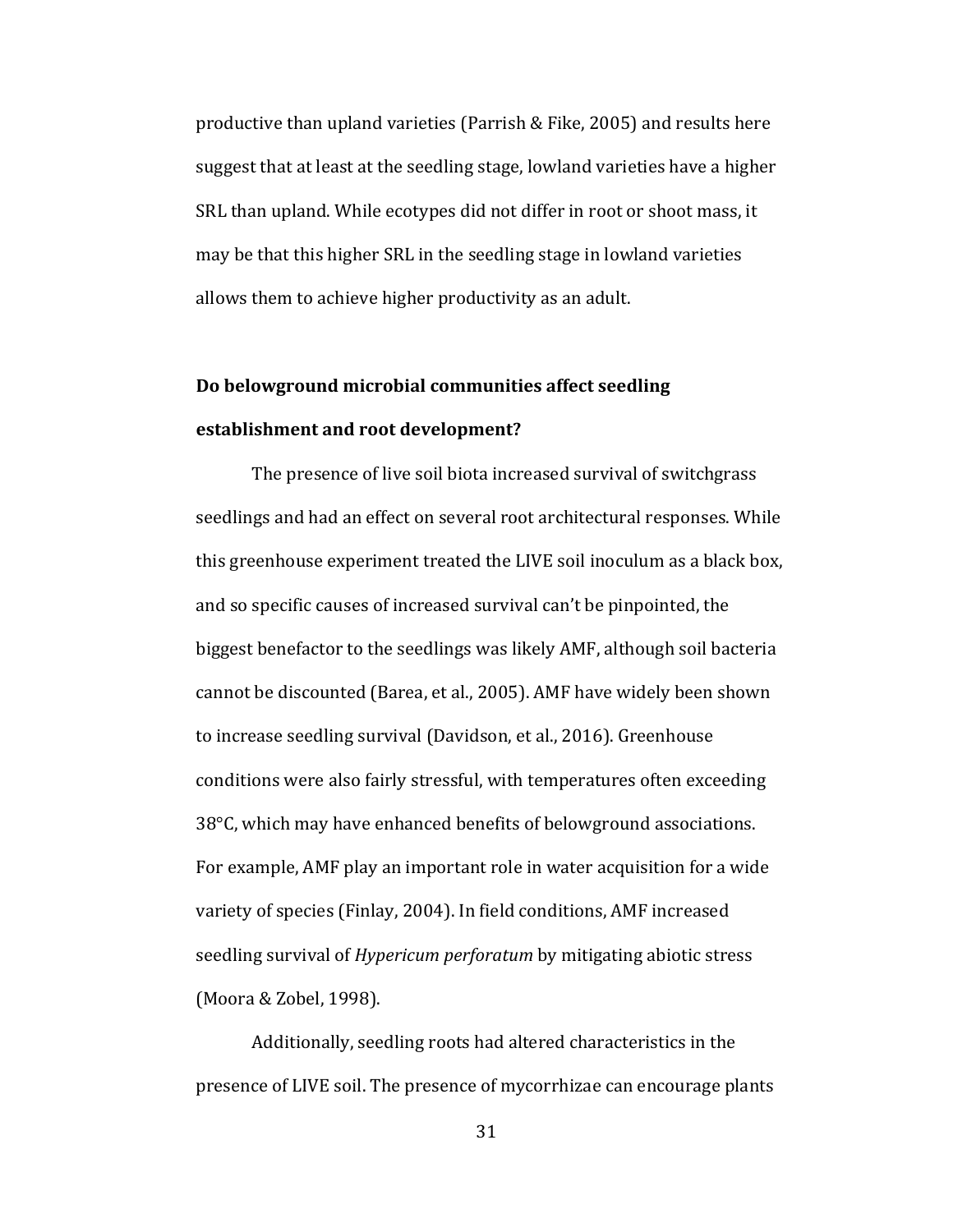to put fewer resources into roots, corresponding to decreasing SRL, root hairs, and fine root production and increased RS ratio (Hetrick, 1991). However, LIVE soil treated seedlings had an increase in root tips, root forks, and root SA. This may be explained by overall increased growth in the presence of soil biota as root mass and shoot mass were both increased under the LIVE soil treatment. It is somewhat surprising that not all traits responded to the live soil treatment (e.g. RS ratio, root volume, SRV, and SRL). It is possible that these traits are more important for the survival of juvenile plants rather than seedling establishment

There was no interaction between switchgrass variety or ecotype and soil treatment, which was surprising. The lack of significant interaction between variety/ecotype and soil treatment means that the there is no difference in how these varieties/ecotypes depend on live soil microbiota at this seedling stage. Grass species are known to vary in their dependence on AMF (Hartnett, et al., 1994) and switchgrass varieties show wide variability in aboveground traits, sometimes equal or greater to those found among different grass species growing in similar habitats (Stahlheber, et al., unpublished data) Considering the soil inoculum came from the soils collected from KBS in Michigan, an upland habitat, it is surprising that the upland ecotype did not receive more benefit. Similarly, Southlow, the native variety to southern Michigan did not appear to benefit either. As this experiment only focused on seedling development,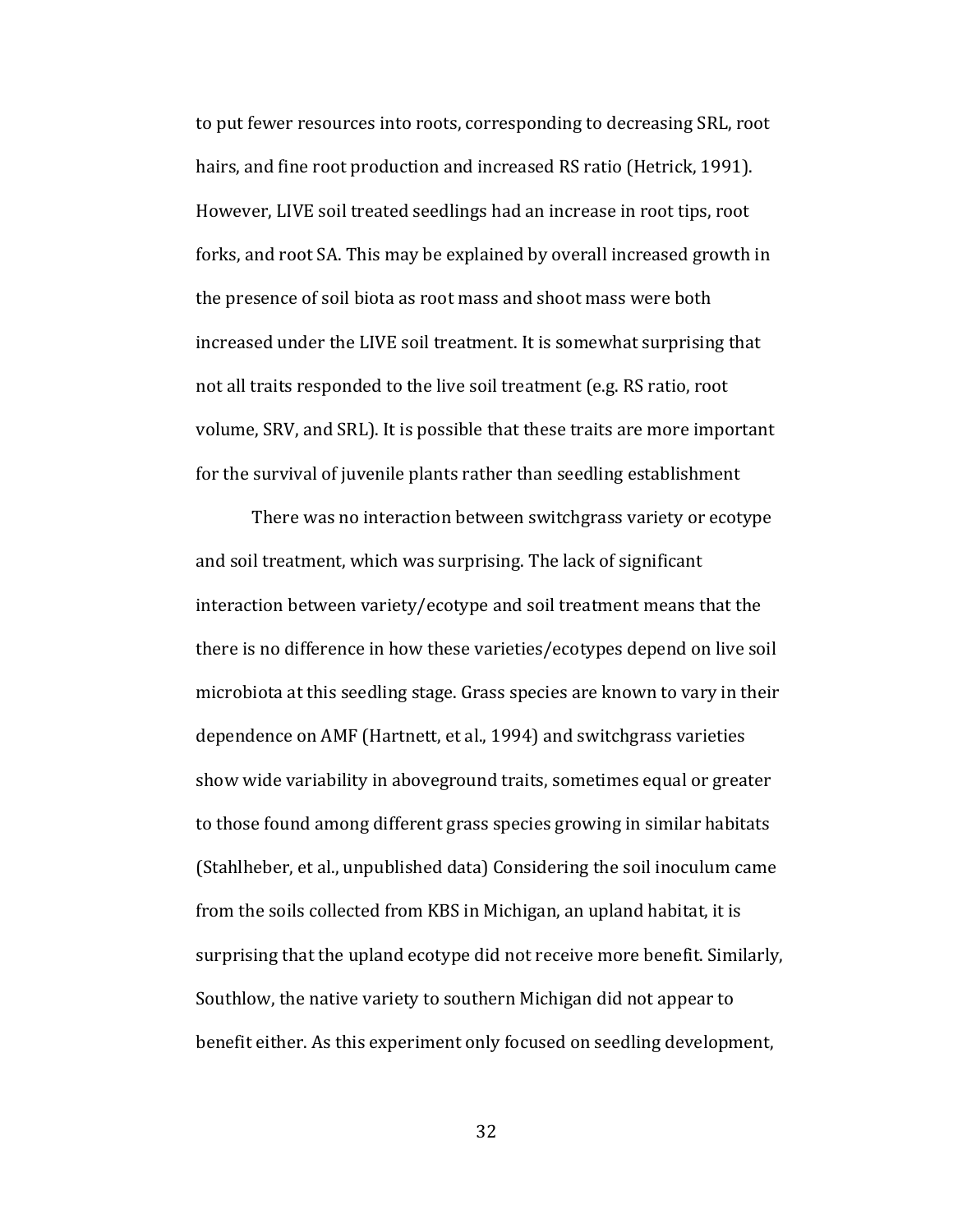it is still possible that the different varieties and ecotypes rely differently on soil biota in later stages.

It is clear that seedling vigor was improved by the presence of LIVE soil inoculum. For management purposes, encouraging AMF in early seedling stages may improve seedling vigor and seedling survival in new switchgrass fields. While there were some differences between varieties and ecotypes in root morphology, it is unclear whether this would be of import to a newly established switchgrass in an agroecosystem.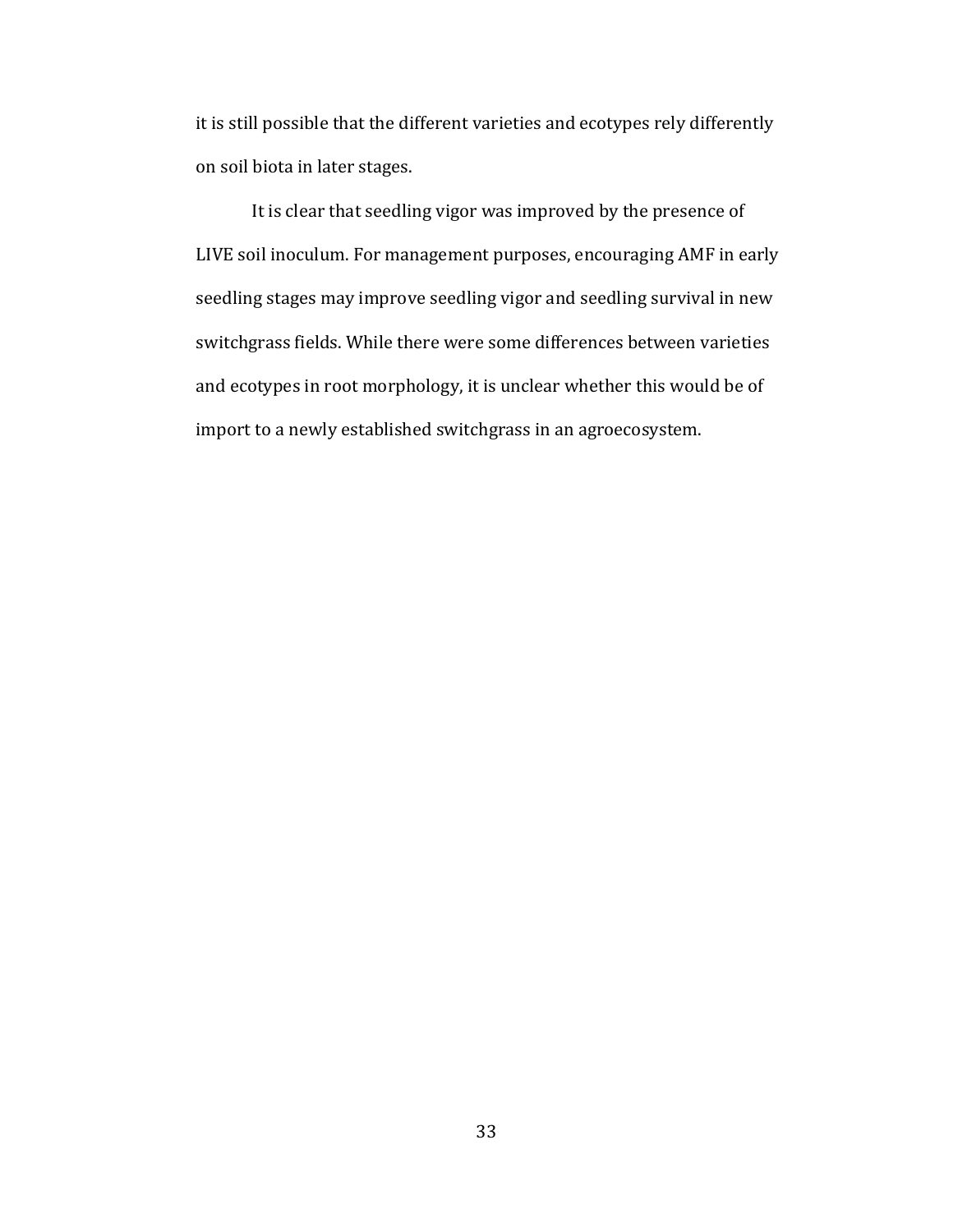Table 3: ANOVA results for the two different models (Variety or Ecotype x Soil Treatment (Soil)), for response variables including Seedling Survival, Shoot Mass, Root Mass, Root Volume, Specific Root Length (SRL), and Specific Root Volume (SRV). Significant effects are in bold (p<0.05).

|                       | <b>Survival</b> |                 |       | <b>Shoot Mass</b> |                    |       | <b>Root Mass</b> |            |       |
|-----------------------|-----------------|-----------------|-------|-------------------|--------------------|-------|------------------|------------|-------|
| <b>Factor</b>         | df              | F               | p     | df                | F                  | p     | df               | F          | p     |
| Variety               | 10              |                 | 0.723 | 10                | 0.439              | 0.925 | 10               | 0.459      | 0.914 |
| Soil                  | $\mathbf{1}$    |                 | 0.001 | $\mathbf{1}$      | 9.311              | 0.003 | $\mathbf{1}$     | 10.015     | 0.002 |
| <b>Variety x Soil</b> | 10              |                 | 0.995 | 10                | 0.819              | 0.611 | 10               | 0.748      | 0.679 |
|                       |                 |                 |       |                   |                    |       |                  |            |       |
| <b>Factor</b>         |                 |                 |       |                   |                    |       |                  |            |       |
| <b>Ecotype</b>        | $\mathbf{1}$    |                 | 0.116 | $\mathbf{1}$      | 0.038              | 0.845 | $\mathbf{1}$     | 0.048      | 0.826 |
| Soil                  | $\mathbf{1}$    |                 | 0.001 | $\mathbf{1}$      | 9.592              | 0.002 | $\mathbf{1}$     | 10.403     | 0.002 |
| <b>Ecotype x Soil</b> | $\mathbf{1}$    |                 | 0.376 | $\mathbf{1}$      | 0.012              | 0.913 | $\mathbf{1}$     | 0.303      | 0.583 |
|                       |                 |                 |       |                   |                    |       |                  |            |       |
|                       |                 | <b>RS Ratio</b> |       |                   | <b>Root Volume</b> |       |                  | <b>SRV</b> |       |
| <b>Factor</b>         | df              | F               | p     | df                | F                  | p     | df               | F          | p     |
| Variety               | 10              | 0.840           | 0.591 | 10                | 1.503              | 0.144 | 10               | 3.379      | 0.001 |
| Soil                  | $\mathbf{1}$    | 1.286           | 0.259 | $\mathbf{1}$      | 0.214              | 0.644 | $\mathbf{1}$     | 1.456      | 0.230 |
| <b>Variety x Soil</b> | 10              | 0.783           | 0.645 | 10                | 1.089              | 0.375 | 10               | 1.075      | 0.385 |
|                       |                 |                 |       |                   |                    |       |                  |            |       |
| <b>Factor</b>         |                 |                 |       |                   |                    |       |                  |            |       |
| <b>Ecotype</b>        | $\mathbf{1}$    | 0.600           | 0.440 | $\mathbf{1}$      | 11.539             | 0.001 | $\mathbf{1}$     | 17.451     | 0.000 |
| Soil                  | $\mathbf{1}$    | 1.096           | 0.297 | $\mathbf{1}$      | 0.372              | 0.543 | $\mathbf{1}$     | 0.977      | 0.324 |
| <b>Ecotype x Soil</b> | $\mathbf{1}$    | 0.248           | 0.619 | $\mathbf{1}$      | 0.094              | 0.759 | $\mathbf{1}$     | 1.06       | 0.305 |
|                       |                 | <b>SRL</b>      |       |                   |                    |       |                  |            |       |
| <b>Factor</b>         | df              | F               | p     |                   |                    |       |                  |            |       |
| Variety               | 10              | 3.525           | 0.000 |                   |                    |       |                  |            |       |
| Soil                  | $\mathbf 1$     | 3.347           | 0.069 |                   |                    |       |                  |            |       |
| <b>Variety x Soil</b> | 10              | 0.744           | 0.682 |                   |                    |       |                  |            |       |
|                       |                 |                 |       |                   |                    |       |                  |            |       |
| <b>Factor</b>         |                 |                 |       |                   |                    |       |                  |            |       |
| <b>Ecotype</b>        | $\mathbf{1}$    | 15.051          | 0.000 |                   |                    |       |                  |            |       |
| Soil                  | $\mathbf{1}$    | 2.221           | 0.138 |                   |                    |       |                  |            |       |
| <b>Ecotype x Soil</b> | $\mathbf{1}$    | 1.183           | 0.278 |                   |                    |       |                  |            |       |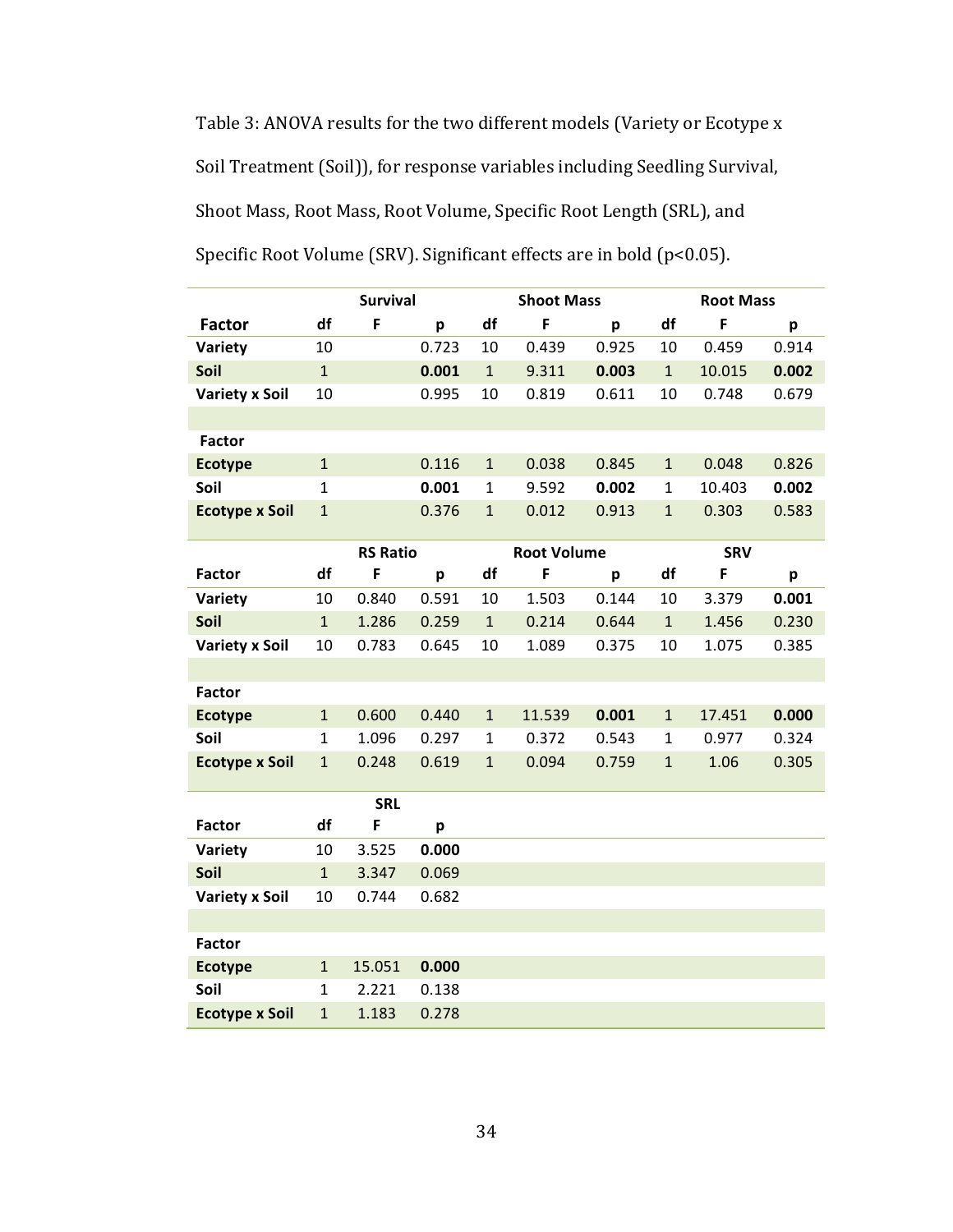

b.

a.



Figure 5: a.) Specific Root Length by switchgrass variety. b.) Specific Root Volume by switchgrass variety. Values are least square means to correct for age. Light grey bars represent lowland varieties and dark grey represents upland varieties. Bars represent  $+/- 1$  SE. Letters on graphs indicate significant Tukey-corrected pairwise comparisons ( $p < 0.05$ ).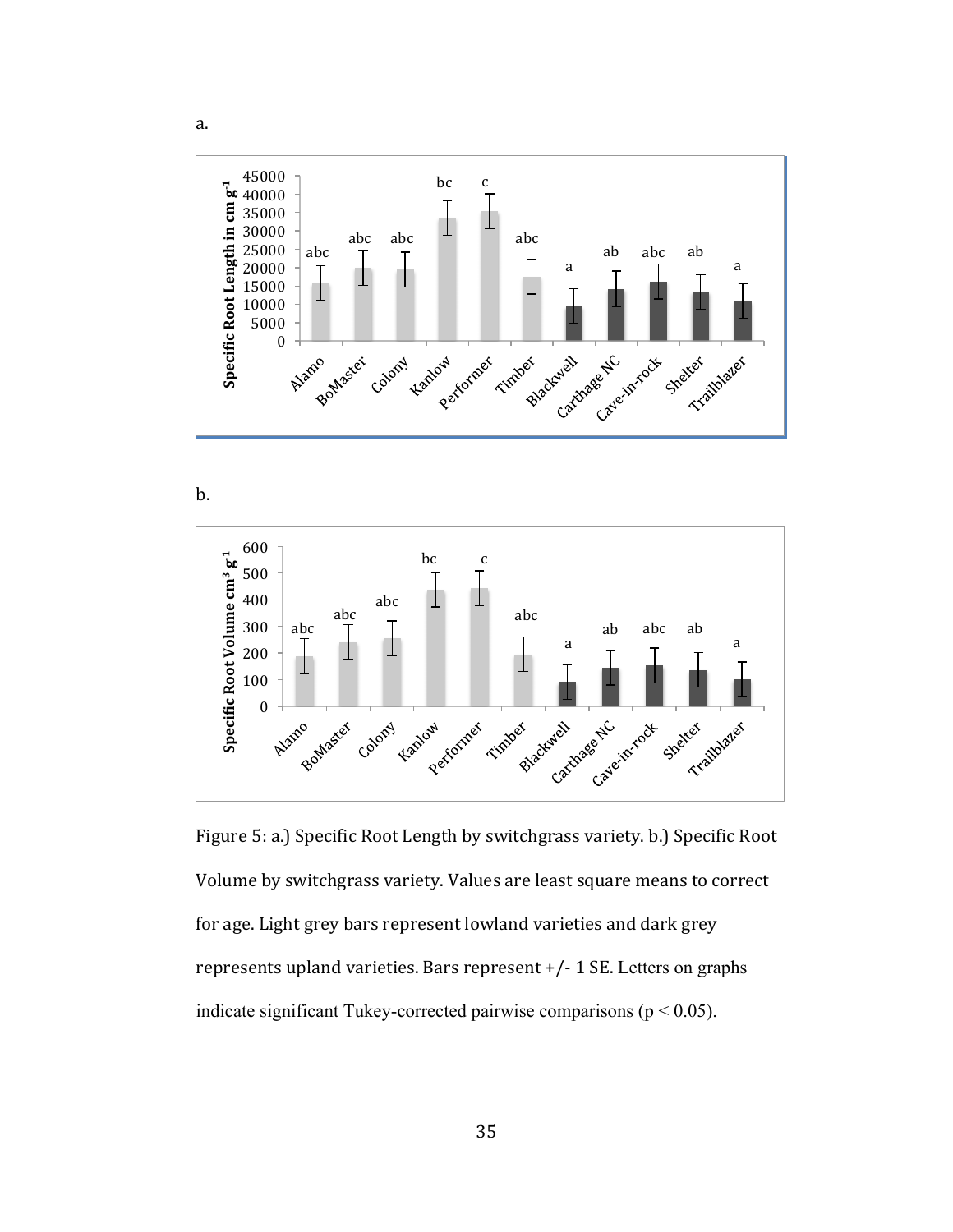

Figure 6: Seedling Survival by Soil Treatment. Values are Least Square Means correcting for age. Bars represent  $+/- 1$  SE.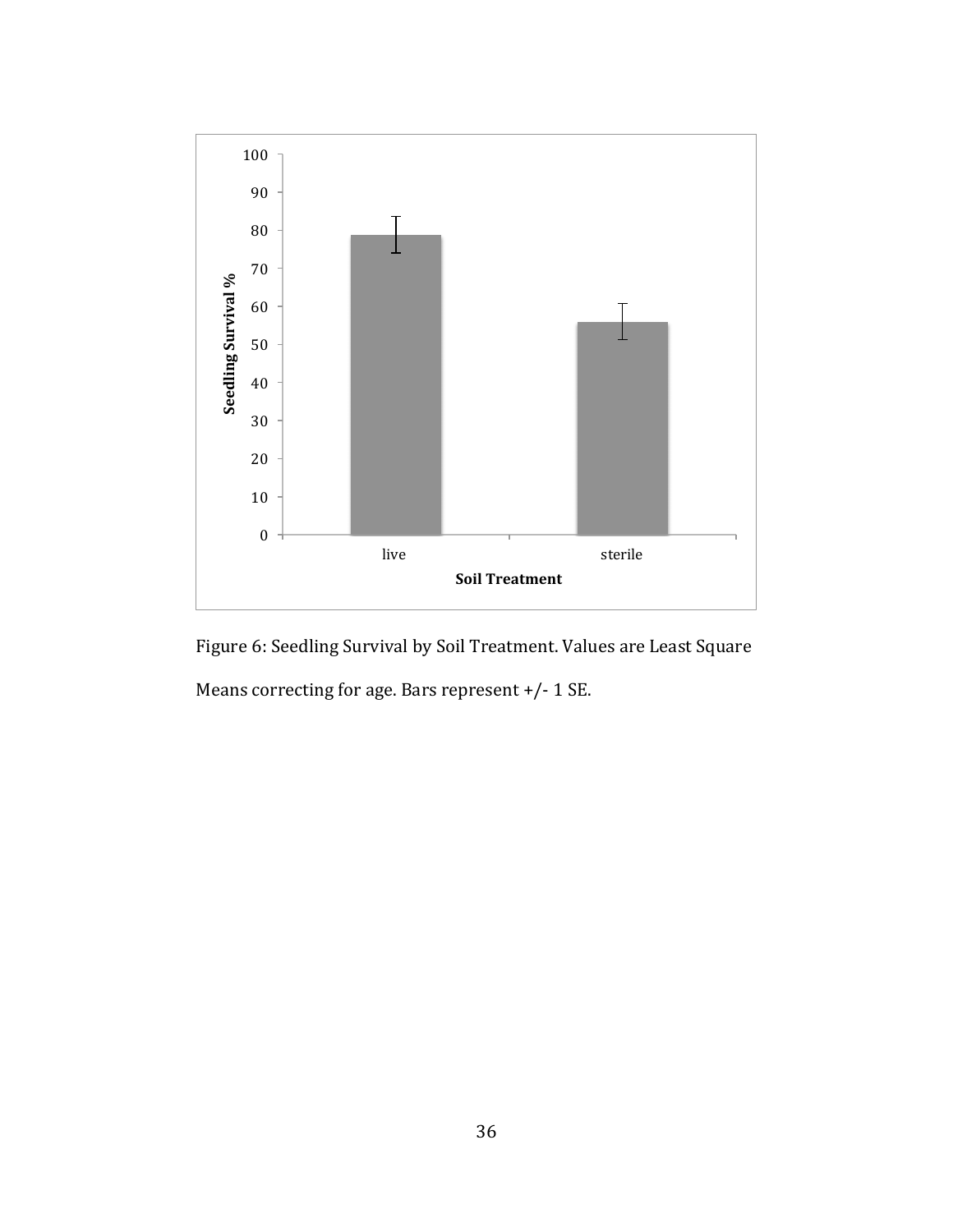





Figure 7: a.) Shoot mass by soil treatment. b.) Root mass by soil treatment. Values are arithmetic means. Bars represent  $+/- 1$  SE.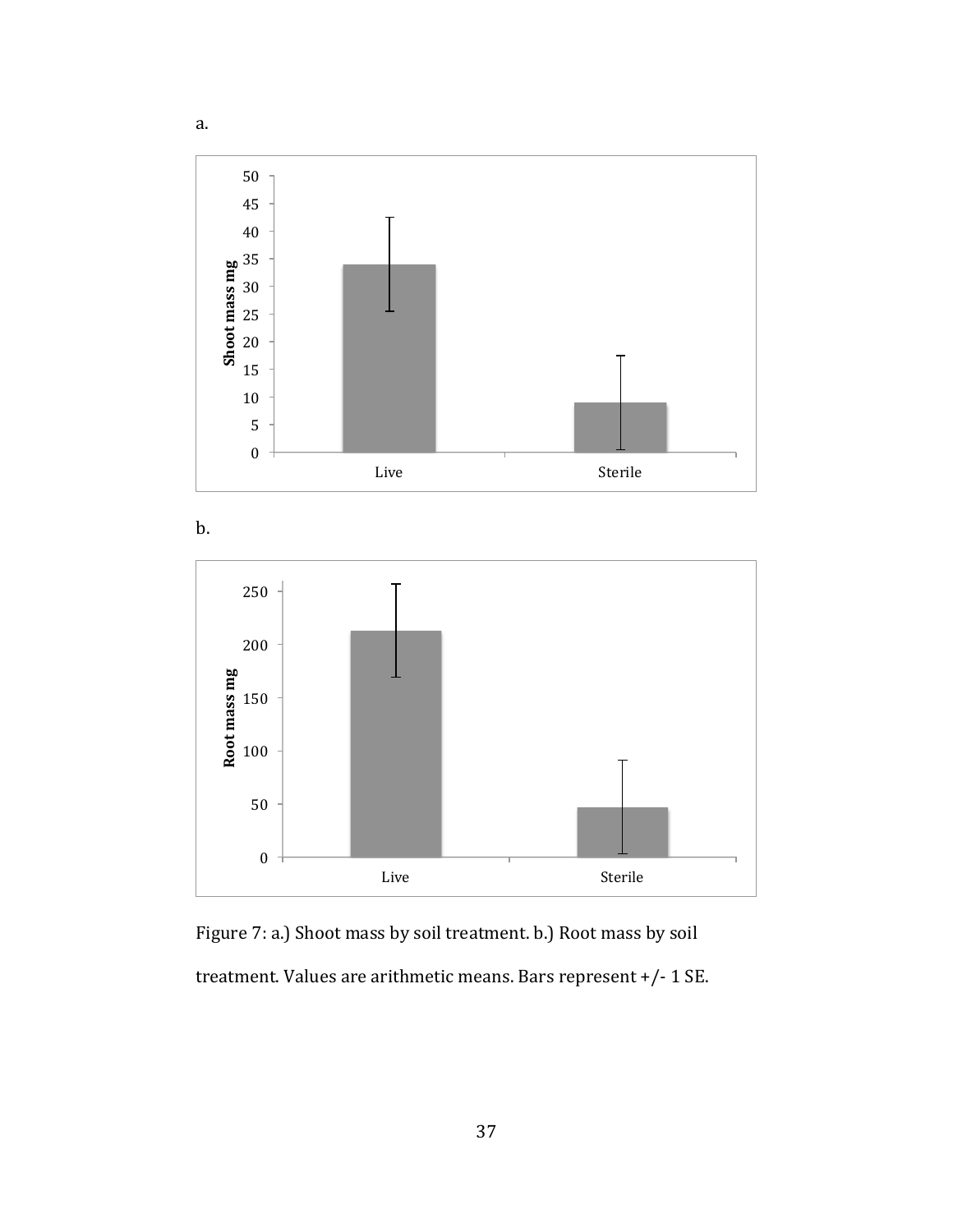#### CHAPTER FOUR: SUMMARY AND FUTURE DIRECTIONS

#### **Summary**

The field experiment provided some evidence that the two switchgrass ecotypes have differences in root colonization by AMF, while the greenhouse study did not find that the ecotypes relied differently on live soil biota at the seedling stage. AMF root colonization and abundance was high amongst all varieties and ecotypes, which is in keeping with evidence that Switchgrass is obligately associated with AMF. SOM was not different at the ecotype level but did have some differences amongst varieties. However, the differences in SOM do not seem to be driven by the AMF activity in the soil.

The greenhouse study found that LIVE soil, likely driven by the presence of AMF, could be important in the seedling establishment stage of a new agroecosystem. Finally, the greenhouse study reveals differences between ecotypes in root morphology of root volume, SRL, and SRV at the seedling stage, which may be part of the reason that lowland ecotypes are more productive than upland ecotypes in adult stages. High SRL is sometimes associated with high SOM as a main root decomposition is a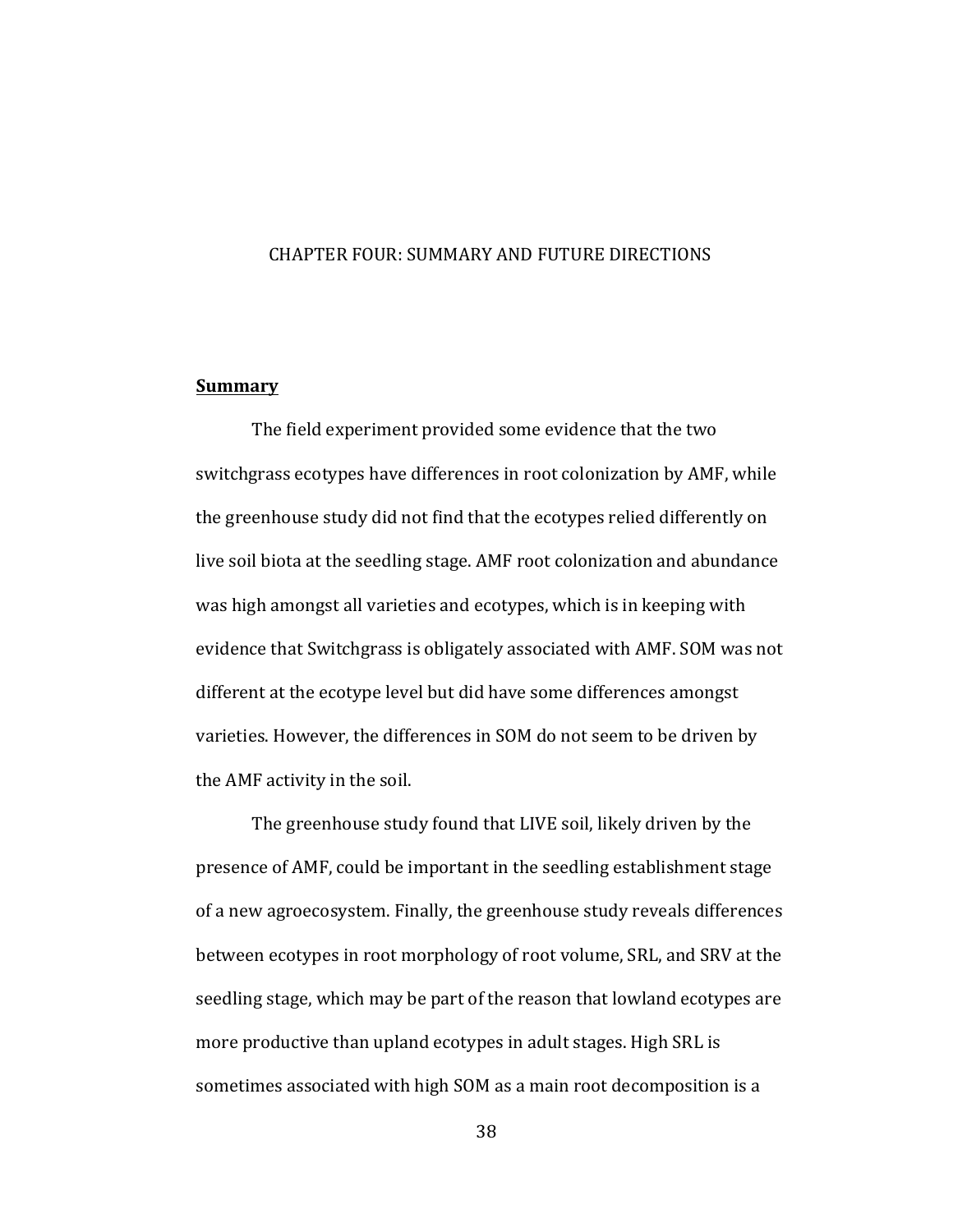major contributor to SOM. While the switchgrass varieties used in the field experiment do not entirely overlap with the varieties in the greenhouse experiment, there were some varieties in common. However, there doesn't seem to be any relationship between higher SRL in seedlings and a higher SOM in the field.

For management purposes these studies found that AMF is important for switchgrass both at the seedling stage and at the adult stage. It may be that the yearly nitrogen fertilization is supplanting switchgrass' dependence on AMF to some degree. There may be significant differences in switchgrass dependence on AMF and associated ERH abundance in an unfertilized system. While this study did find some differences at both the variety level and ecotype level, it seems that the intraspecific differences belowground in similar agroecosystems are not large enough to warrant different management approaches.

#### **Future Directions**

#### **AMF Activity Throughout the Growing Season**

In the field study in Ch. 2, all AMF activity was measured midseason in July. Upland varieties are more cold hardy and this leads to upland sometimes emerging earlier than lowland in early springtime. This may stimulate a higher AMF abundance among upland varieties in the early spring due to plant activity. Lowland varieties often have a longer growing season, which may lead to a later senescence in the fall.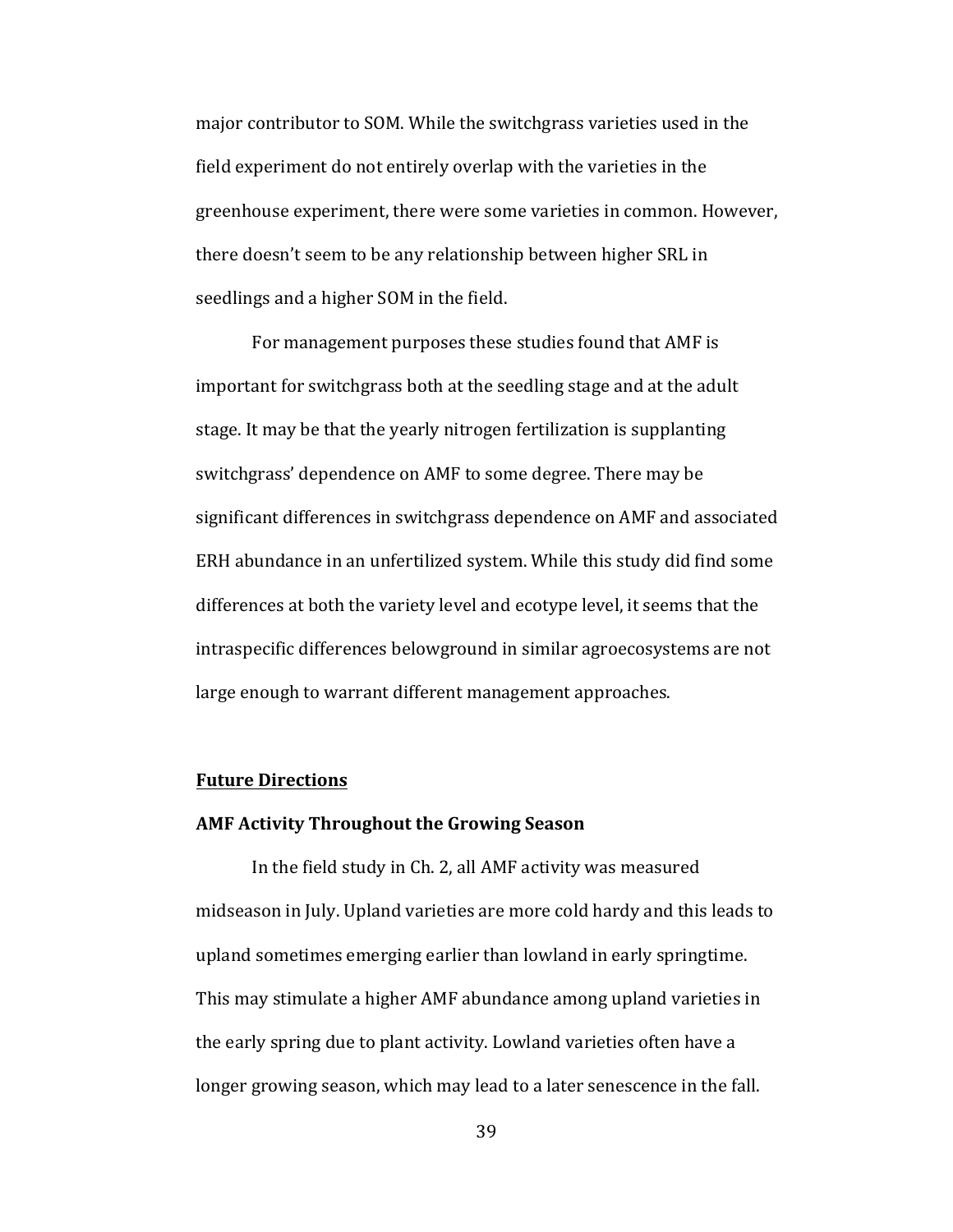This may encourage more AMF abundance in lowland varieties later in the season. For future work, I would recommend evaluating AMF abundance in spring and fall, as well as summer, to get a more complete picture of how switchgrass varieties vary in their associations with AMF.

#### **Microbial Wash in Greenhouse Experiment**

In the greenhouse experiment in Ch. 3, there were only two soil treatments: LIVE and STERILE. The limitation of a study like that is that the LIVE soil is treated like a black box. Adding a microbial wash along with a LIVE soil treatment and a sterile soil treatment will be able to isolate the separate roles of soil bacteria and AMF for switchgrass seedlings.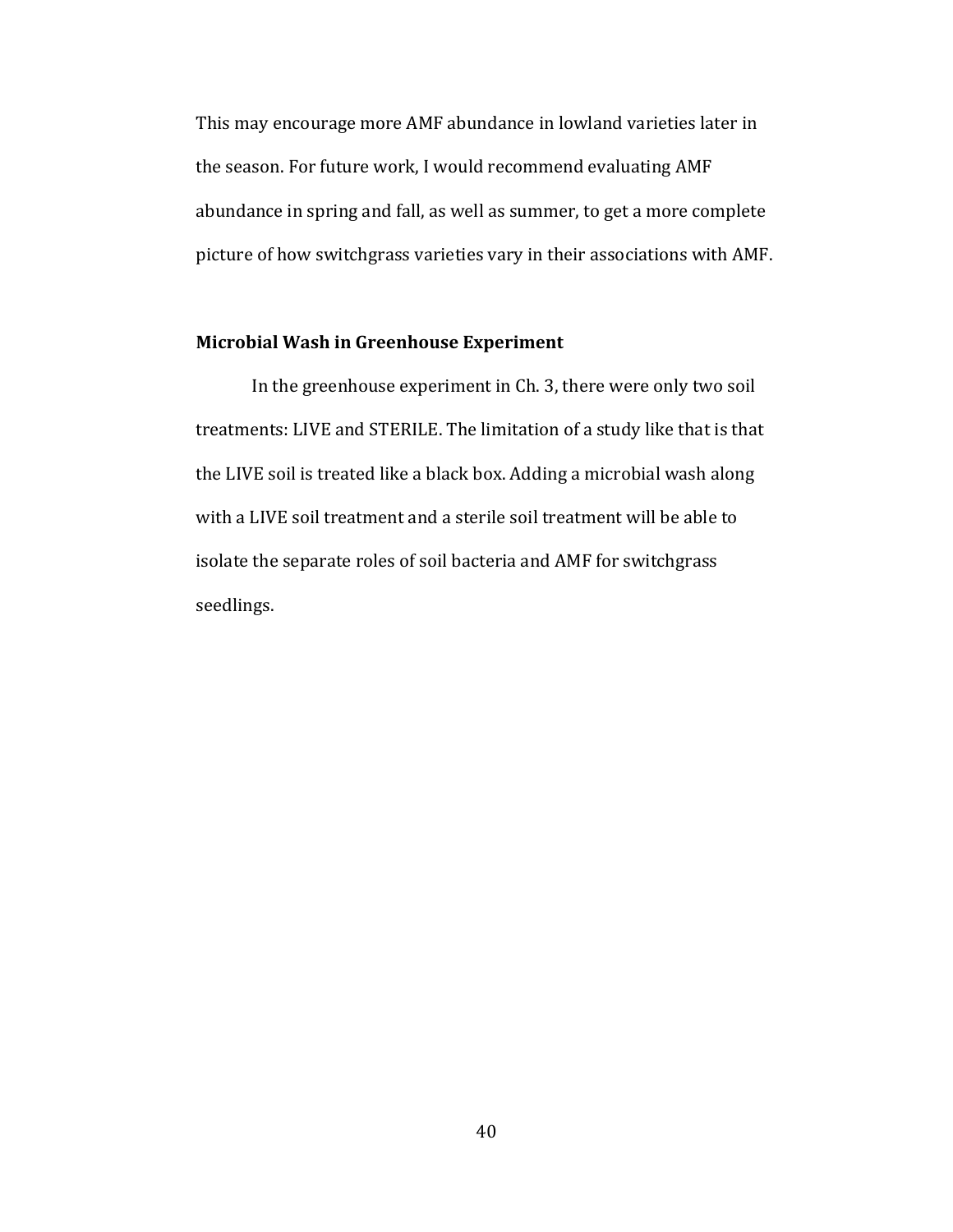#### REFERENCES

- Aiken, G. E., & Springer, T. L. (1995). Seed size distribution, germination, emergence of 6 switchgrass cultivars. *Journal of Range Management, 48*(5), 455-458. doi:10.2307/4002252
- Altieri, M. A. (1999). The ecological role of biodiversity in agroecosystems. *Agriculture Ecosystems & Environment, 74*(1-3), 19-31. doi:10.1016/s0167-8809(99)00028-6
- Auge, R. M., Stodola, A. J. W., Tims, J. E., & Saxton, A. M. (2001). Moisture retention properties of a mycorrhizal soil. *Plant and Soil, 230*(1), 87-97.
- Barea, J. M., Pozo, M. J., Azcon, R., & Azcon-Aguilar, C. (2005). Microbial cooperation in the rhizosphere. *Journal of Experimental Botany*, *56*(417), 1761-1778. doi:10.1093/jxb/eri197
- Berti, M. T., & Johnson, B. L. (2013). Switchgrass establishment as affected by seeding depth and soil type. *Industrial Crops and Products, 41*, 289-293. doi:10.1016/j.indcrop.2012.04.023
- Blanco-Canqui, H., Gantzer, C. J., Anderson, S. H., Alberts, E. E., & Thompson, A. L. (2004). Grass barrier and vegetative filter strip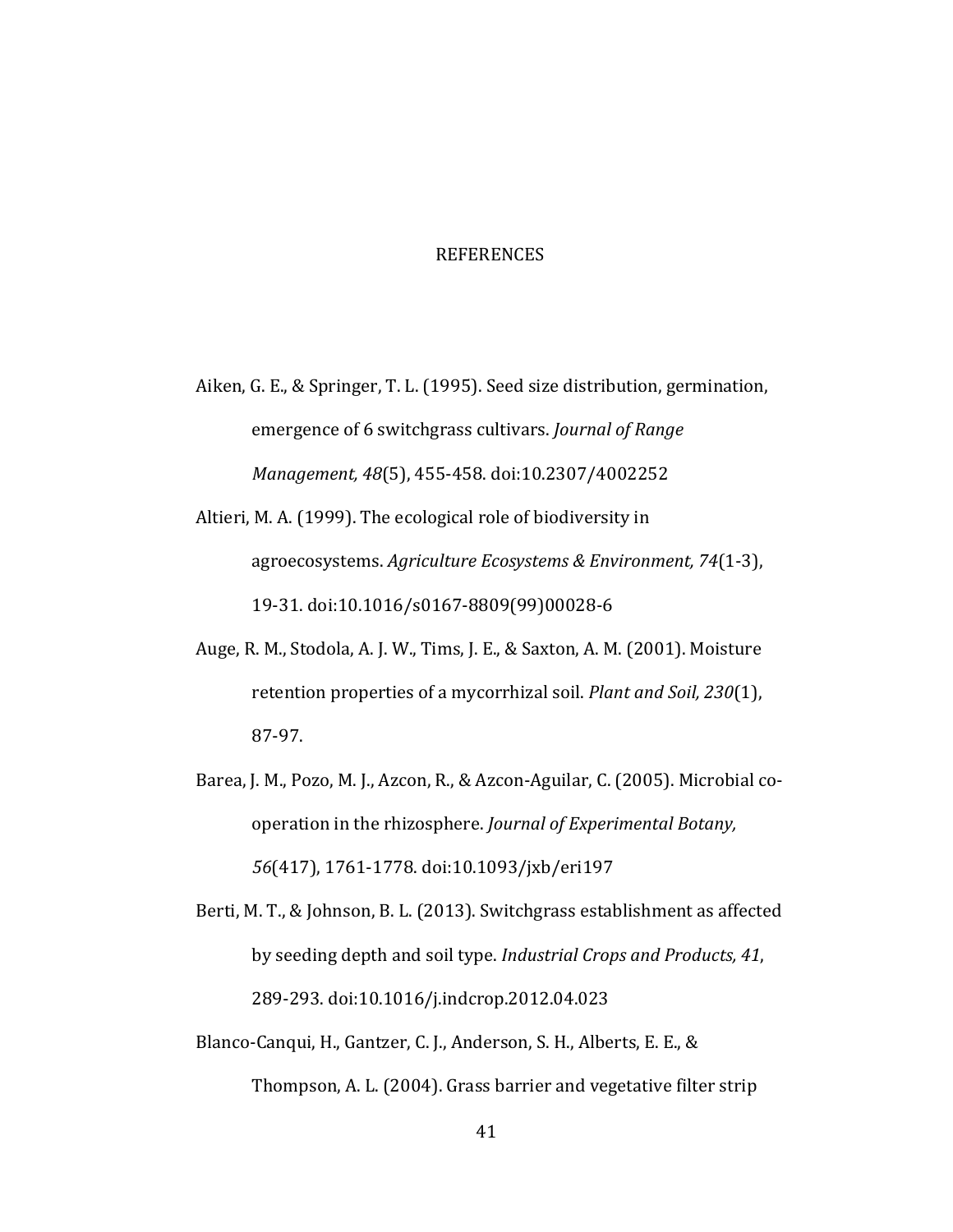effectiveness in reducing runoff, sediment, nitrogen, and phosphorus loss. *Soil Science Society of America Journal, 68*(5), 1670-1678. 

Bolinder, M. A., Angers, D. A., Giroux, M., & Laverdiere, M. R. (1999). Estimating C inputs retained as soil organic matter from corn (Zea Mays L.). *Plant and Soil, 215*(1), 85-91. doi:10.1023/a:1004765024519

- Brejda, J. J., Moser, L. E., & Vogel, K. P. (1998). Evaluation of switchgrass rhizosphere microflora for enhancing seedling yield and nutrient uptake. *Agronomy Journal, 90*(6), 753-758.
- Bunn RA, Ramsey PW, Lekberg Y (2015) Do native and invasive plants differ in their interactions with arbuscular mycorrhizal fungi? A meta-analysis. Journal of Ecology*,* 103, 1547-1556.

Buckley, Y. M., Ramula, S., Blomberg, S. P., Burns, J. H., Crone, E. E., Ehrlen, J., Wardle, G. M. (2010). Causes and consequences of variation in plant population growth rate: a synthesis of matrix population models in a phylogenetic context. *Ecology Letters*, 13(9), 1182-1197. doi:10.1111/j.1461-0248.2010.01506.x

Craine, J. M., Tilman, D., Wedin, D., Reich, P., Tjoelker, M., & Knops, J. (2002). Functional traits, productivity and effects on nitrogen cycling of 33 grassland species. *Functional Ecology*, 16(5), 563-574.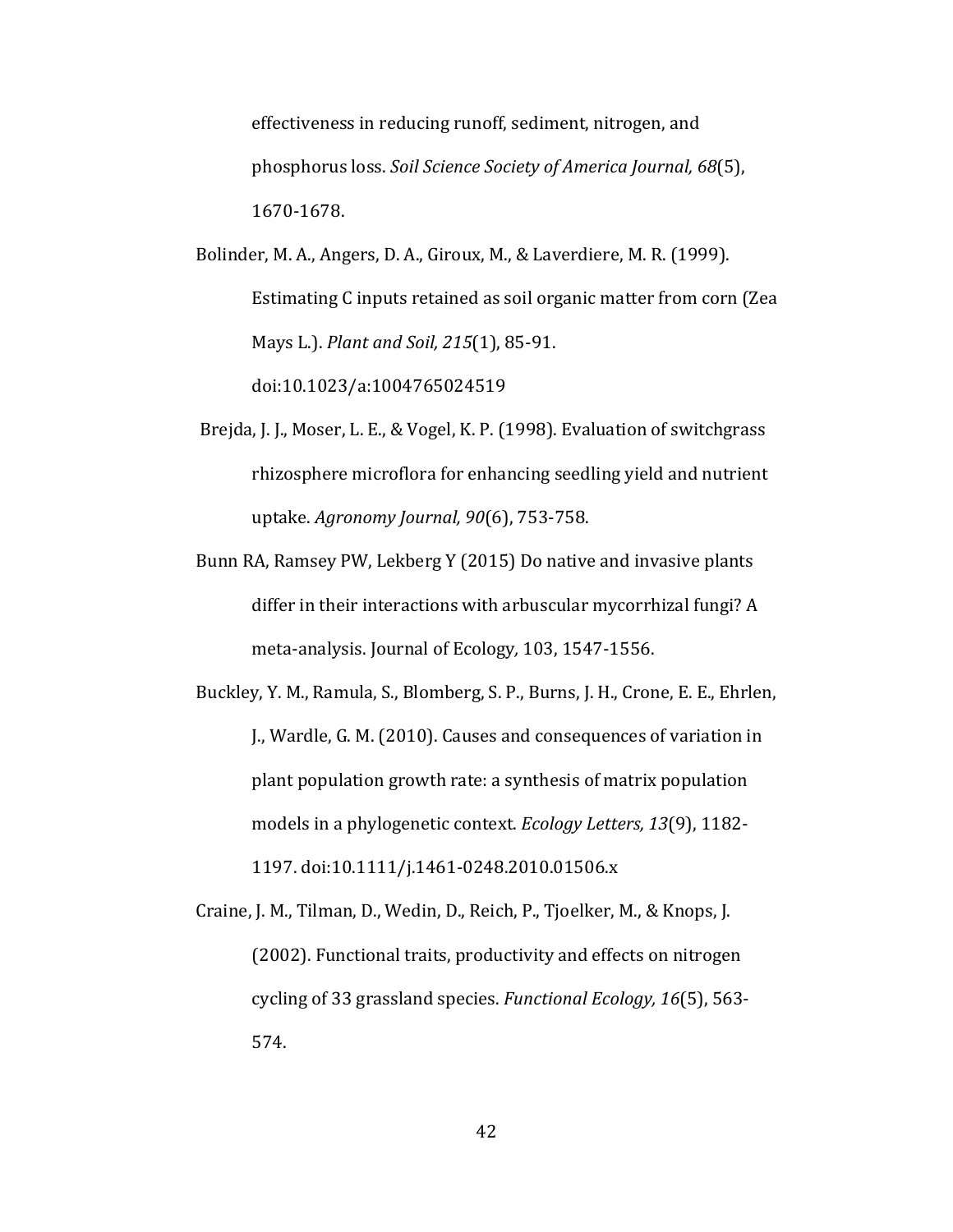- Davidson, B. E., Novak, S. J., & Serpe, M. D. (2016). Consequences of inoculation with native arbuscular mycorrhizal fungi for root colonization and survival of Artemisia tridentata ssp wyomingensis seedlings after transplanting. *Mycorrhiza*, 26(6), 595-608. doi:10.1007/s00572-016-0696-1
- Daynes, C. N., Field, D. J., Saleeba, J. A., Cole, M. A., & McGee, P. A. (2013). Development and stabilisation of soil structure via interactions between organic matter, arbuscular mycorrhizal fungi and plant roots. *Soil Biology & Biochemistry, 57, 683-694.* doi:10.1016/j.soilbio.2012.09.020
- Entry, J. A., Watrud, L. S., & Reeves, M. (1999). Accumulation of Cs-137 and Sr-90 from contaminated soil by three grass species inoculated with mycorrhizal fungi. *Environmental Pollution*, *104*(3), 449-457. doi:10.1016/s0269-7491(98)00163-8
- Finlay, R. D. (2004). Mycorrhizal fungi and their multifunctional roles. *Mycologist, 18*. doi:10.1017/S0269915XO4002058
- Fry, J., Guber, A. K., Ladoni, M., Munoz, J. D., & Kravchenko, A. N. (2017). The effect of up-scaling soil properties and model parameters on predictive accuracy of DSSAT crop simulation model under variable weather conditions. *Geoderma*, 287, 105-115. doi:10.1016/j.geoderma.2016.08.012
- Ghimire, S. R., Charlton, N. D., & Craven, K. D. (2009). The Mycorrhizal Fungus, Sebacina vermifera, Enhances Seed Germination and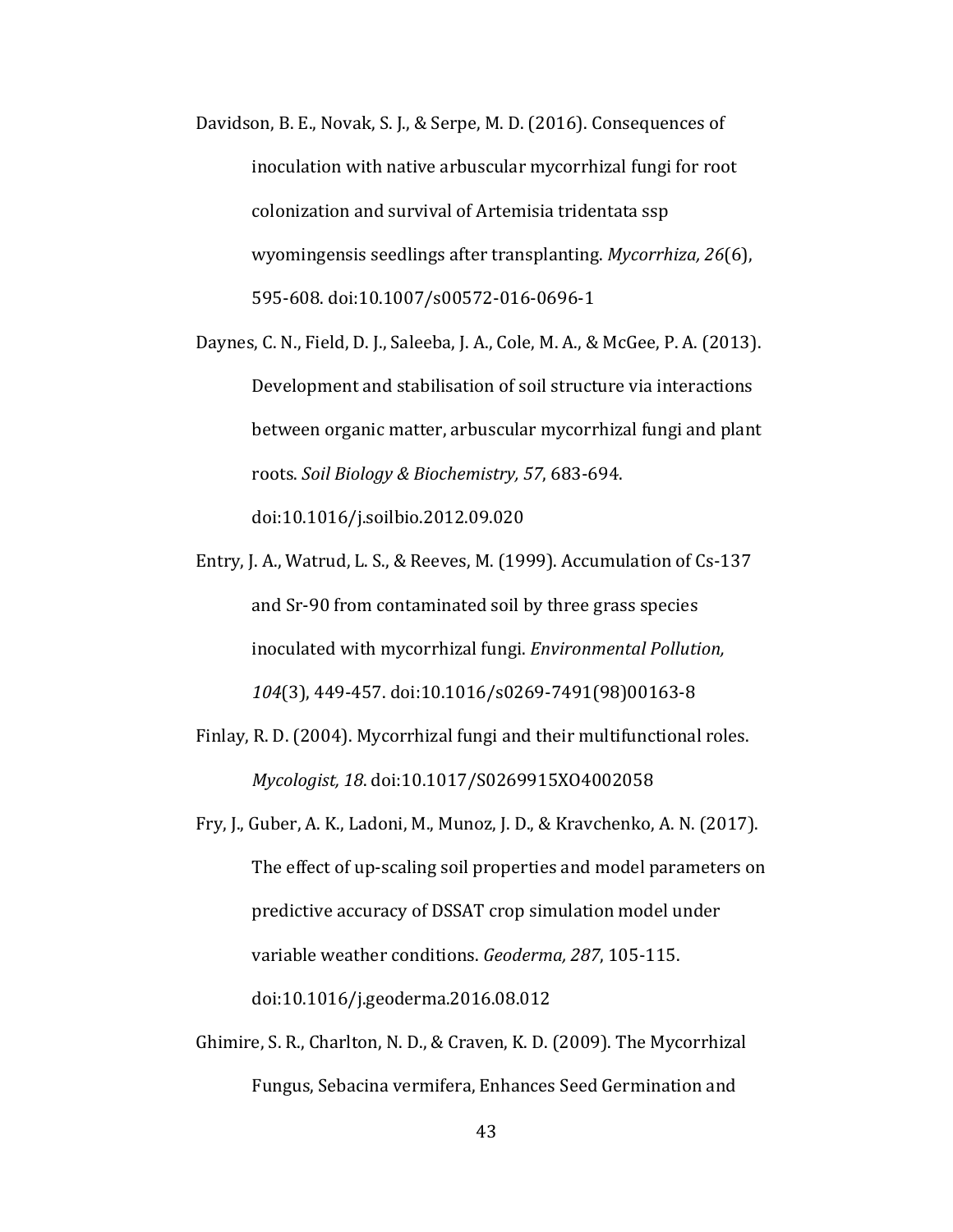Biomass Production in Switchgrass (Panicum virgatum L). *Bioenergy Research, 2*(1-2), 51-58. doi:10.1007/s12155-009-9033-2

Goldemberg, J. (2007). Ethanol for a sustainable energy future. *Science*, *315*(5813), 808-810. doi:10.1126/science.1137013

Great Lakes Bioenergy Research Center. (2016). Retrieved from https://www.glbrc.org/

Hartman, J. C., Nippert, J. B., Orozco, R. A., & Springer, C. J. (2011). Potential ecological impacts of switchgrass (Panicum virgatum L.) biofuel cultivation in the Central Great Plains, USA. *Biomass & Bioenergy, 35*(8), 3415-3421. doi:10.1016/j.biombioe.2011.04.055

Hartman, J. C., Nippert, J. B., & Springer, C. J. (2012). Ecotypic responses of switchgrass to altered precipitation. *Functional Plant Biology*, 39(2), 126-136. doi:10.1071/fp11229

Hartnett, D. C., Samenus, R. J., Fischer, L. E., & Hetrick, B. A. D. (1994). Plant demographic responses to mycorrhizal symbiosis Iin tallgrass prairie. *Oecologia*, 99(1-2), 21-26. doi:10.1007/bf00317079

Heaton, E., Voigt, T., & Long, S. P. (2004). A quantitative review comparing the yields of two candidate C-4 perennial biomass crops in relation to nitrogen, temperature and water. *Biomass & Bioenergy, 27*(1), 21-30. doi:10.1016/j.biombioe.2003.10.005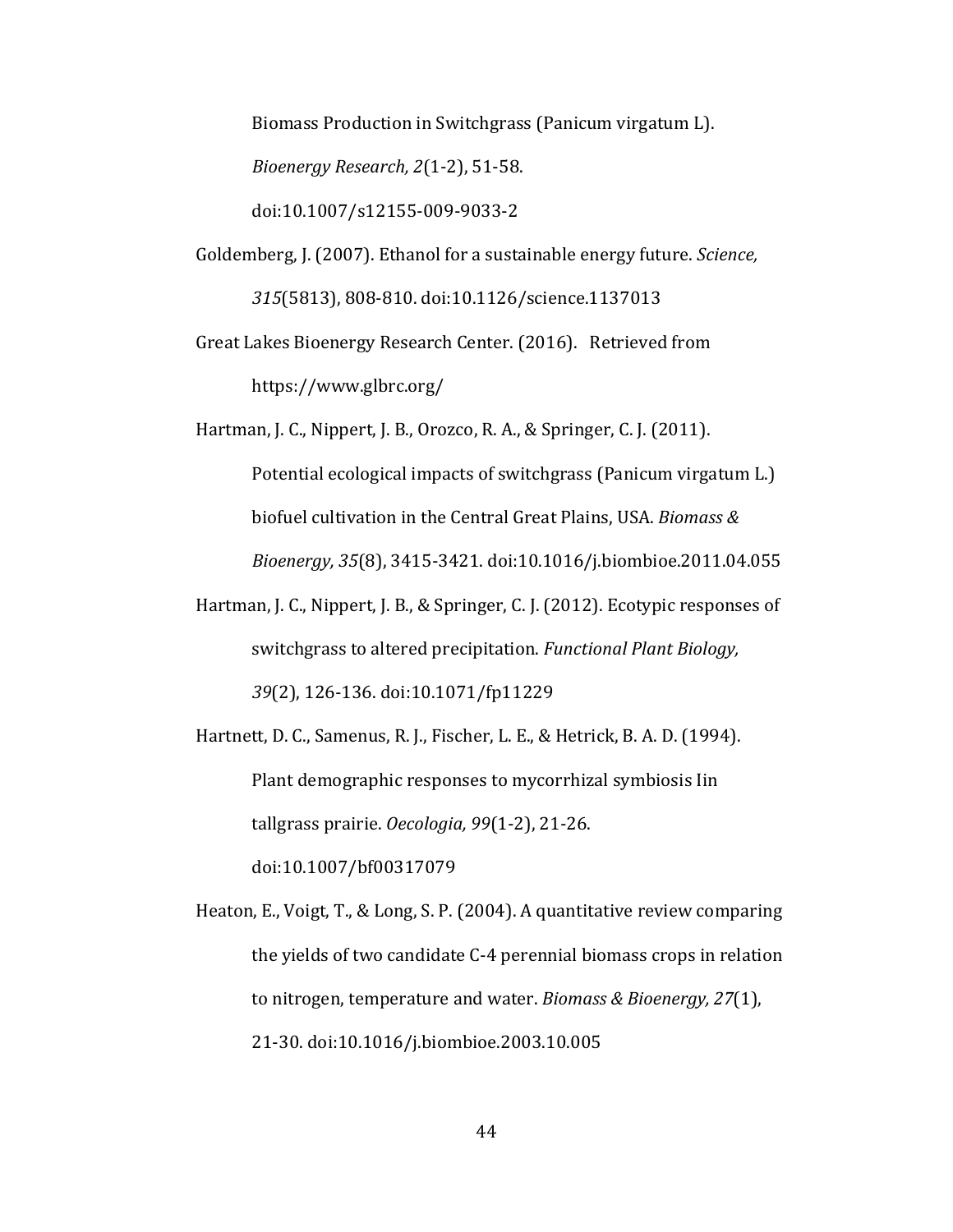- Hetrick, B. A. D. (1991). Mycorrhizas and root architecture.. *Experientia*, *47*(4), 355-362. doi:10.1007/bf01972077
- Holste, E. K., Kobe, R. K., & Gehring, C. A. (2016). Plant species differ in early seedling growth and tissue nutrient responses to arbuscular and ectomycorrhizal fungi. *Mycorrhiza*.
- Jeffries, P., Gianinazzi, S., Perotto, S., Turnau, K., & Barea, J. M. (2003). The contribution of arbuscular mycorrhizal fungi in sustainable maintenance of plant health and soil fertility. *Biology and Fertility of Soils, 37*(1), 1-16. doi:10.1007/s00374-002-0546-5
- KBS GLBRC Switchgrass Variety Experiment. (2017). Retrieved from https://lter.kbs.msu.edu/research/long-term-experiments/glbrcswitchgrass-variety-experiment/
- KBS LTER: Kellogg Biological Station Long-Term Ecological Reasearch. (2015). Retrieved from http://lter.kbs.msu.edu/research/sitedescription-and-maps/experimental-layouts/
- Kimura, E., Fransen, S. C., Collins, H. P., Guy, S. O., & Johnston, W. J. (2015). Breaking seed dormancy of switchgrass (Panicum virgatum L.): A review. *Biomass & Bioenergy, 80, 94-101.* doi:10.1016/j.biombioe.2015.04.036
- Koziol, L., & Bever, J. D. (2015). Mycorrhizal response trades off with plant growth rate and increases with plant successional status. *Ecology, 96*(7), 1768-1774. doi:10.1890/14-2208.1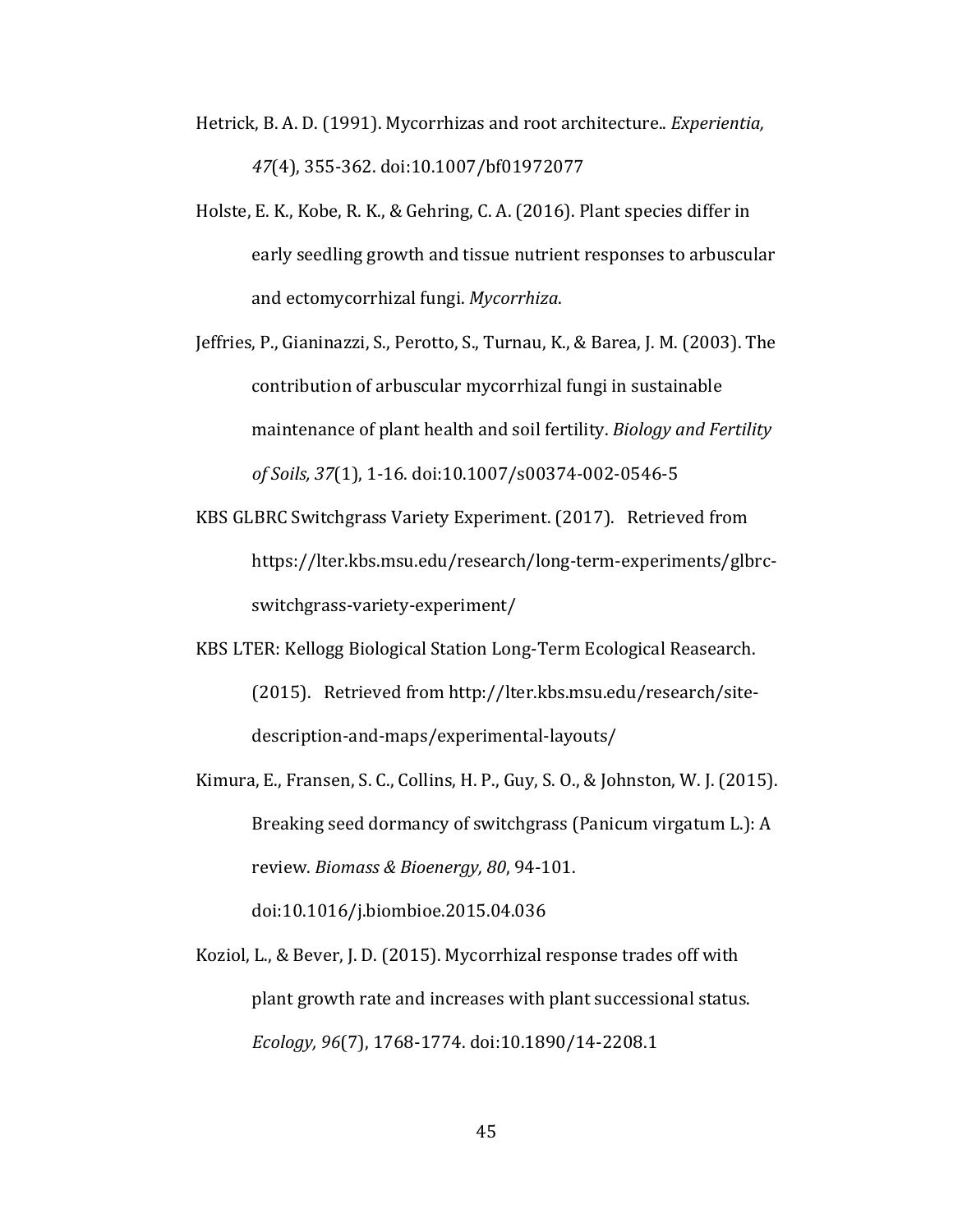Latef, A., Hashem, A., Rasool, S., Abd Allah, E. F., Algarawi, A. A., Egamberdieva, D., Ahmad, P. (2016). Arbuscular mycorrhizal symbiosis and abiotic stress in plants: A review. *Journal of Plant Biology,* 59(5), 407-426. doi:10.1007/s12374-016-0237-7

Lee, K. H., Isenhart, T. M., Schultz, R. C., & Mickelson, S. K. (2000). Multispecies riparian buffers trap sediment and nutrients during rainfall simulations. *Journal of Environmental Quality, 29*(4), 1200-1205. 

- Lemus, R., & Lal, R. (2005). Bioenergy crops and carbon sequestration. *Critical Reviews in Plant Sciences, 24*(1), 1-21. doi:10.1080/07352680590910393
- Liang, X., Erickson, J. E., Silveira, M. L., Sollenberger, L. E., & Rowland, D. L. (2016). Tissue chemistry and morphology affect root decomposition of perennial bioenergy grasses on sandy soil in a sub-tropical environment. *Global Change Biology Bioenergy, 8*(5), 1015-1024. doi:10.1111/gcbb.12315
- Liu, W., Zheng, C. Y., Fu, Z. F., Gai, J. P., Zhang, J. L., Christie, P., & Li, X. L. (2014). Facilitation of seedling growth and nutrient uptake by indigenous arbuscular mycorrhizal fungi in intensive agroecosytems. *Biology and Fertility of Soils, 50*(2), 381-394. doi:10.1007/s00374-013-0859-6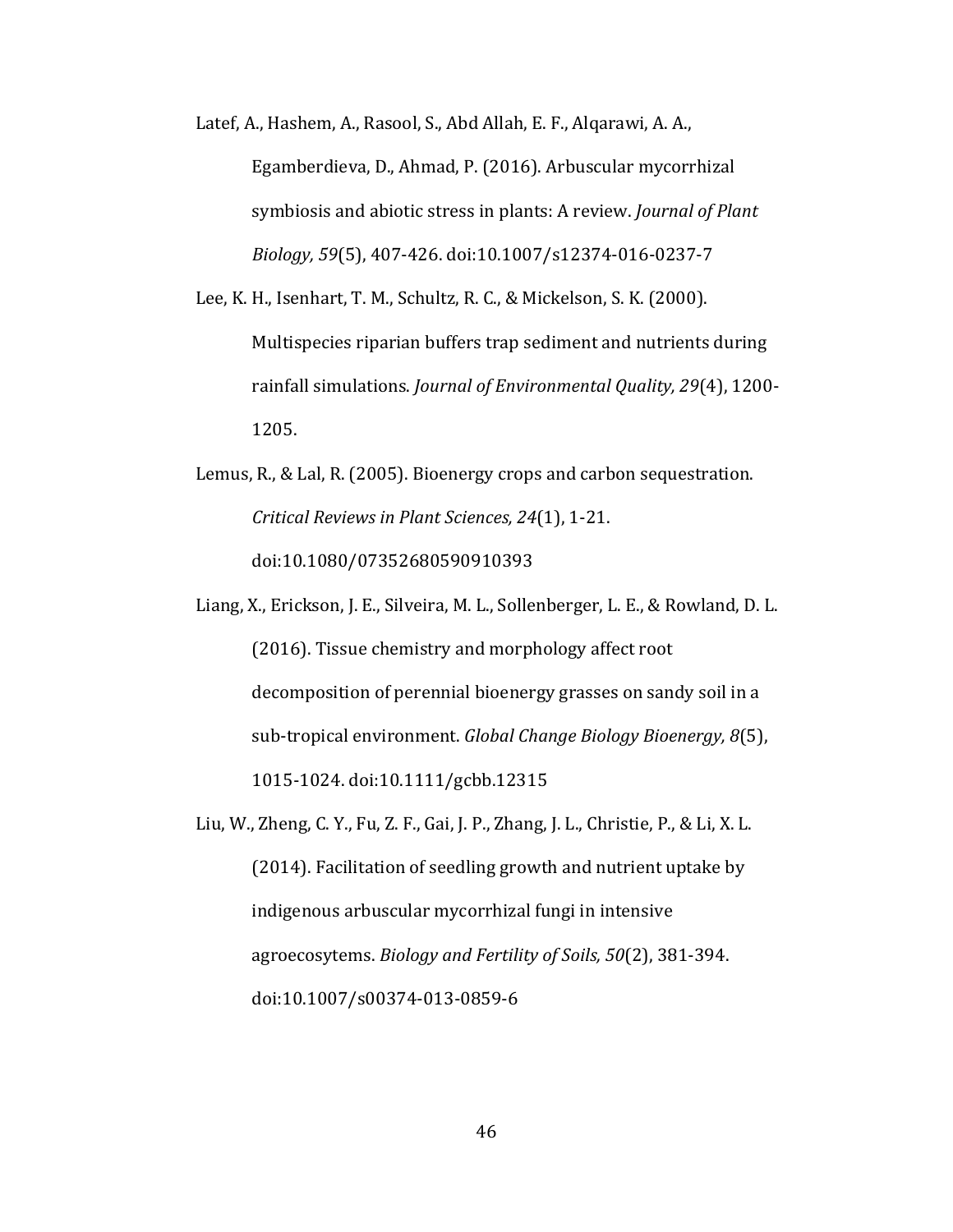Luizao, F. J., Luizao, R. C. C., & Proctor, J. (2007). Soil acidity and nutrient deficiency in central Amazonian heath forest soils. *Plant Ecology*, *192*(2), 209-224. doi:10.1007/s11258-007-9317-6

Manatt, R. K., Hallam, A., Schulte, L. A., Heaton, E. A., Gunther, T., Hall, R. B., & Moore, K. J. (2013). Farm-scale costs and returns for second generation bioenergy cropping systems in the US Corn Belt. *Environmental Research Letters, 8*(3), 10. doi:10.1088/1748- 9326/8/3/035037

Marland, G., Pielke, R. A., Apps, M., Avissar, R., Betts, R. A., Davis, K. J., Xue, Y. K. (2003). The climatic impacts of land surface change and carbon management, and the implications for climate-change mitigation policy. *Climate Policy*, 3(2), 149-157. doi:10.1016/s1469-3062(03)00028-7

- Maschinski, J., Baggs, J. E., & Sacchi, C. F. (2004). Seedling recruitment and survival of an endangered limestone endemic in its natural habitat and experimental reintroduction sites. *American Journal of Botany*, 91(5), 689-698. doi:10.3732/ajb.91.5.689
- Maun, M. A. (1994). Adaptations enhancing survival and establishment of seedlings on coastal dune systems. *Vegetatio*, 111(1), 59-70.

McGonigle, T. P., Miller, M. H., Evans, D. G., Fairchild, G. L., & Swan, J. A. (1990). A new method which gives an objective-measure of colonization of roots by vesicular arbuscular mycorrhizal fungi.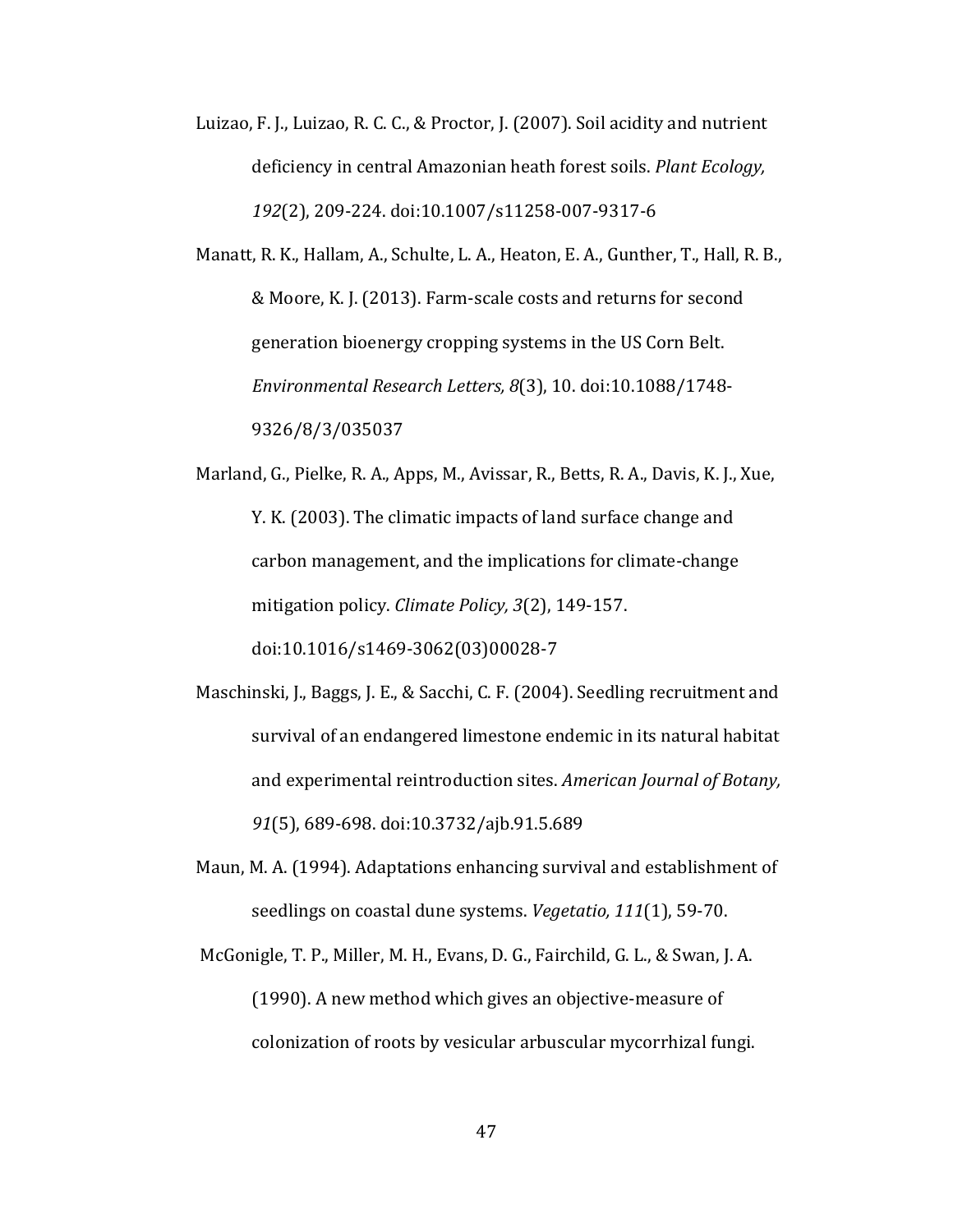*New Phytologist, 115*(3), 495-501. doi:10.1111/j.1469-

8137.1990.tb00476.x

- Miller RM, Reinhardt DR, Jastrow JD (1995) External hyphal production of vesicular-arbuscular mycorrhizal fungi in pasture and tallgrass prairie communities. Oecologia*,* **103**, 17-23.
- Moora, M., & Zobel, M. (1998). Can arbuscular mycorrhiza change the effect of root competition between conspecific plants of different ages? *Canadian Journal of Botany-Revue Canadienne De Botanique, 76*(4), 613-619.
- Parrish, D. J., & Fike, J. H. (2005). The biology and agronomy of switchgrass for biofuels. *Critical Reviews in Plant Sciences, 24*(5-6), 423-459. doi:10.1080/07352680500316433
- Piao, S. L., Ciais, P., Huang, Y., Shen, Z. H., Peng, S. S., Li, J. S., Fang, J. Y. (2010). The impacts of climate change on water resources and agriculture in China. *Nature*, 467(7311), 43-51. doi:10.1038/nature09364

R Foundation for Statistical Computing (2014) R 3.2.2

Reynolds, M. P., Mujeeb-Kazi, A., & Sawkins, M. (2005). Prospects for utilising plant-adaptive mechanisms to improve wheat and other crops in drought- and salinity-prone environments. *Annals of Applied Biology, 146*(2), 239-259. doi:10.1111/j.1744- 7348.2005.040058.x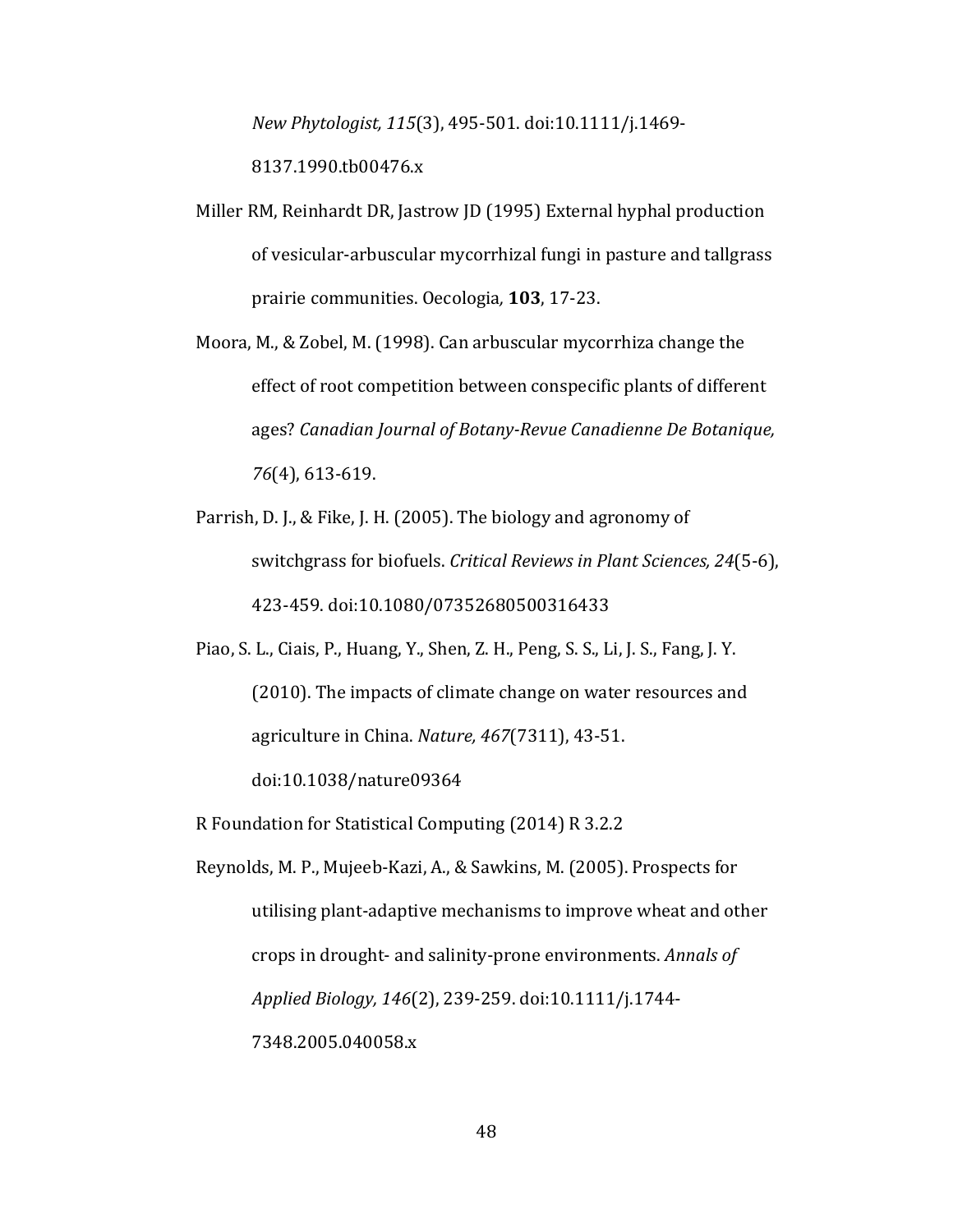Robertson, B. A., Doran, P. J., Loomis, L. R., Robertson, J. R., & Schemske, D. W. (2011). Perennial biomass feedstocks enhance avian diversity. *Global Change Biology Bioenergy, 3*(3), 235-246. doi:10.1111/j.1757-1707.2010.01080.x

- Richter, B. S., & Stutz, J. C. (2002). Mycorrhizal inoculation of big sacaton: Implications for grassland restoration of abandoned agricultural fields. *Restoration Ecology, 10*(4), 607-616.
- Ryan, M. G., Melillo, J. M., & Ricca, A. (1990). A comparison of methods for determining proximate carbon fractions of forest litter. *Canadian Journal of Forest Research-Revue Canadienne De Recherche Forestiere, 20*(2), 166-171. doi:10.1139/x90-023
- Sarip, H., Hossain, M. S., Azemi, M. N. M., & Allaf, K. (2016). A Review of the Thermal Pretreatment of Lignocellulosic Biomass towards Glucose Production: Autohydrolysis with DIC Technology. *Bioresources, 11*(4), 10625-10653. doi:10.15376/biores.11.4.Sarip
- Schmer, M. R., Vogel, K. P., Mitchell, R. B., & Perrin, R. K. (2008). Net energy of cellulosic ethanol from switchgrass. *Proceedings of the National Academy of Sciences of the United States of America,* 105(2), 464-469. doi:10.1073/pnas.0704767105

Seager, R., & Vecchi, G. A. (2010). Greenhouse warming and the 21st century hydroclimate of southwestern North America. *Proceedings* of the National Academy of Sciences of the United States of America, 107(50), 21277-21282. doi:10.1073/pnas.0910856107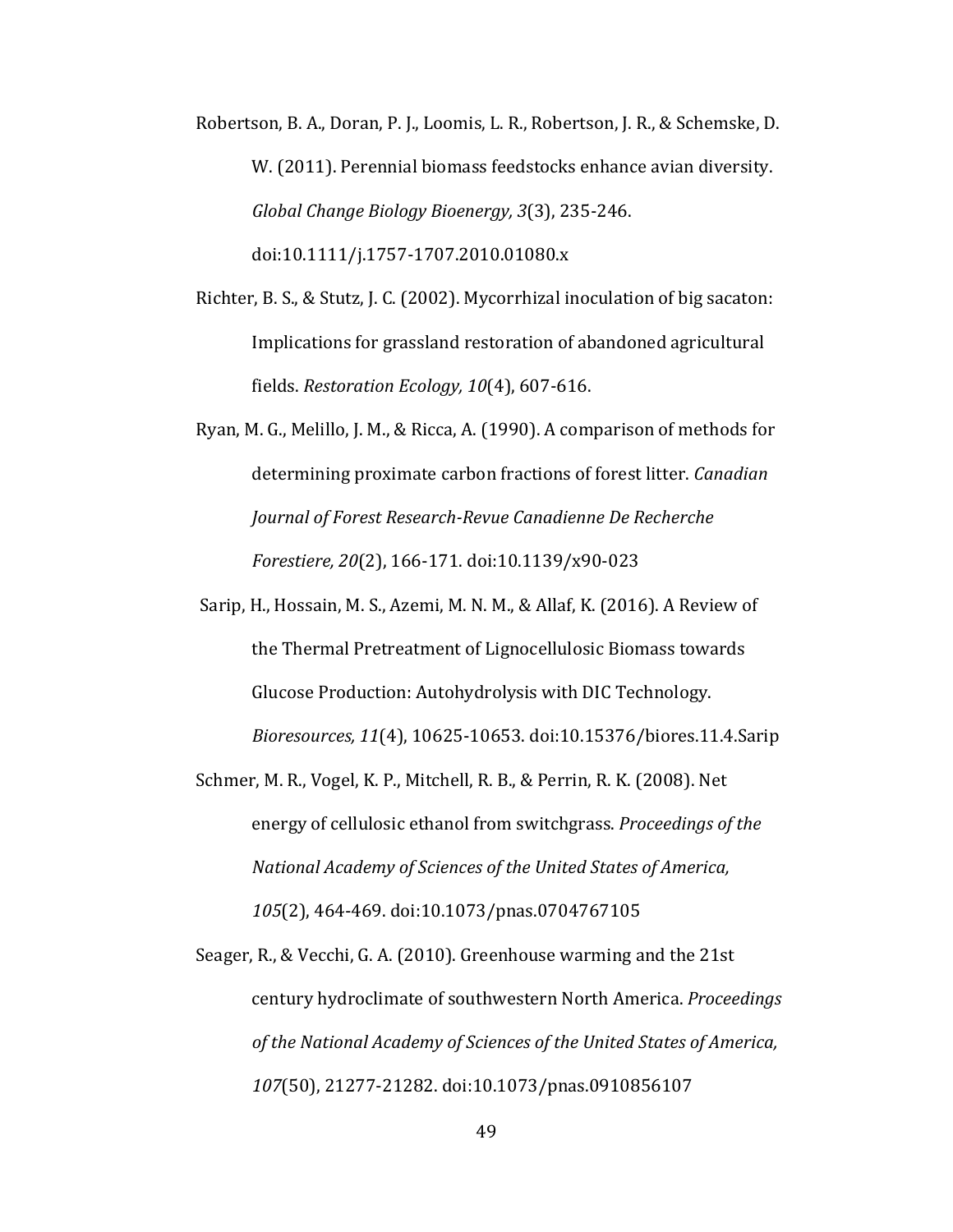- Shewry, P. R. (2009). Wheat. *Journal of Experimental Botany, 60*(6), 1537-1553. doi:10.1093/jxb/erp058
- Staddon, P. L., Fitter, A. H., & Graves, J. D. (1999). Effect of elevated atmospheric CO2 on mycorrhizal colonization, external mycorrhizal hyphal production and phosphorus inflow in *Plantago lanceolata* and *Trifolium repens* in association with the arbuscular mycorrhizal fungus *Glomus mosseae. Global Change Biology,* 5(3), 347-358. doi:10.1046/j.1365-2486.1999.00230.x

Systat Software Inc (2007) SYSTAT v. 12. pp Page, Chicago, IL.

- Tester, M., & Langridge, P. (2010). Breeding Technologies to Increase Crop Production in a Changing World. *Science*, 327(5967), 818-822. doi:10.1126/science.1183700
- Treseder, K. K., & Allen, M. F. (2000). Mycorrhizal fungi have a potential role in soil carbon storage under elevated CO2 and nitrogen deposition. *New Phytologist, 147*(1), 189-200. doi:10.1046/j.1469- 8137.2000.00690.x

U.S. Climate Data. (2015). Retrieved from

http://www.usclimatedata.com/climate/east-

lansing/michigan/united-states/usmi0248

van der Heijden, M. G. A. (2004). Arbuscular mycorrhizal fungi as support systems for seedling establishment in grassland. *Ecology Letters*, *7*(4), 293-303.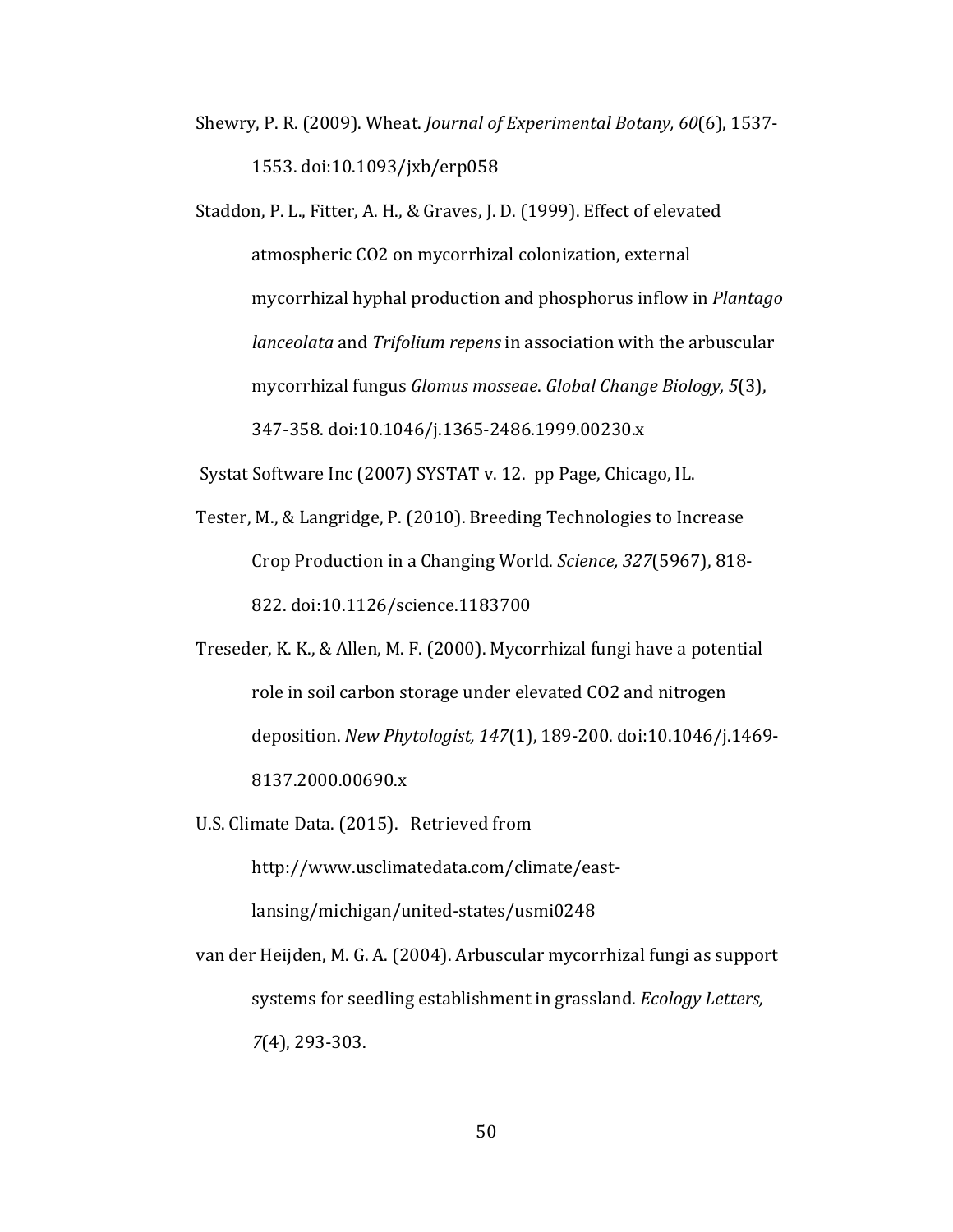- van der Weijde, T., Kamei, C. L. A., Torres, A. F., Vermerris, W., Dolstra, O., Visser, R. G. F., & Trindade, L. M. (2013). The potential of C4 grasses for cellulosic biofuel production. *Frontiers in Plant Science*, *4*, 18. doi:10.3389/fpls.2013.00107
- Vandevender, J. Planting Guide: Switchgrass *Panicum virgatum*. In U.  $NRCS$  (Ed.).
- Vierheilig H, Coughlan AP, Wyss U, Piche Y (1998) Ink and vinegar, a simple staining technique for arbuscular-mycorrhizal fungi. Applied and Environmental Microbiology, 64, 5004-5007.
- Walther, G. R., Post, E., Convey, P., Menzel, A., Parmesan, C., Beebee, T. J. C., Bairlein, F. (2002). Ecological responses to recent climate change. *Nature, 416*(6879), 389-395. doi:10.1038/416389a
- Wang, W. X., Vinocur, B., & Altman, A. (2003). Plant responses to drought, salinity and extreme temperatures: towards genetic engineering for stress tolerance. *Planta, 218*(1), 1-14. doi:10.1007/s00425-003-1105-5
- Wang, O. X., Yan, N., Ji, D. G., Li, S. Y., & Hu, H. (2013). In vitro growth and carbon utilization of the green-leaved orchid Dendrobium officinale are promoted by mycorrhizal associations. *Botanical Studies, 54*, 9. doi:10.1186/1999-3110-54-23
- Werling, B. P., Dickson, T. L., Isaacs, R., Gaines, H., Gratton, C., Gross, K. L., Landis, D. A. (2014). Perennial grasslands enhance biodiversity and multiple ecosystem services in bioenergy landscapes.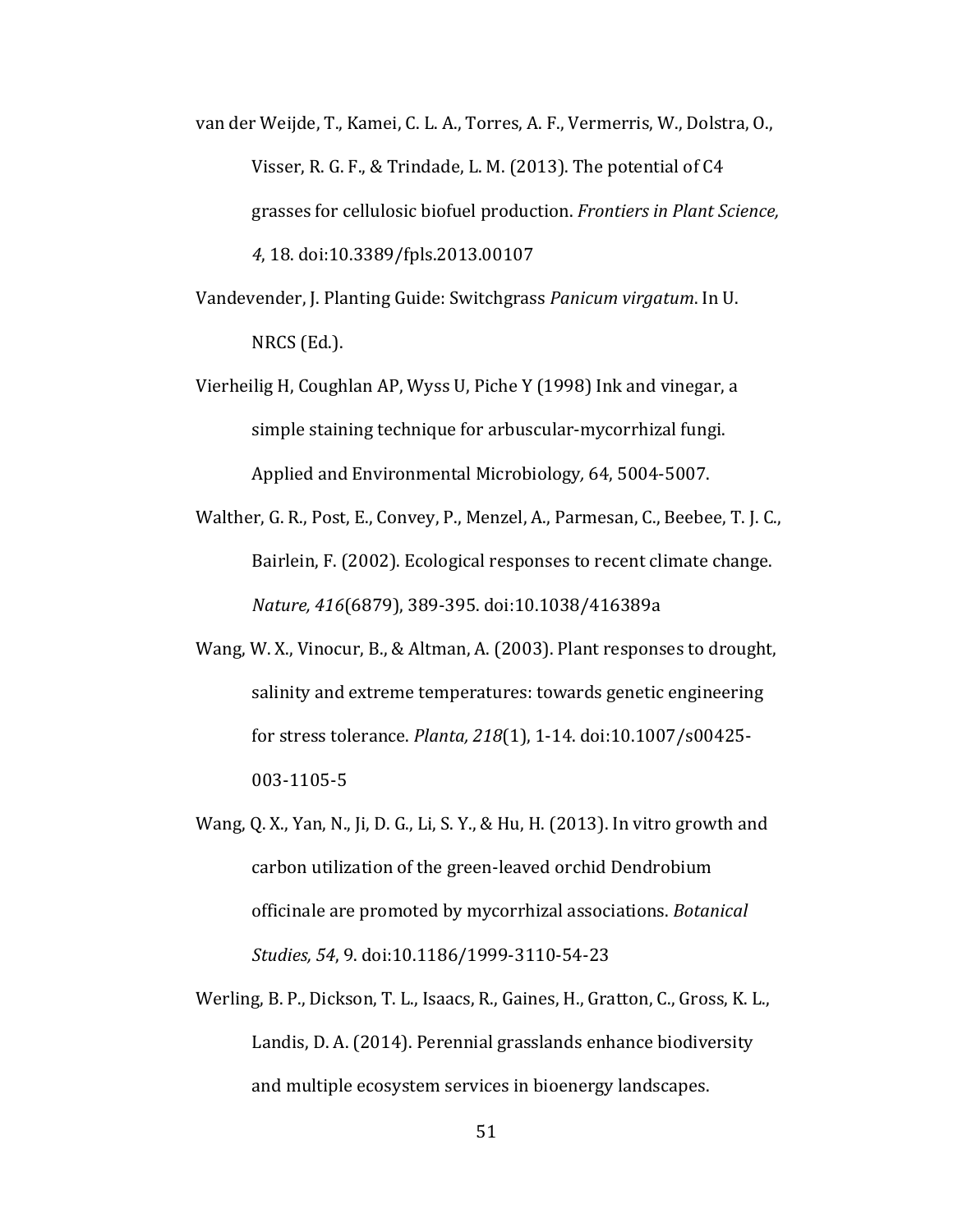*Proceedings of the National Academy of Sciences of the United States of America, 111*(4), 1652-1657. doi:10.1073/pnas.1309492111

WinRHIZO, v 2009c, Regent Instruments Canada Inc., 2010

W.K. Kellogg Biological Station. (2017). Retrieved from

http://www.kbs.msu.edu

Wyman, C. (2008). Cellulosic ethanol: a unique sustainable liquid transportation fuel. Mater. Res. Soc. Bull. Harnessing Mater. Energy, 33, 381-383.

Yang, S. Y., Gronlund, M., Jakobsen, I., Grotemeyer, M. S., Rentsch, D., Miyao, A., Paszkowski, U. (2012). Nonredundant Regulation of Rice Arbuscular Mycorrhizal Symbiosis by Two Members of the PHOSPHATE TRANSPORTER1 Gene Family. *Plant Cell, 24*(10), 4236-4251. doi:10.1105/tpc.112.104901

Zak, J. C., McMichael, B., Dhillion, S., & Friese, C. (1998). Arbuscularmycorrhizal colonization dynamics of cotton (Gossypium hirsutum L.) growing under several production systems on the Southern High Plains, Texas. *Agriculture Ecosystems & Environment, 68*(3), 245-254. doi:10.1016/s0167-8809(97)00151-5

Zhang, Z.-f., Zhang, J.-c., Huang, Y.-q., Yang, H., Luo, Y.-j., & Luo, A.-y. (2013). Effects of arbuscular mycorrhizal fungi on plant drought tolerance: Research progress. *Shengtaixue Zazhi, 32*(6), 1607- 1612.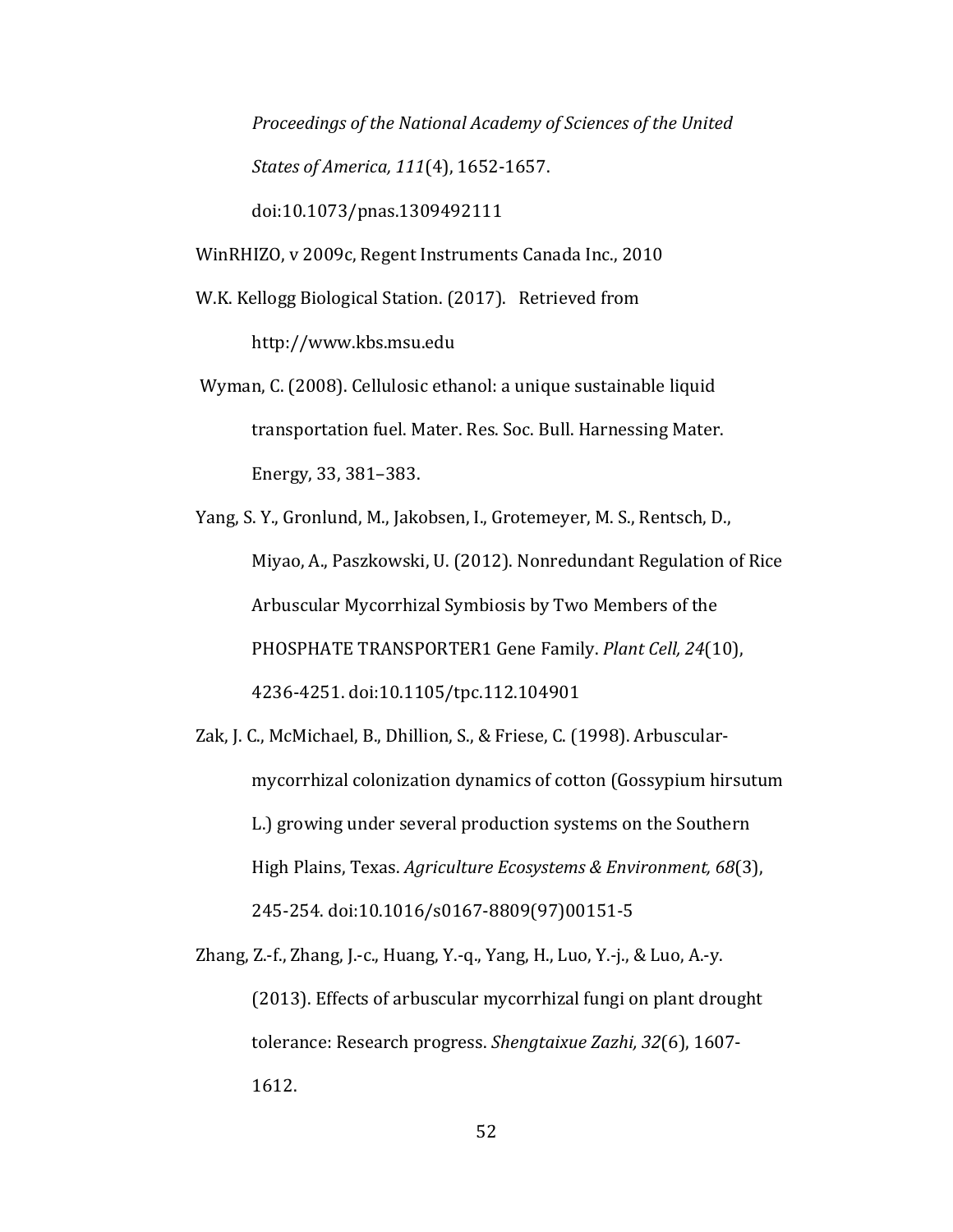#### CURRICULUM VITAE

Erin Kinnetz

1382 S 1st St, #6

Louisville, KY 40208

502.773.6202

ekinnetz@yahoo.com

**Education Master of Science in Biology, 2017**

University of Louisville, GPA of 3.9

Bachelor of Arts in Scientific Illustration, Minor in Biology,

2007, University of Louisville, GPA of 3.6

Cleveland Institute of Art,  $8/02 - 5/05$ Transferred to University of Louisville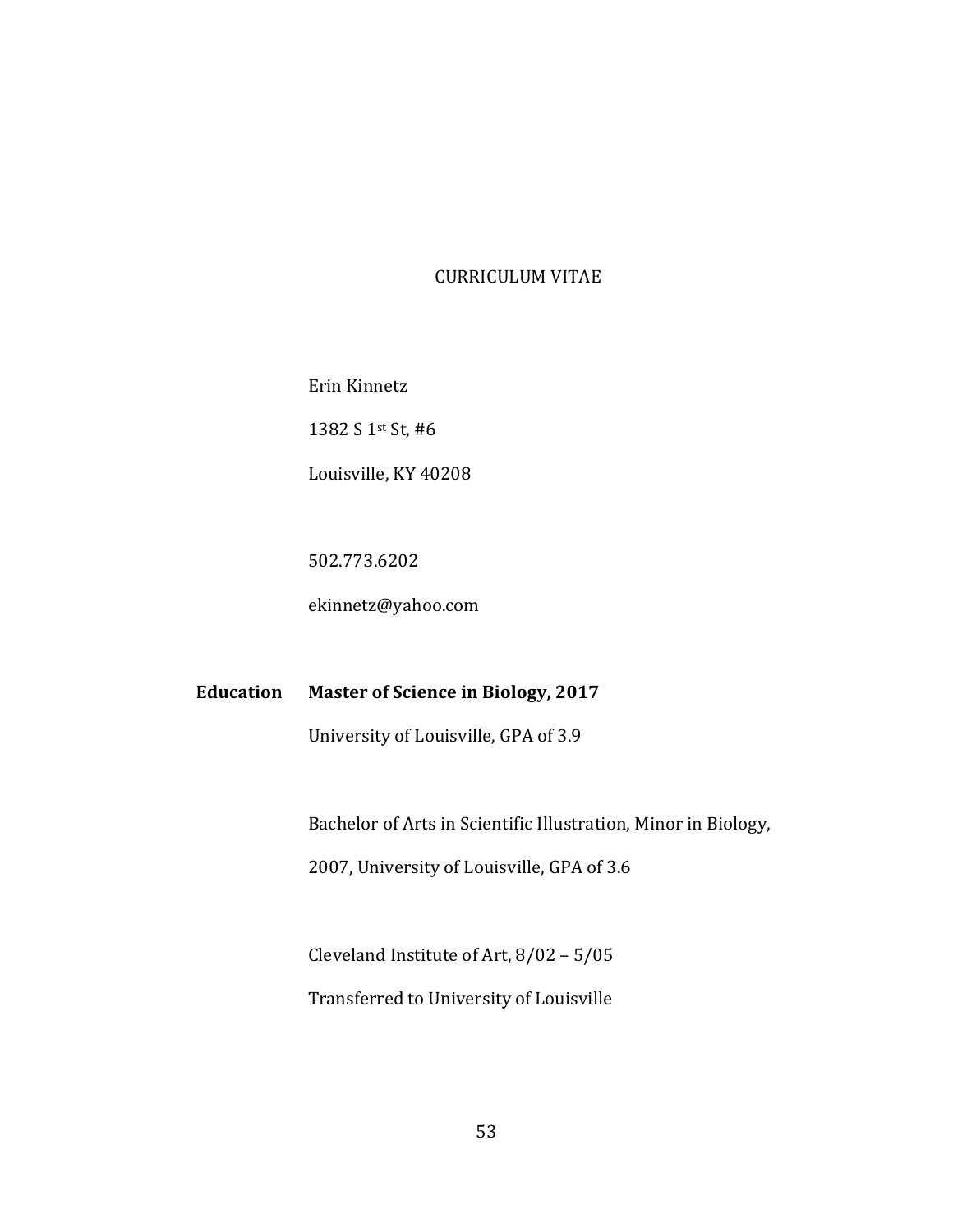#### **Occupation Lab Technician, UofL Biology dept., 5/15 - present**

Community Support Provider, Seven Counties Svcs.,  $8/08 - 5/15$ 

Visitor Services, Speed Art Museum 6/05 - 8/08

# **Teaching Presenter,** *Intraspecific Differences in Panicum virgatum Association with Arbuscular Mycorrhizal Fungi* at *KY* Academy of Science Annual Meeting, 11/16

Instructor, Hatha Yoga, Yoga East 07/13 - present

Presenter, Self-care for Advocates, at *KY* Health Justice *Network Retreat* 7/12

Presenter, *Resisting the Right*, at *From Abortion Rights to* Social Justice conference, Amherst, Ma 4/10

Presenter, Self-care, at Building the Unsettling Force to End *Poverty conference*, Louisville, KY 7/09